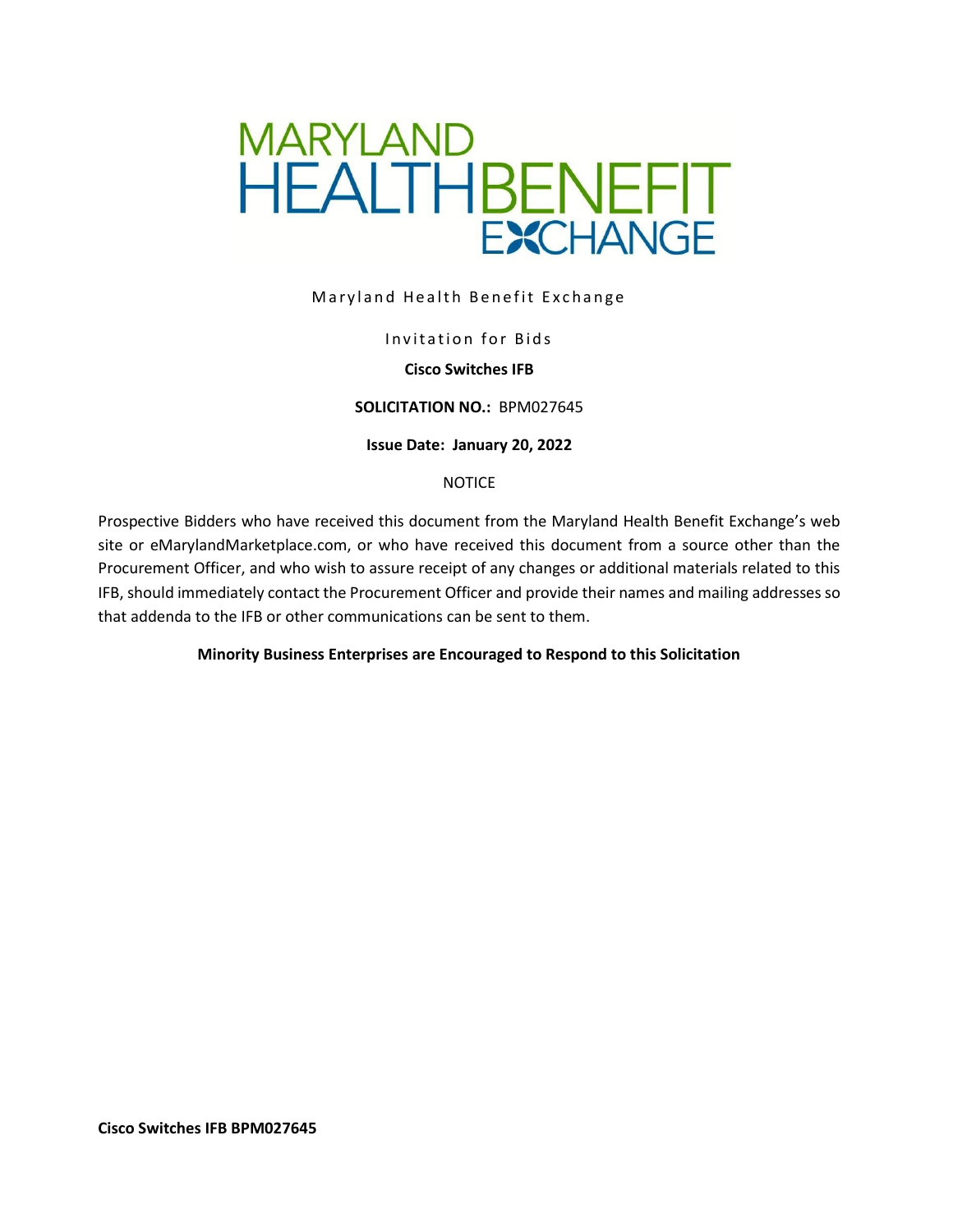## **MARYLAND HEALTH BENEFIT EXCHANGE KEY INFORMATION SUMMARY SHEET Cisco Switches Invitation for Bids # - BPM027645**

| <b>Invitation For Bids:</b>                                    | <b>Cisco Switches</b>                                                                                                                                                                                                                                                                                                    |
|----------------------------------------------------------------|--------------------------------------------------------------------------------------------------------------------------------------------------------------------------------------------------------------------------------------------------------------------------------------------------------------------------|
| <b>Issue Date:</b>                                             | January 20, 2022                                                                                                                                                                                                                                                                                                         |
| <b>Procurement Officer:</b>                                    | <b>Tony Armiger</b><br><b>Procurement Officer</b><br>750 E. Pratt Street<br>6th Floor<br>Baltimore, MD 21202<br>Phone Number: 410-547-8152<br>Email: hix.procurement@maryland.gov                                                                                                                                        |
| <b>Contract Monitor:</b>                                       | Amardeep Muppidi<br>750 East Pratt Street<br>6 <sup>th</sup> Floor<br>Baltimore, MD 21202<br>Amardeep.muppidi@maryland.gov                                                                                                                                                                                               |
| <b>Procurement Method:</b>                                     | Competitive Sealed Bids (Firm Fixed Price)                                                                                                                                                                                                                                                                               |
| Bids are to be sent to (email<br>delivery strongly preferred): | Maryland Health Benefit Exchange<br>750 East Pratt Street<br>$6th$ Floor<br>Baltimore, MD 21202<br>Attn: Anthony Armiger<br>or via email in pdf format<br>https://marylandhealthconnection.sharefile.com/r-<br>rc633b916934947e5afaf26c828ecb1ce<br>A confirmation email will be sent within 24 hours of receipt of bid. |
| <b>Closing Date and Time:</b>                                  | 11:00 AM Eastern Standard Time (EST) on 02/24/2022                                                                                                                                                                                                                                                                       |
| <b>Bid Opening Date and Time:</b>                              | 11:30 PM Eastern Standard Time (EST) on 02/24/2022 at 750 E. Pratt<br>Street, 6 <sup>th</sup> Floor, Baltimore, MD 21202 (Registration Required)                                                                                                                                                                         |

**MBE Subcontracting Goal: 0** %

NOTE: Bidders must agree to the terms and conditions of the IFB including Attachment A – Contract. MHBE is issuing this IFB separate from any other State Master Contract. In addition, Bidders must complete Attachment D – Bid Form as is, please see bid form instruction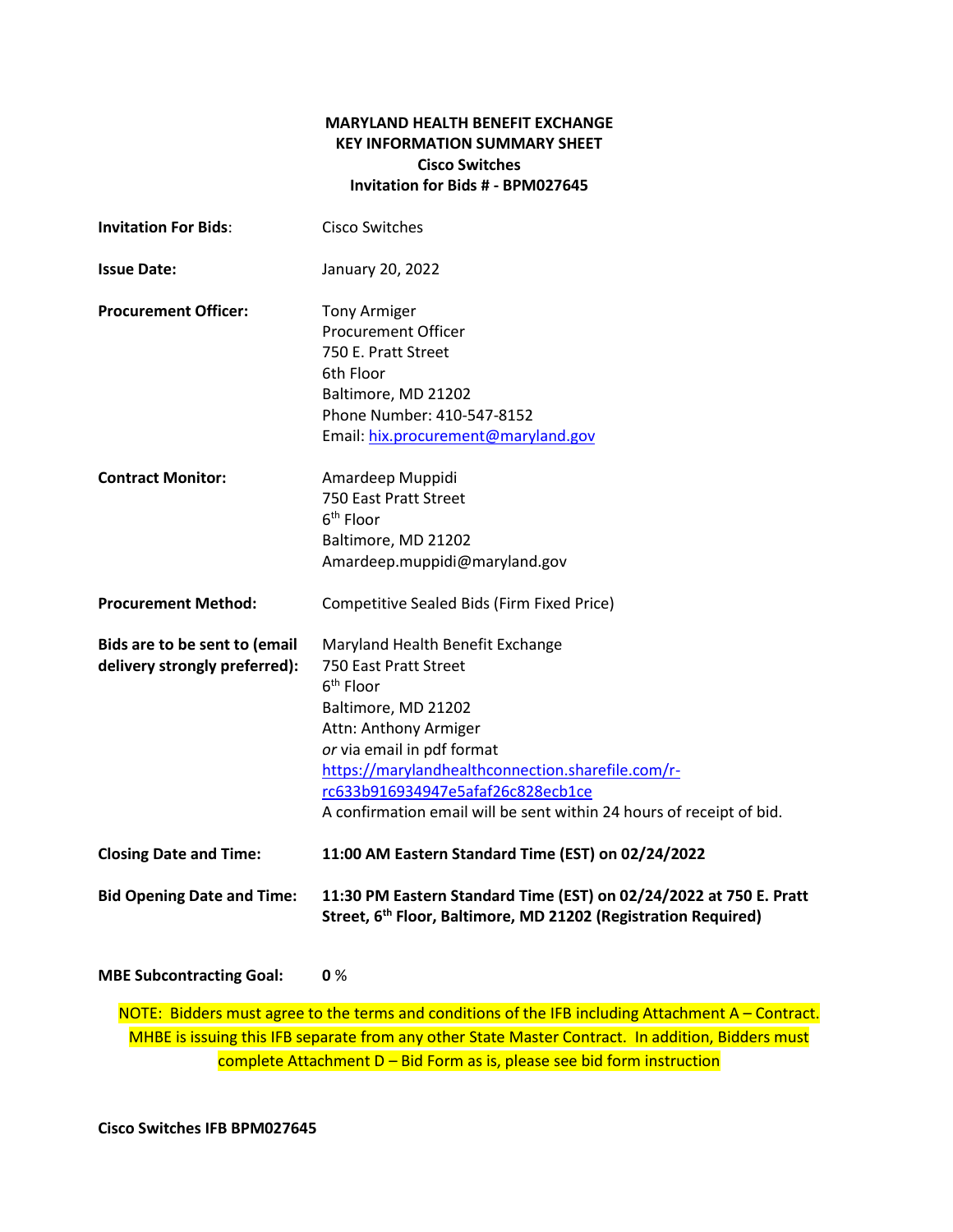### Table of Contents

| SECTION 1 - BACKGROUND                           | 4  |
|--------------------------------------------------|----|
| SECTION 2 - SCOPE OF WORK                        | 6  |
| SECTION 3 - BIDDER MINIMUM QUALIFICATIONS        | 10 |
| SECTION 4- BID FORMAT, DUE DATE AND TIME         | 10 |
| SECTION 5 - BASIS FOR AWARD                      | 14 |
| SECTION 6 - GENERAL INFORMATION AND REQUIREMENTS | 14 |
| SECTION 7 - ATTACHMENTS                          | 15 |
| ATTACHMENT A - CONTRACT                          | 16 |
| ATTACHMENT B - BID/PROPOSAL AFFIDAVIT            | 31 |
| ATTACHMENT C - CONTRACT AFFIDAVIT                | 39 |
| ATTACHMENT D - BID PRICE FORM                    | 44 |
| ATTACHMENT E - FEDERAL FUNDS ATTACHMENT          | 47 |
| ATTACHMENT E-1 - CERTIFICATION AGAINST LOBBYING  | 49 |
|                                                  |    |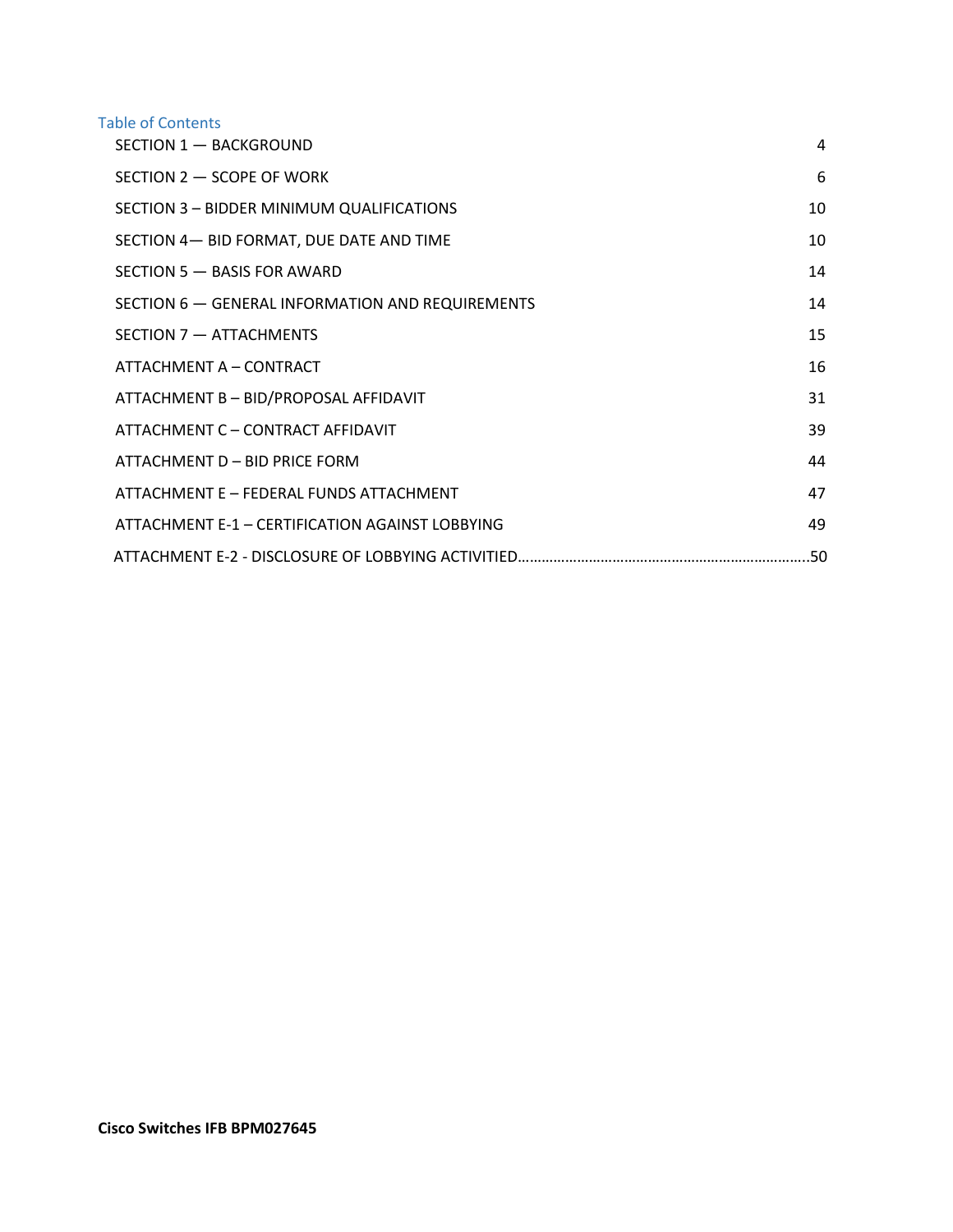## **SECTION 1 — BACKGROUND**

## <span id="page-3-0"></span>**1.1 Background on the Affordable Care Act**

The Maryland Health Benefit Exchange ("MHBE") is an independent unit of State government established to provide Maryland's residents and small businesses with the opportunity to compare rates, benefits, and quality among insurance plans and to facilitate individuals' enrollment in plans that best suit their needs. MHBE also evaluates eligibility for expanded Medicaid coverage, advanced premium tax credits ("APTC") and other cost-sharing programs designed to make coverage more affordable for individuals with household incomes below 400 percent of the federal poverty level ("FPL").

# **1.2 Background on Maryland Health Benefit Exchange Procurement**

Under § 31-103 of the Insurance Article of the Maryland Code, the MHBE is subject to the provisions of State law governing procurement by "exempt units." See Md. Code Ann., State Fin. & Proc. § 12-401. The principal body that oversees MHBE procurements is the Maryland Health Benefit Exchange Board of Trustees. This particular procurement method is Competitive Sealed Bidding (Firm Fixed Price) as allowed under II. A. of the Maryland Health Benefit Exchange Procurement Policies and Procedures, which the Board of Trustees adopted in a resolution dated June 27, 2011.

## **1.3 Federal Funding Acknowledgement**

This particular procurement contains federal funds from the following source: Medicaid Funds, CFDA number 93.778. Execution of a Contract awarded as a result of this bid indicates the Contractor's agreement with all federal funding terms and conditions that apply to contractors receiving federal funds from these sources, including the applicable provisions described in Attachment E.

### **1.4 Receipt, Opening and Recording of Bids**

- 1.4.1 Upon receipt, each Bid and any timely modification(s) to a Bid shall remain unopened until the time and date set for Bid opening. Before Bid opening, the State may not disclose the identity of any Bidder.
- 1.4.2 Bids and timely modifications to Bids shall be opened publicly at the time, date and place set forth in the Key Information Summary Sheet. The name of each Bidder, the Total Bid Price, and such other information as is deemed appropriate shall be read aloud or otherwise made available. The MHBE requests that Bidders interested in attending the Bid Opening inform the MHBE via email 2 days prior to the Bid Opening Date identified in the Key Information Summary Sheet. Registration to attend the Bid opening is required.
- **1.5 Confidentiality of Bids**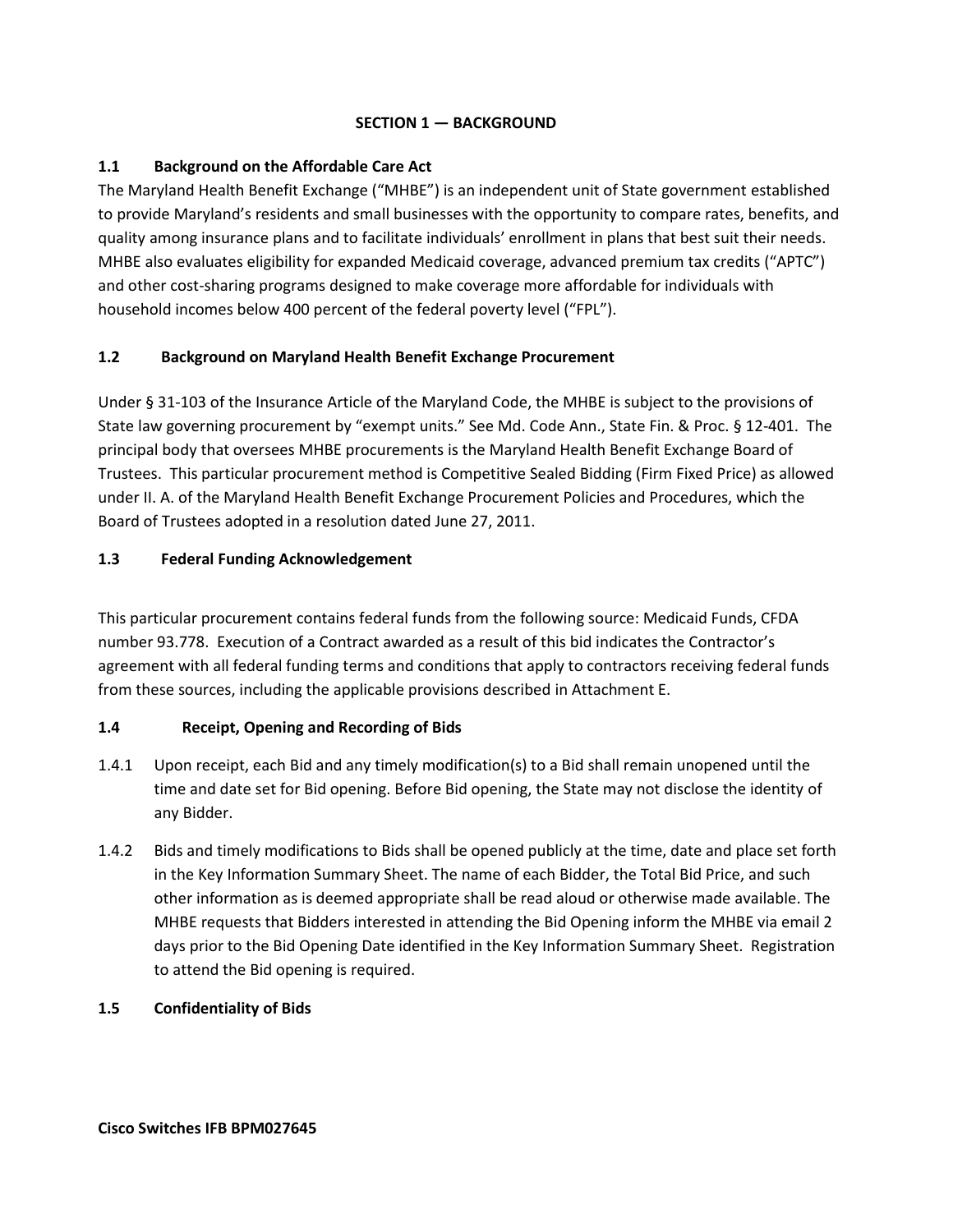1.5.1 The Bids shall be tabulated, or a Bid abstract made. The opened Bids shall be available for public inspection at a reasonable time after Bid opening, but in any case, before Contract award, except to the extent the Bidder designates trade secrets or other proprietary data to be confidential as set forth in this solicitation. See Sections 1.6, 4.1.3 for further information.

### **1.6 Public Information Act Notice**

1.6.1 A Bidder should give specific attention to the clear identification of those portions of its submission that it considers confidential and/or proprietary commercial information or trade secrets, and provide justification why such materials, upon request, should not be disclosed by the State under the Public Information Act, Md. Code Ann., General Provisions Article, Title 4.

Bidders are advised that, upon request for this information from a third party, the MHBE is required to make an independent determination whether the information must be disclosed.

### **1.7 Protest/Disputes**

Any protest or dispute related, respectively, to this solicitation or the resulting Contract shall be subject to the provisions of Section VII of the MHBE Procurement Policies & Procedures and the Dispute provisions of the Contract resulting from this IFB (Refer to IFB Attachment A).

### **BALANCE OF PAGE INTENTIONALLY LEFT BLANK**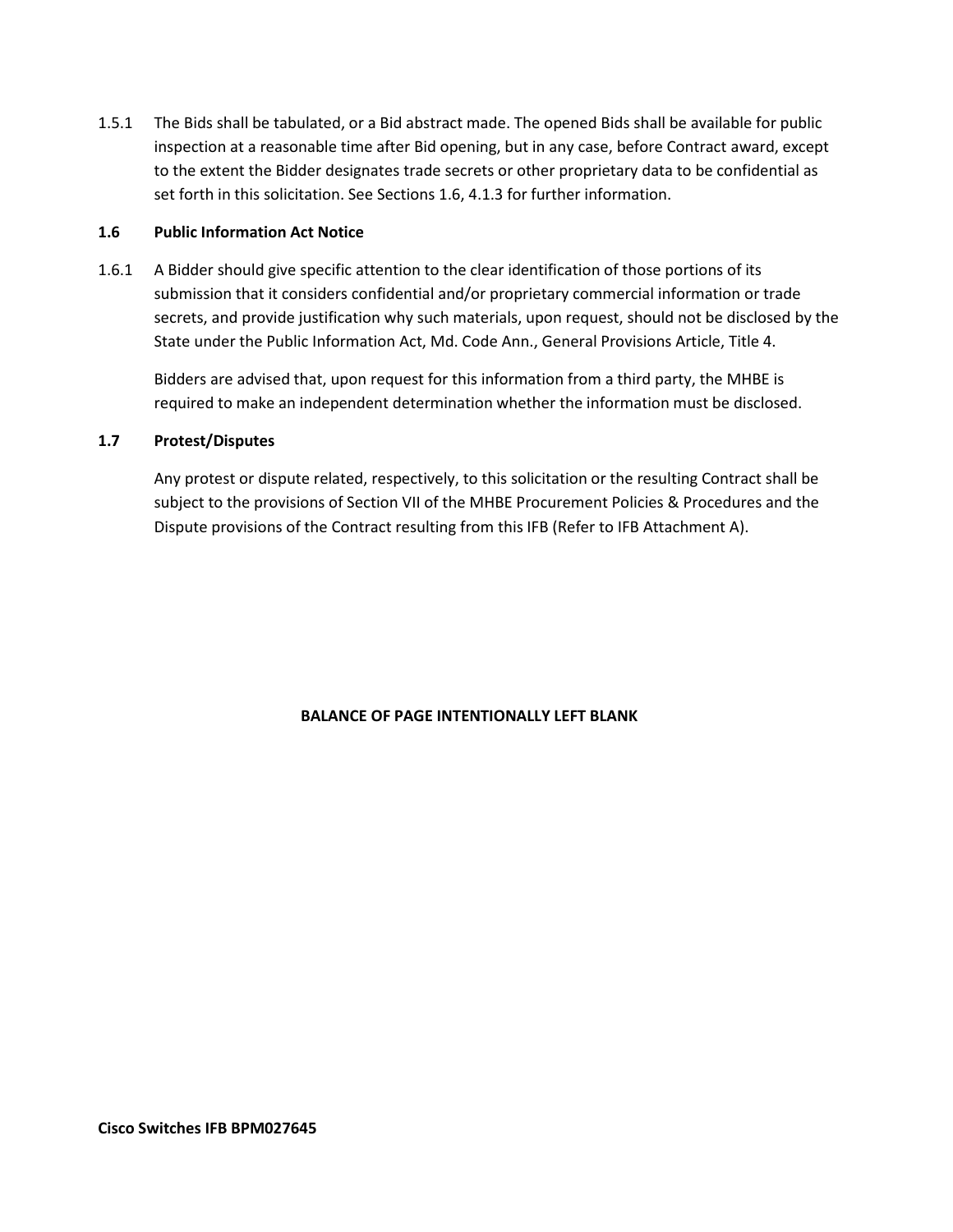### **SECTION 2 — SCOPE OF WORK**

### <span id="page-5-0"></span>**Section 2.1 Purpose:**

The purpose of this solicitation is to procure Cisco Switches to efficiently manage MHBEs network infrastructure. The specific requirements are elaborated in the section below.

### **Section 2.2 Required Components:**

The table below lists out the various Cisco components needed by the MHBE and the corresponding support as mentioned in the description for each applicable component.

| <b>Part Number</b> | <b>Smart</b><br><b>Account</b><br><b>Mandatory</b> | <b>Description</b>                                              | <b>Service Duration</b><br>(Months) | Qty            |
|--------------------|----------------------------------------------------|-----------------------------------------------------------------|-------------------------------------|----------------|
| C9300L-48P-4G-E    |                                                    | Catalyst 9300L 48p PoE, Network<br>Essentials , 4x1G Uplink     |                                     | $\overline{7}$ |
| CON-L14HR-C930G4EP |                                                    | CX LEVEL 1 24X7X4Catalyst 9300L<br>48p PoE Network Essentia     | 36                                  | $\overline{7}$ |
| C9300L-NW-E-48     | Yes                                                | C9300L Network Essentials, 48-port<br>license                   | ---                                 | $\overline{7}$ |
| C9300L-STACK-BLANK | $\blacksquare$                                     | Catalyst 9300L Blank Stack Module                               | $---$                               | 14             |
| FAN-T <sub>2</sub> |                                                    | Cisco Type 2 Fan Module                                         | ---                                 | 21             |
| S9300LUK9-176      |                                                    | Cisco Catalyst 9300L XE 17.6<br><b>UNIVERSAL</b>                |                                     | $\overline{7}$ |
| PWR-C1-715WAC-P    |                                                    | 715W AC 80+ platinum Config 1<br>Power Supply                   |                                     | $\overline{7}$ |
| CAB-TA-NA          |                                                    | North America AC Type A Power<br>Cable                          |                                     | 14             |
| C9300L-SSD-NONE    | $\blacksquare$                                     | No SSD Card Selected                                            | $---$                               | $\overline{7}$ |
| C9300L-DNA-E-48    | Yes                                                | C9300L Cisco DNA Essentials, 48-<br>port license                |                                     | $\overline{7}$ |
| C9300L-DNA-E-48-3Y |                                                    | C9300L Cisco DNA Essentials, 48-<br>port, 3 Year Term license   | 36                                  | 7              |
| CON-L1SWT-C93LE48  |                                                    | CX LEVEL 1 SW SUB C9300L<br>Cisco DNA Ess                       | 36                                  | $\overline{7}$ |
| NETWORK-PNP-LIC    | Yes                                                | Network Plug-n-Play Connect for<br>zero-touch device deployment | ---                                 | 7              |
| NETWORK-PNP-NONE   | $\overline{\phantom{a}}$                           | Network Plug-n-Play Opt Out SKU                                 | ---                                 | $\overline{7}$ |
| PWR-C1-715WAC-P/2  |                                                    | 715W AC 80+ platinum Config 1<br>SecondaryPower Supply          |                                     | 7              |

### **2.3 Shipping & Delivery**

The successful bidder/vendor will work with the MHBE to ensure proper delivery of the hardware. Specifically, the vendor will work with the MHBE contract monitor (or his designee) to set an agreed upon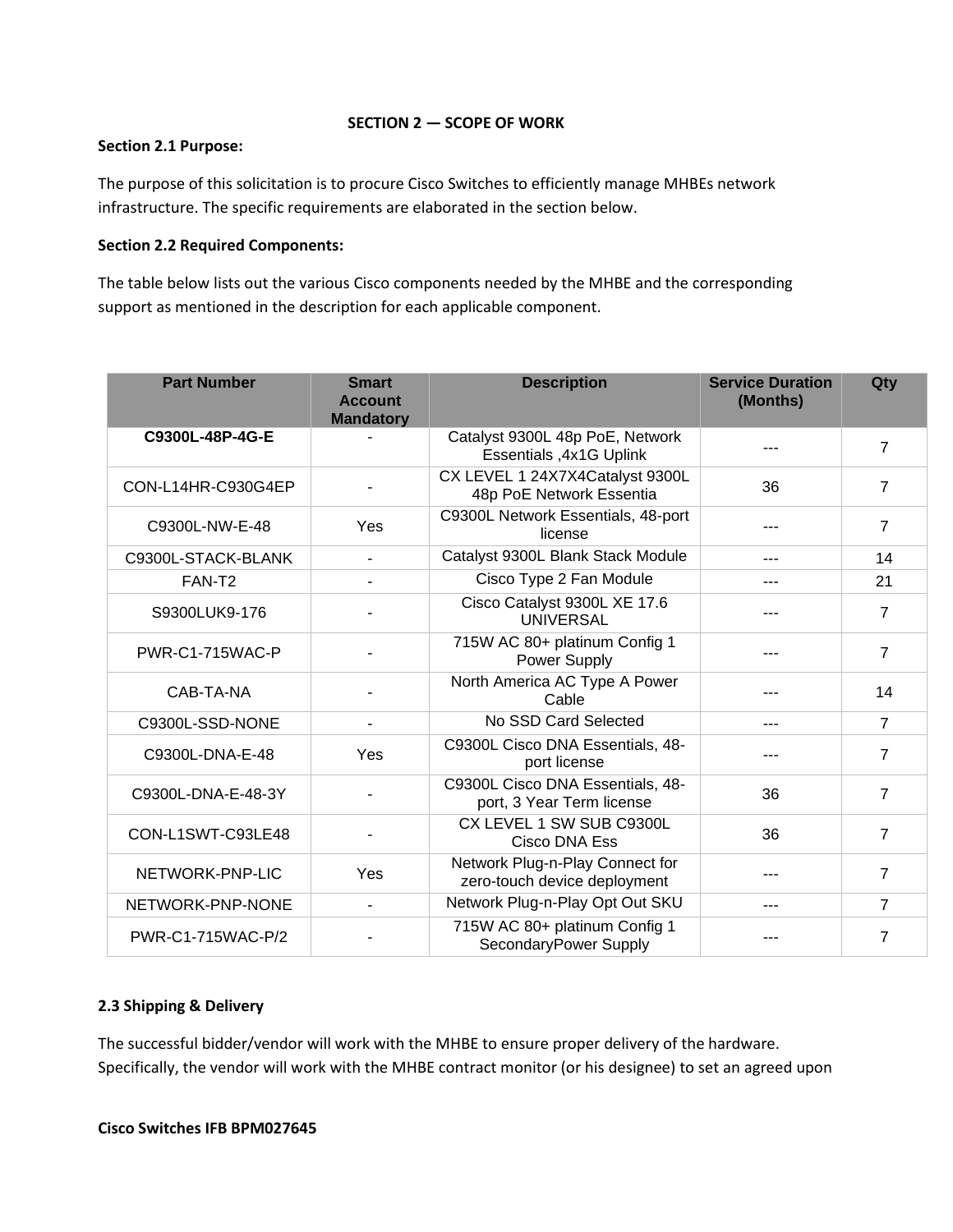delivery date. After confirmation of the agreed upon delivery date, the vendor will inform the MHBE contract monitor of the shipping details and provide all relevant tracking number(s).

# **2.4 Invoicing**

All invoices shall be submitted by the Contractor within 30 days of receipt of equipment, software or services and shall include, at the minimum, the following information:

- Name and address of the MHBE
- Contractor name
- Products(s) and/or service(s) purchased listed separately including the amount for each individual charge (i.e., 5 – ABC Hardware @ \$2,000 Total \$10,000.00, Support @ \$100.00 Total \$200.00)
- Supporting Documentation
- E-mail address/phone number of Contractor's POC
- Remittance address
- Federal taxpayer identification or (if owned by an individual) Contractor's social security number
- Invoice period, invoice date, invoice number and amount due
- Purchase Order # being billed

Invoices submitted without the required information will not be processed for payment until the Contractor provides the required information. The MHBE is generally exempt from Federal excise taxes, Maryland sales and use taxes, District of Columbia sales taxes and transportation taxes. The Contractor: however, is not exempt from such sales and use taxes and may be liable for the same.

# **SECTION 3 – BIDDER MINIMUM QUALIFICATIONS**

<span id="page-6-0"></span>The Bidder must be an authorized reseller of Cisco. As proof, the Bidder must submit with the bid a letter of authorization from the manufacturer or providing evidence of the rights to resell all products and services required by this IFB.

# **SECTION 4— BID FORMAT, DUE DATE AND TIME**

# <span id="page-6-1"></span>**4.1 One Part Submission**

# 4.1.1 **To minimize duplication costs, MHBE strongly desires e-mail delivery of Bids***.*

4.1.2 Bidders submitting via email must submit their bids and all required attachments in pdf format to [https://marylandhealthconnection.sharefile.com/r-rc633b916934947e5afaf26c828ecb1ce.](https://marylandhealthconnection.sharefile.com/r-rc633b916934947e5afaf26c828ecb1ce) Bidders must submit with their Bid the required minimum qualification documentation (see Section 3), and any required bid submissions (see Section 4.2.4) with one document clearly labeled as "Bid, Cisco Switches # BPM027645" in time to be received by **11:00 AM, Eastern Standard Time, February 24, 2022**.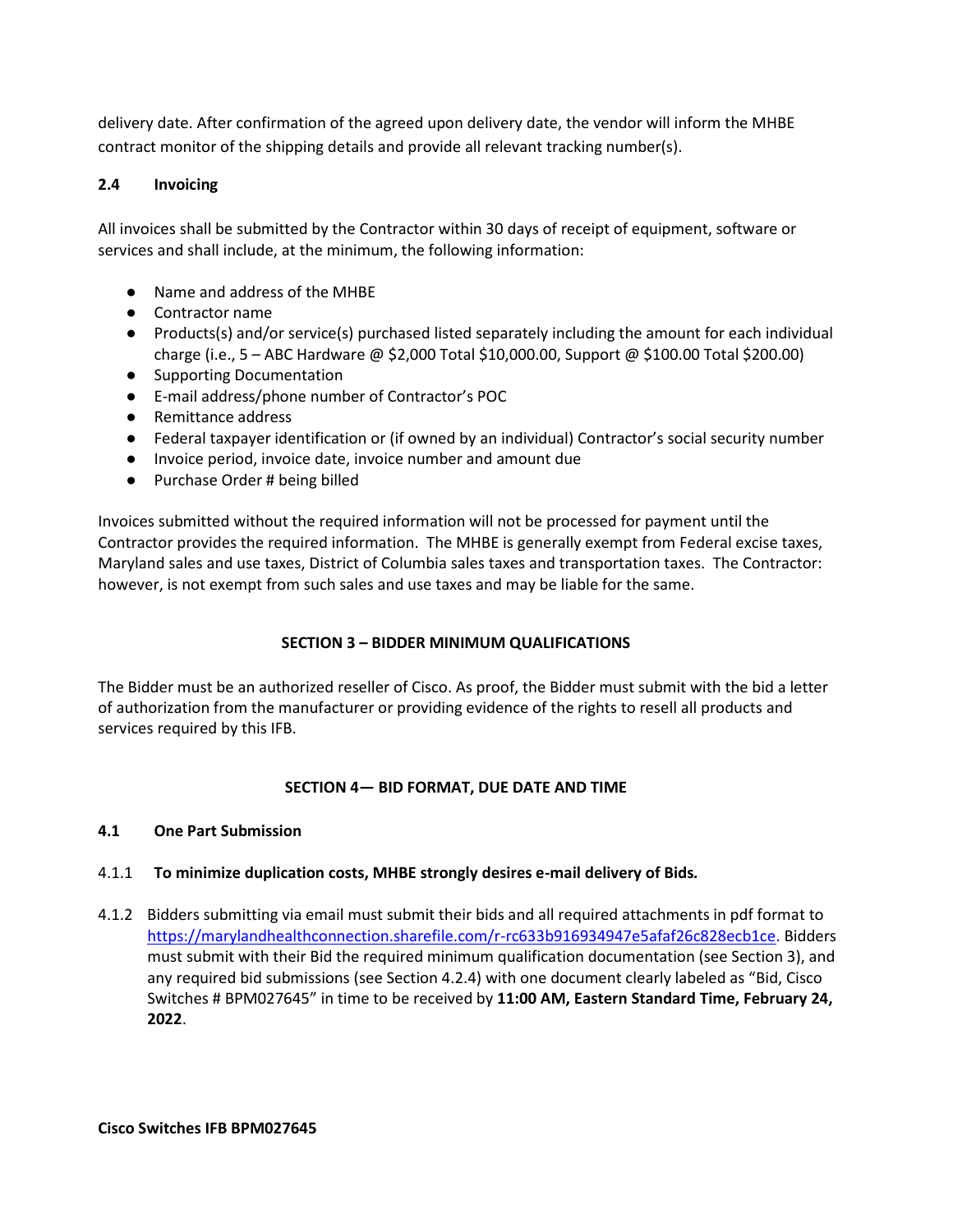- 4.1.3 A second attachment labeled "Bid, Cisco Switches # BPM027645 PIA", in searchable Adobe .pdf format for Public Information Act (PIA) requests (this copy shall be redacted so that confidential and/or proprietary information has been removed (see Section 1.6 "Public Information Act Notice"). If a Bidder chooses to submit its Bid without identifying any information that is confidential/proprietary, it should still provide the second attachment required here and label it "PIA", even though no information therein will be redacted.
- 4.1.4 Bidders choosing to provide paper submissions shall email the Procurement Officer at the email address specified in the Key Information summary sheet for submission instructions.

## 4.1.5 **Bids delivered by facsimile shall not be considered**.

4.1.6 The Procurement Officer must receive all files by the IFB due date and time specified in the Key Information Summary Sheet and Section 4.1.2. If submitted via e-mail, the date and time of submission is determined by the date and time of arrival in the <https://marylandhealthconnection.sharefile.com/r-rc633b916934947e5afaf26c828ecb1ce> e-mail box. Requests for extension of this date and time will not be granted. Except as provided in COMAR 21.05.02.10, Bids received by the Procurement Officer after the due date will not be considered.

### **4.2 Required Bid Submissions**

Bidders shall include the following with their Bid:

### 4.2.1 **Transmittal Letter:**

A Transmittal Letter shall accompany the Bid. The purpose of this letter is to transmit the Bid and acknowledge the receipt of any addenda. The Transmittal Letter should be brief and signed by an individual who is authorized to commit the Bidder to the services and requirements as stated in this IFB. The Transmittal Letter should include the following:

- Name and address of the Bidder;
- Name, title, e-mail address, and telephone number of primary contact for the Bidder;
- "Cisco Switches # BPM027645" and Solicitation Number that the Bid is in response to;
- Signature, typed name, and title of an individual authorized to commit the Bidder to its Bid;
- Federal Employer Identification Number (FEIN) of the Bidder, or if a single individual, that individual's Social Security Number (SSN);
- Bidder's eMMA number;
- Bidder's MBE certification number (if applicable);
- Acceptance of all State IFB and Contract terms and conditions; and
- Acknowledgement of all addenda to this IFB.

### 4.2.2 **Minimum Qualifications Documentation:**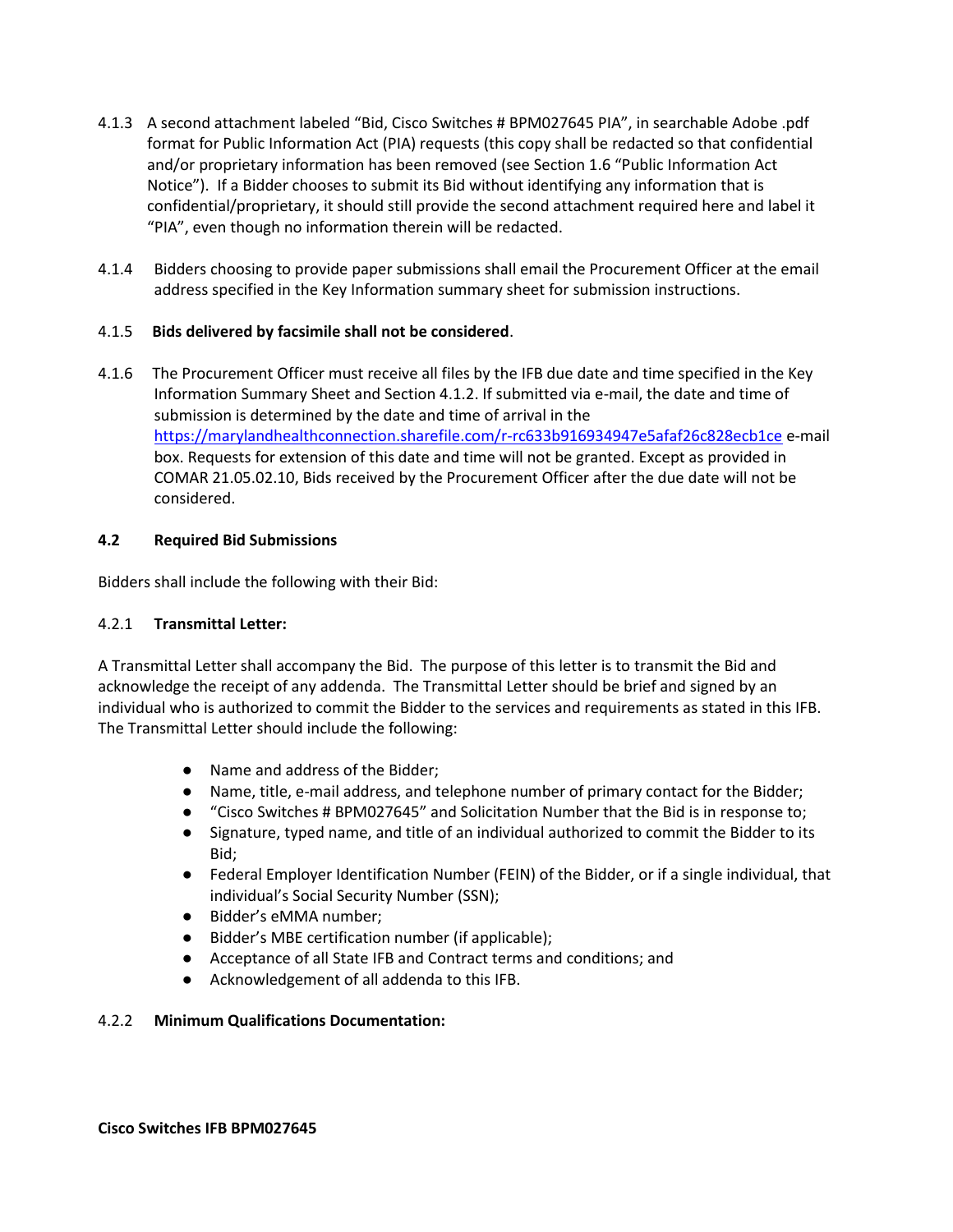The Bidder shall submit any Minimum Qualifications documentation that may be required, as forth in Section 3 "Bidder Minimum Qualifications."

## 4.2.3 **Bid Price Form**

The Bid shall contain all price information in the format specified on **IFB Attachment D - Bid Form.** Complete the Bid Form only as provided in the Bid Pricing Instructions. **Do not amend, alter, or leave blank any items on the Bid Form or include additional clarifying or contingent language on or attached to the Bid Form**. Failure to adhere to any of these instructions may result in the Bid being determined to be non-responsive and rejected by MHBE.

## 4.2.4 **Completed Required Attachments**

For email submissions, submit one (1) copy of each with original signatures.

- Attachment B Bid/Proposal Affidavit
- Attachment E Federal Funds Attachment, **including E-1 and E-2**

# **4.3 Electronic Transactions Authorized**

- 4.3.1 This procurement authorizes electronic transactions in keeping with COMAR 21.03.05 *et seq*. and pursuant to the Maryland Uniform Electronic Transactions Act, Maryland Code Annotated, Commercial Law Article, Title 21.
- 4.3.2 In addition to specific electronic transactions specifically authorized in other sections of this IFB, including its attachments (e.g., Sections 4.1 (One Part Submission Via Email Preferred) and 6 (Bidder agrees to accept payments by electronic funds transfer)) and subject to the exclusions noted in Section 4.3.3, below, the following transactions are authorized to be conducted by electronic means on the terms described:
	- A. The Procurement Officer may conduct the procurement using eMMA, the Maryland Health Benefit Exchange website a[t https://www.marylandhbe.com/solicitations/](https://www.marylandhbe.com/solicitations/) or e-mail to issue:
		- a) the solicitation (e.g., the IFB/RFP);
		- b) any amendments;
		- c) pre-Bid/Proposal conference documents;
		- d) questions and responses;
		- e) communications regarding the solicitation or Bid/Proposal to any Bidder/Offeror or potential Bidder/Offeror;
		- f) notices of award selection or non-selection; and
		- g) the Procurement Officer's decision on any Bid protest or Contract claim.
		- h) Contract award
		- i) Contract Modifications
	- B. A Bidder/Offeror or potential Bidder/Offeror may use e-mail to:
		- a) submission of initial Bids or Proposals;
		- b) ask questions regarding the solicitation;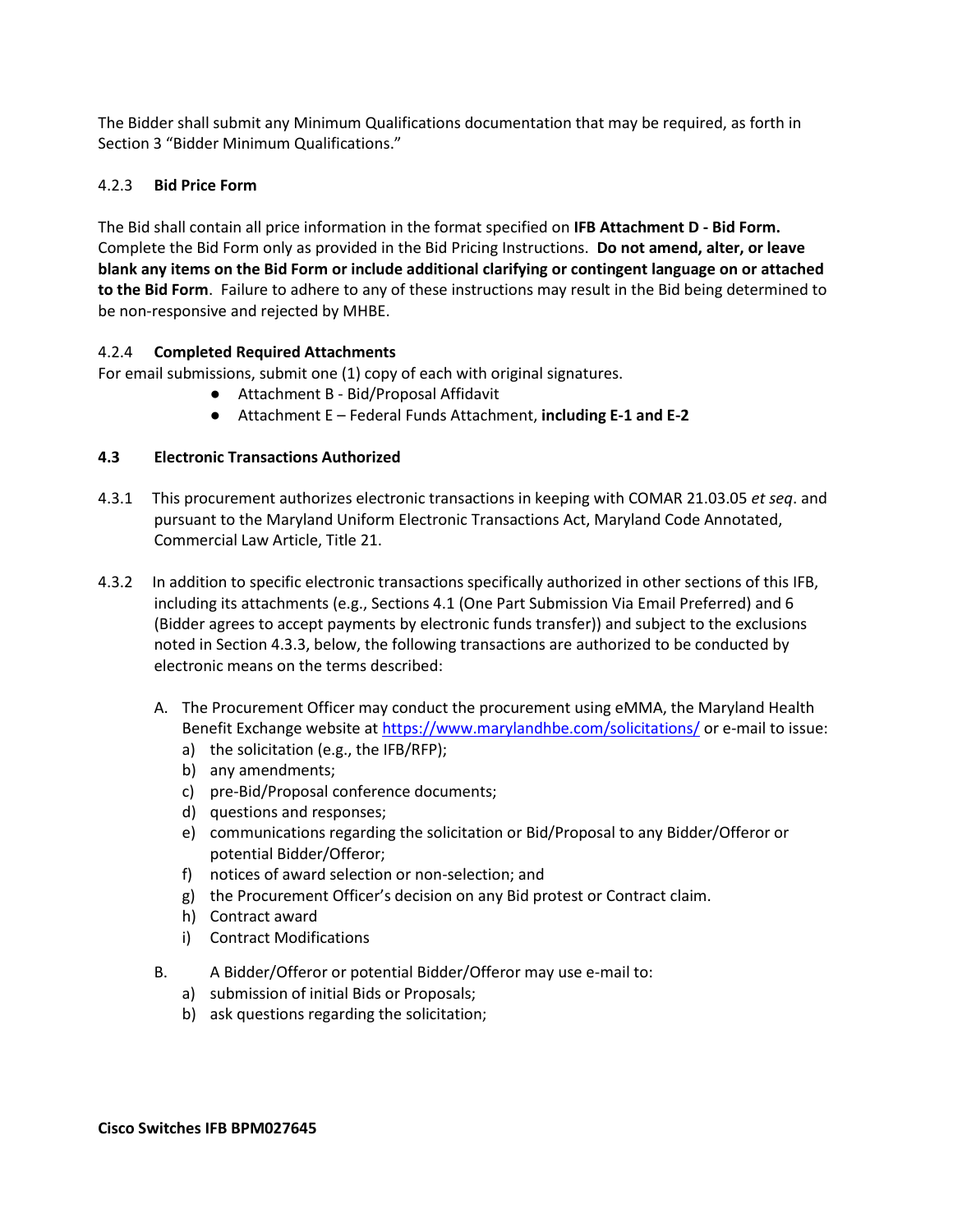- c) reply to any material received from the Procurement Officer by electronic means that includes a Procurement Officer's request or direction to reply by e-mail or facsimile, but only on the terms specifically approved and directed by the Procurement Officer;
- d) submit a "No Bid/Proposal Response" to the solicitation.
- e) submit a Pre-Proposal Conference Response Form
- f) submit a signed Contract, Contract Affidavit, Non-Exchange Entity Agreement, Non-Disclosure Agreement or other attachment required to be returned with an executed Contract or within five days of award
- g) submit a signed Contract Modification
- C. The Procurement Officer, the Contract Monitor, and the Contractor may conduct day-to-day Contract administration, except as outlined in Section E of this subsection utilizing e-mail, facsimile, or other electronic means if authorized by the Procurement Officer or Contract Monitor.
- 4.3.3 The following transactions related to this procurement and any Contract awarded pursuant to it are *not authorized* to be conducted by electronic means:
	- a) filing of Bid Protests;
	- b) filing of Contract Claims; or
	- c) any transaction, submission, or communication where the Procurement Officer has specifically directed that a response from the Contractor or Bidder/Offeror be provided in writing or hard copy.
- 4.3.4 Any facsimile or e-mail transmission is only authorized to the facsimile numbers or e-mail addresses for the identified person as provided in the solicitation, the Contract, or in the direction from the Procurement Officer or Contract Monitor.
- 4.3.5 MHBE requires original signatures on all submissions that this IFB or the document form requires to be signed, including but not limited to all Transmittal Letters, Bids, the Contract or Contract Modifications resulting from this IFB. However, the Contractor may scan and submit electronically any document containing such original signature(s). The Contract and other contractual documents each may be signed by the Parties in counterparts, each of which shall be deemed to be an original but all of which, taken together, shall constitute one and the same Contract.

### **4.4 Documents Required upon Notice of Recommendation for Contract Award**

Upon receipt of a Notification of Recommendation for Contract Award, the following documents shall be completed and submitted electronically, via email, by the recommended awardee within five (5) Business Days, unless noted otherwise:

- $\bullet$  Attachment A Standard Contract
- <span id="page-9-0"></span>● Attachment C - Contract Affidavit

### **SECTION 5 — BASIS FOR AWARD**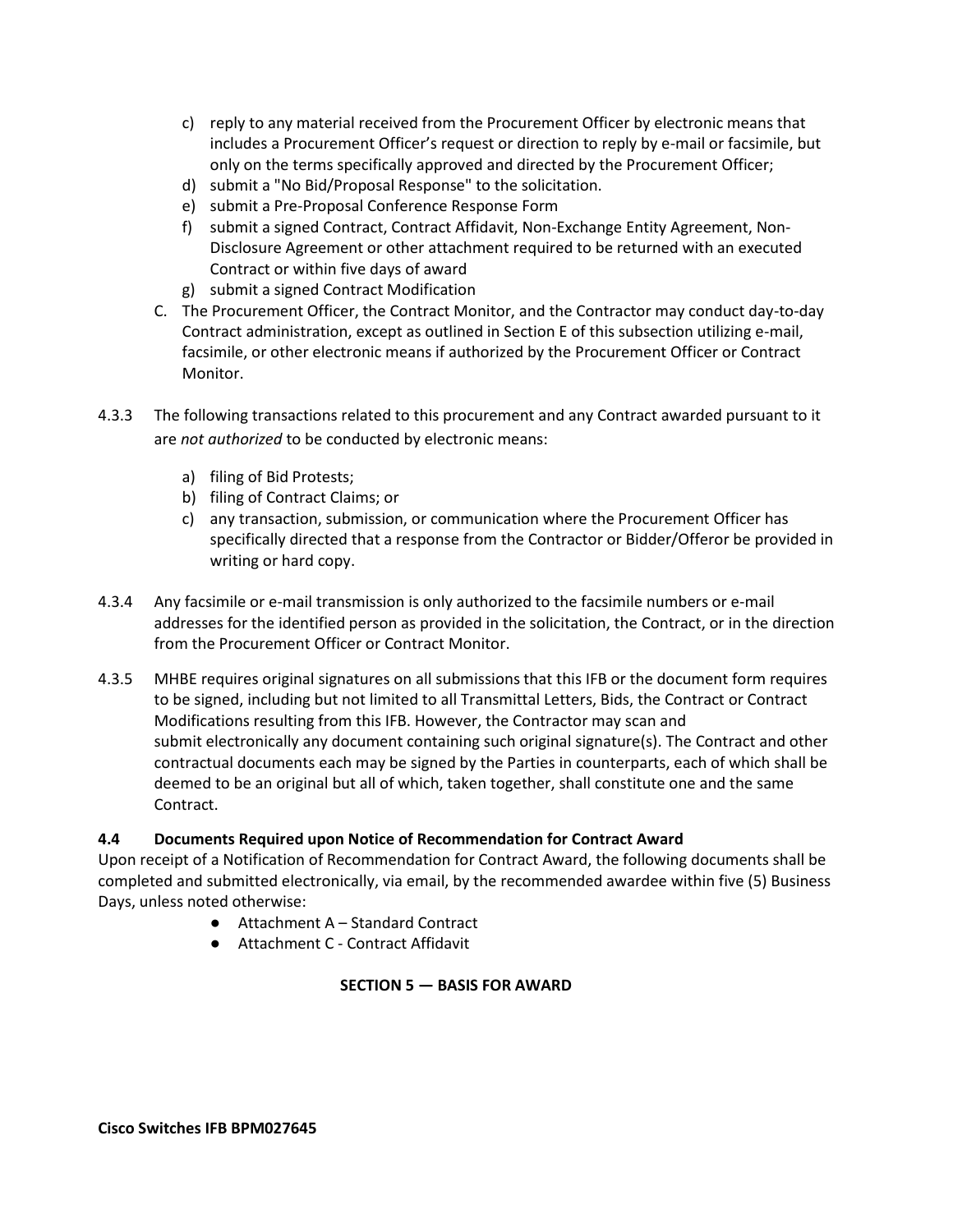A contract shall be awarded to the responsible Bidder submitting a responsive Bid with the most favorable Total Bid Price for providing the products/services as specified in this IFB. **The most favorable Total Bid Price will be the lowest price on IFB Attachment D - Bid Form.**

## **SECTION 6 — GENERAL INFORMATION AND REQUIREMENTS**

- <span id="page-10-0"></span>The Contract that results from this IFB shall be a firm fixed price contract.
- The Contract resulting from this IFB shall commence as of the date of the full execution by the Parties. The hardware support and service shall run a full thirty-six (36) months after hardware shipment. The license support and service shall run a full thirty-six (36) months after activation. The Contractor shall provide services upon receipt of a written Notice to Proceed. Audit, confidentiality, document retention, patents, copyrights & intellectual property, warranty and indemnification obligations under the Contract and any other obligations specifically identified in the Contract shall survive termination of the Contract.
- If it becomes necessary to revise this IFB before the due date for bids, addenda will be provided to all prospective Bidders who were sent this IFB or otherwise are known by the Procurement Officer to have obtained this IFB. In addition, addenda to the IFB will be posted on the MHBE web page and through eMaryland Marketplace Advantage. Addenda made after the due date for bids will be sent only to those Bidders who submitted a timely bid.
- The MHBE reserves the right to cancel this IFB, accept or reject any and all bids (in whole or in part) received in response to this IFB, to waive or permit cure of minor irregularities. The MHBE also reserves the right, in its sole discretion, to award a Contract based upon the written bids received without prior discussions or negotiations.
- The MHBE is not responsible for Contractor's costs incurred in preparing and submitting a bid or in performing any other activities relative to this solicitation.
- By submitting a response to this solicitation, the Bidder agrees to accept payments by electronic funds transfer if selected for Contract unless the State Comptroller's Office grants an exemption. Payment by electronic funds transfer is mandatory for contracts exceeding \$100,000. The selected Contractor shall register using the COT/GAD X-10 Vendor Electronic Funds (EFT) Registration.
- Request Form. Any request for exemption must be submitted to the State Comptroller's Office for approval at the address specified on the COT/GAD X-10 form and must include the business identification information as stated on the form and include the reason for the exemption. The COT/GAD X-10 form can be downloaded at: [http://compnet.comp.state.md.us/gad/pdf/GADX-10.pdf.](http://compnet.comp.state.md.us/gad/pdf/GADX-10.pdf)
- The sole point of contact at the MHBE for purposes of this IFB, prior to the award of any contract, is the Procurement Officer at the address listed below:

Anthony Armiger Title: Acting Procurement Officer Address: 750 E. Pratt Street, 6th Floor, Baltimore, MD 21202

### **Cisco Switches IFB BPM027645**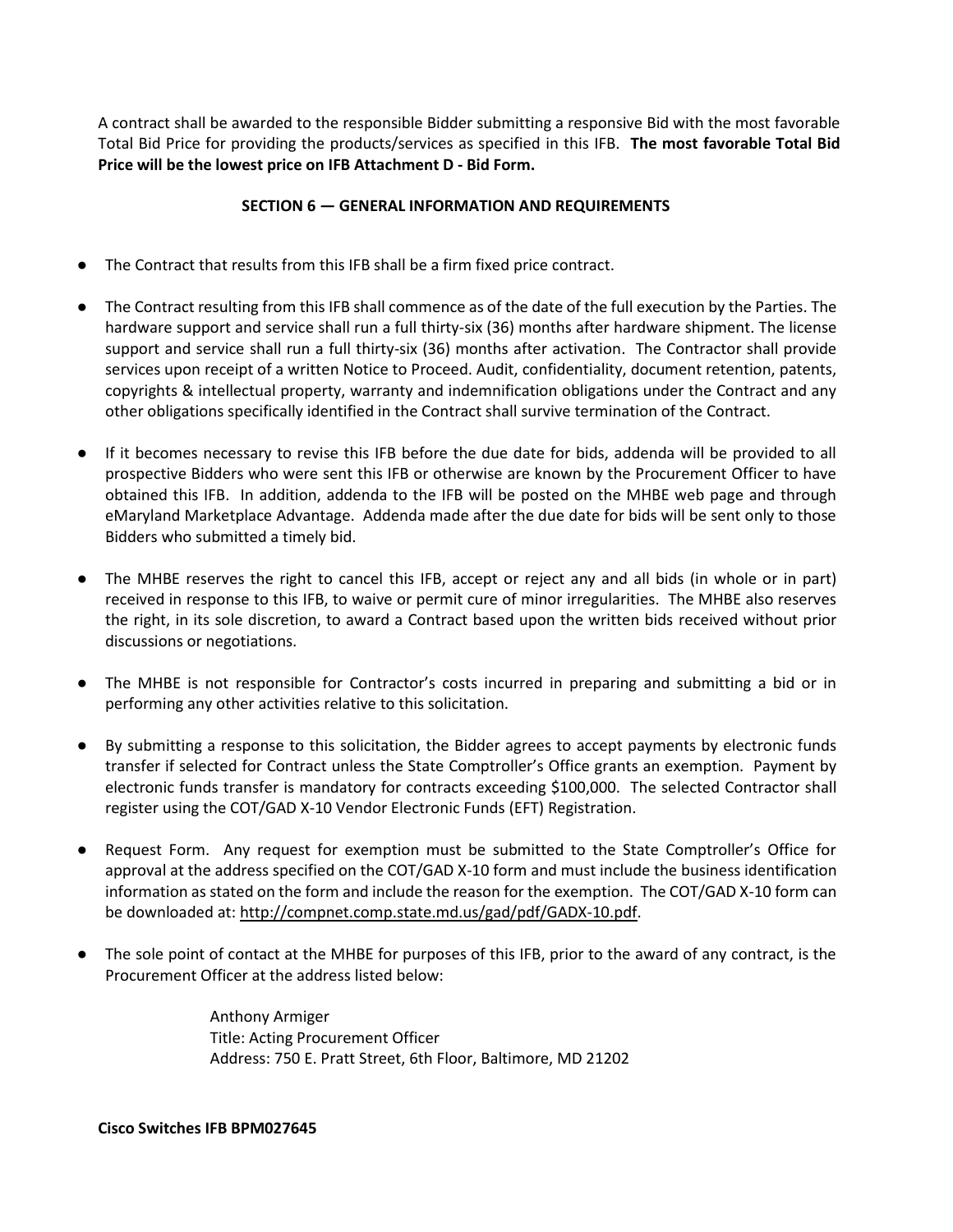Email Address: [hix.procurement@maryland.gov](mailto:hix.procurement@maryland.gov)

● The individual responsible for day-to-day administration and management of the Contract issued pursuant to this IFB shall be the Contract Monitor identified below:

> Name: Amardeep Muppidi Address: 750 East Pratt Street, 6<sup>th</sup> Floor, Baltimore, MD 21202 Email address[: amardeep.muppidi@maryland.gov](mailto:amardeep.muppidi@maryland.gov)

- The MHBE may change the Procurement Officer and/or the Contract Monitor at any time by written notice.
- Bids submitted in response to this IFB are irrevocable for 120 days following the closing date of bids. This period may be extended at the Procurement Officer's request only with the Bidder's written agreement.

## **SECTION 7 — ATTACHMENTS**

- <span id="page-11-0"></span>● Attachment A - Standard Contract – Must be signed and submitted within five (5) business days of notification of proposed Contract award.
- Attachment B Bid/Proposal Affidavit Must be completed and submitted with the Bid.
- Attachment C State Contract Affidavit Must be completed and submitted within five (5) business days of notification of proposed Contract award.
- $\bullet$  Attachment D Bid Form Must be completed and submitted with the Bid.
- Attachment E Federal Funds Attachment This attachment describes requirements and restrictions associated with the federal funds to be used in this Contract. Execution of a Contract awarded as a result of this IFB indicates a Contractor's agreement with all applicable requirements and restrictions. This attachment must be completed and submitted with the Bid.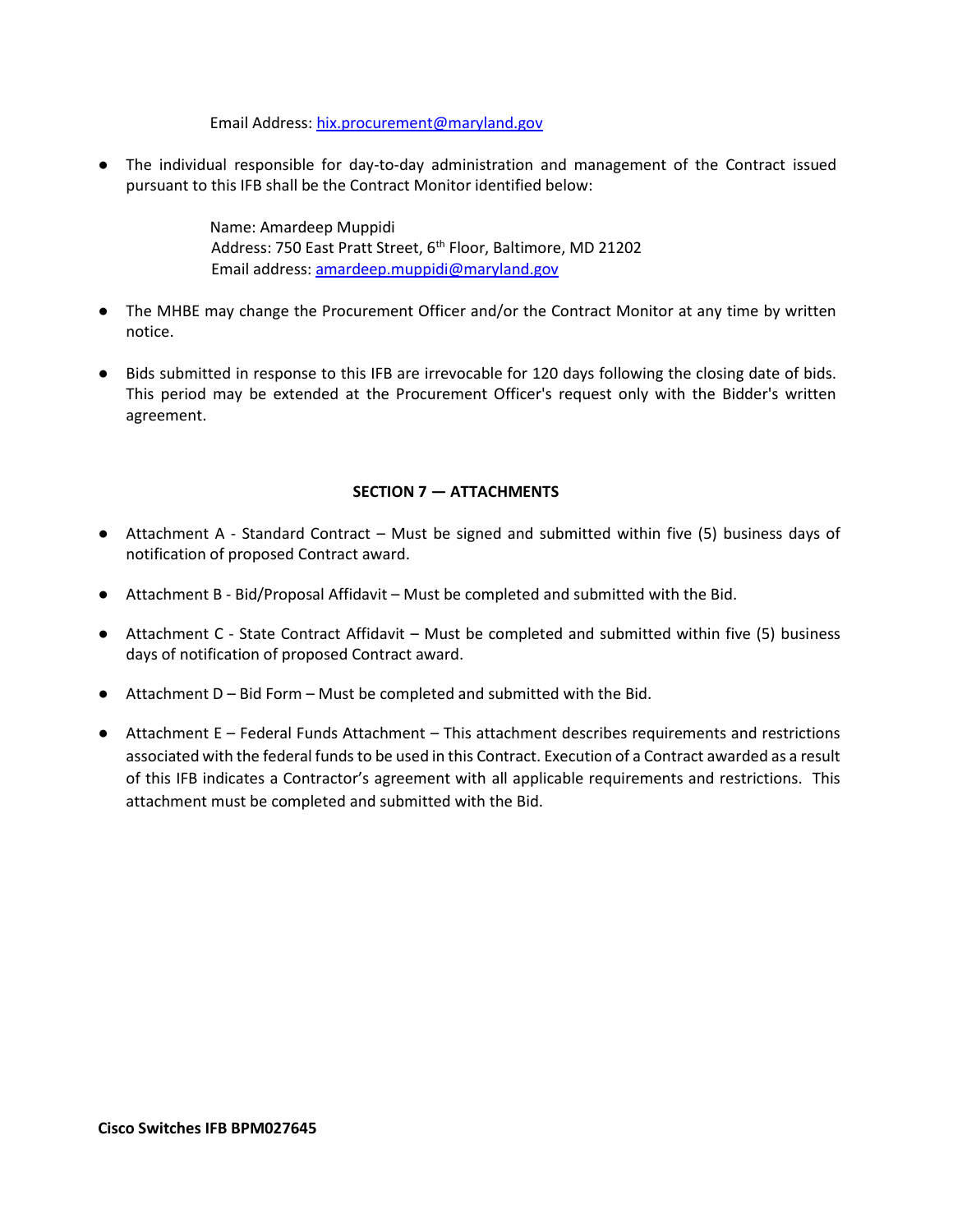# **ATTACHMENT A – CONTRACT Cisco Switches IFB # BPM027645**

<span id="page-12-0"></span>THIS CONTRACT (the "Contract") is made as of the Effective Date defined below by and between [Contractor's name] (the "Contractor") and the MARYLAND HEALTH BENEFIT EXCHANGE, a unit of the STATE OF MARYLAND (the "MHBE"). The Contractor and the MHBE each are a "Party" and, together, are the "Parties".

In consideration of the premises and the covenants herein contained, the Parties agree as follows:

### **1. Definitions**

In this Contract, the following words have the meanings indicated:

- 1.1 "Bid" means the Contractor's Bid dated .
- 1.2 "COMAR" means Code of Maryland Regulations.
- 1.3 "Contract Monitor" means the MHBE employee identified in Section 6 of the IFB as the Contract Monitor or a successor designated by the MHBE.
- 1.4 "Contractor" means \_\_\_\_\_\_\_\_\_\_\_\_\_\_\_\_\_\_\_\_\_\_\_\_\_\_\_\_\_\_\_\_ [Contractor's name] whose principal business address is \_\_\_\_\_\_\_\_\_\_\_\_\_\_\_\_\_\_\_\_\_\_\_\_\_\_\_\_\_\_\_\_\_\_\_\_\_[Contractor's primary address] and whose principal office in Maryland is each of the set of the set of the set of the set of the set of the set of the set of the set of the set of the set of the set of the set of the set of the set of the set of the set address.
- 1.5 "Effective Date" means the date on which the last of the two Parties signs this Contract.
- 1.6 "MHBE" means the Maryland Health Benefit Exchange.
- 1.7 "IFB" means the Invitation for Bids for Cisco Switches # BPM027645, and any addenda thereto issued in writing by the MHBE.
- 1.8 "Procurement Officer" means the MHBE employee identified in Section 6 of the IFB as the Procurement Officer or a successor designated by the MHBE.
- 1.9 "Software" means the object code version of computer programs licensed pursuant to this Contract. Embedded code, firmware, internal code, microcode, and any other term referring to software that is necessary for proper operation is included in this definition of Software. Software includes all prior, current, and future versions of the Software and all maintenance updates and error corrections. "Software" also includes any upgrades, updates, bug fixes or modified versions or backup copies of the Software licensed to the MHBE by Contractor or an authorized distributor.
- 1.10 "State" means the State of Maryland.

### **Cisco Switches IFB BPM027645**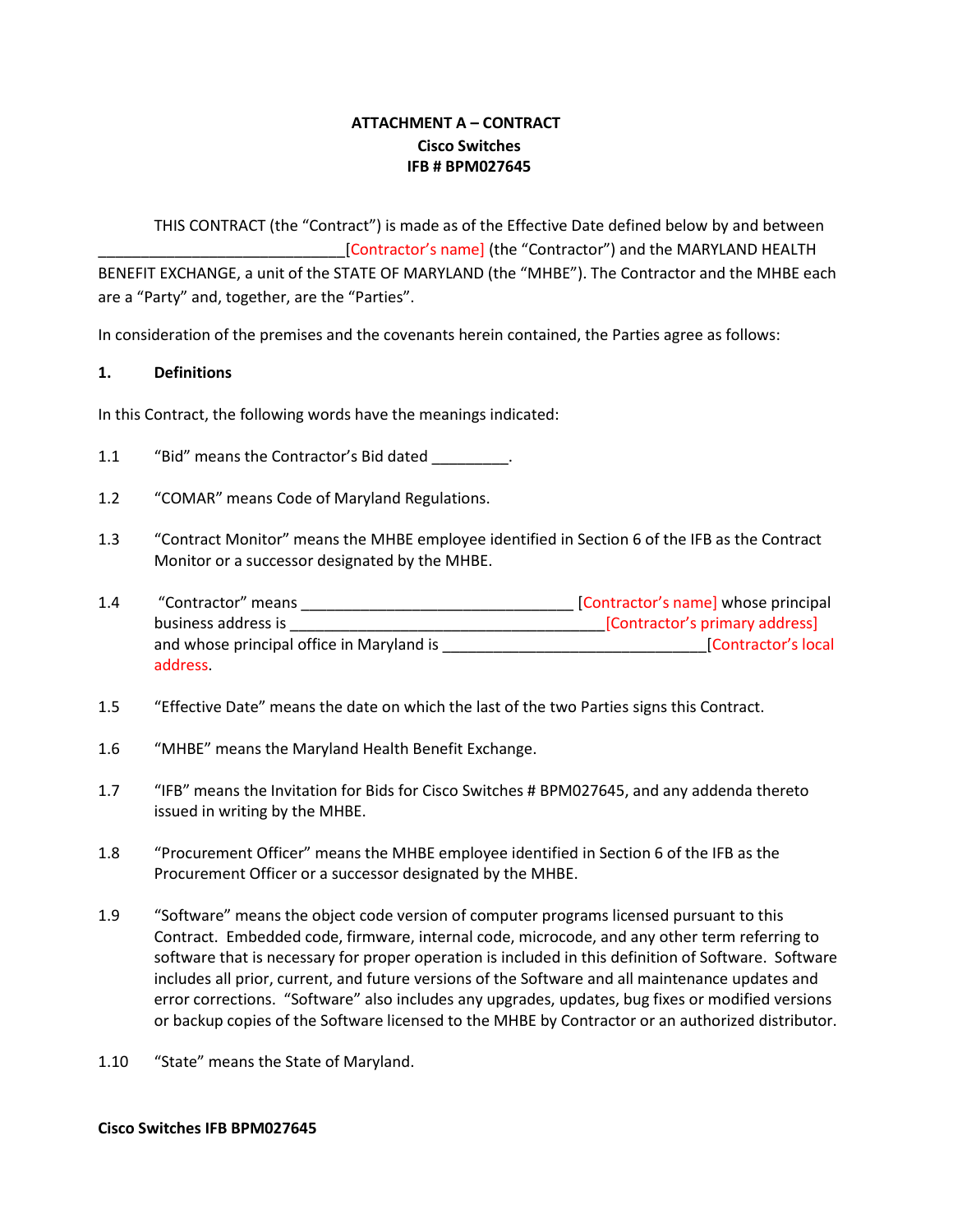## **2. Scope of Contract**

2.1 The Contractor shall provide products and services as described in the IFB for Cisco Switches awarded in accordance with Exhibits A-D listed in this section and hereby incorporated as part of this Contract. If there is any conflict between this Contract and the Exhibits, the terms of the Contract shall govern. If there is any conflict among the Exhibits, the following order of precedence shall determine the prevailing provision:

Exhibit A – The IFB Exhibit B – State Contract Affidavit, executed by the Contractor and dated Exhibit C – The Federal Funds Attachment (Attachment E to the IFB, including E-1 and E-2) Exhibit D – The Bid

- 2.2 The Procurement Officer may, at any time, by written order, make changes in the work within the general scope of the Contract or the IFB. No other order, statement, or conduct of the Procurement Officer or any other person shall be treated as a change or entitle the Contractor to an equitable adjustment under this section. Except as otherwise provided in this Contract, if any change under this section causes an increase or decrease in the Contractor's cost of, or the time required for, the performance of any part of the work, whether or not changed by the order, an equitable adjustment in the Contract price shall be made and the Contract modified in writing accordingly. The Contractor must assert in writing its right to an adjustment under this section within thirty (30) days of receipt of written change order and shall include a written statement setting forth the nature and cost of such claim. No claim by the Contractor shall be allowed if asserted after final payment under this Contract. Failure to agree to an adjustment under this section shall be a dispute under the Disputes clause. Nothing in this section shall excuse the Contractor from proceeding with the Contract as changed.
- 2.3 While the Procurement Officer may, at any time, by written change order, make unilateral changes in the work within the general scope of the Contract as provided in Section 2.2 above, the Contract may be modified by mutual agreement of the parties, provided: (a) the modification is made in writing; (b) all parties sign the modification; and (c) all required approvals are obtained.
- 2.4 Contracts awarded in violation of the MHBE Procurement Policies and Procedures are voidable at the election of MHBE.

# **3. Period of Performance.**

3.1 The Contract shall start as of the date of full execution by the Parties and from that date until a full thirty-six (36) months after hardware shipment or software license activation whichever is later. The hardware support and service shall run a full thirty-six (36) months after hardware shipment. The license support and service shall run a full thirty-six (36) months after activation.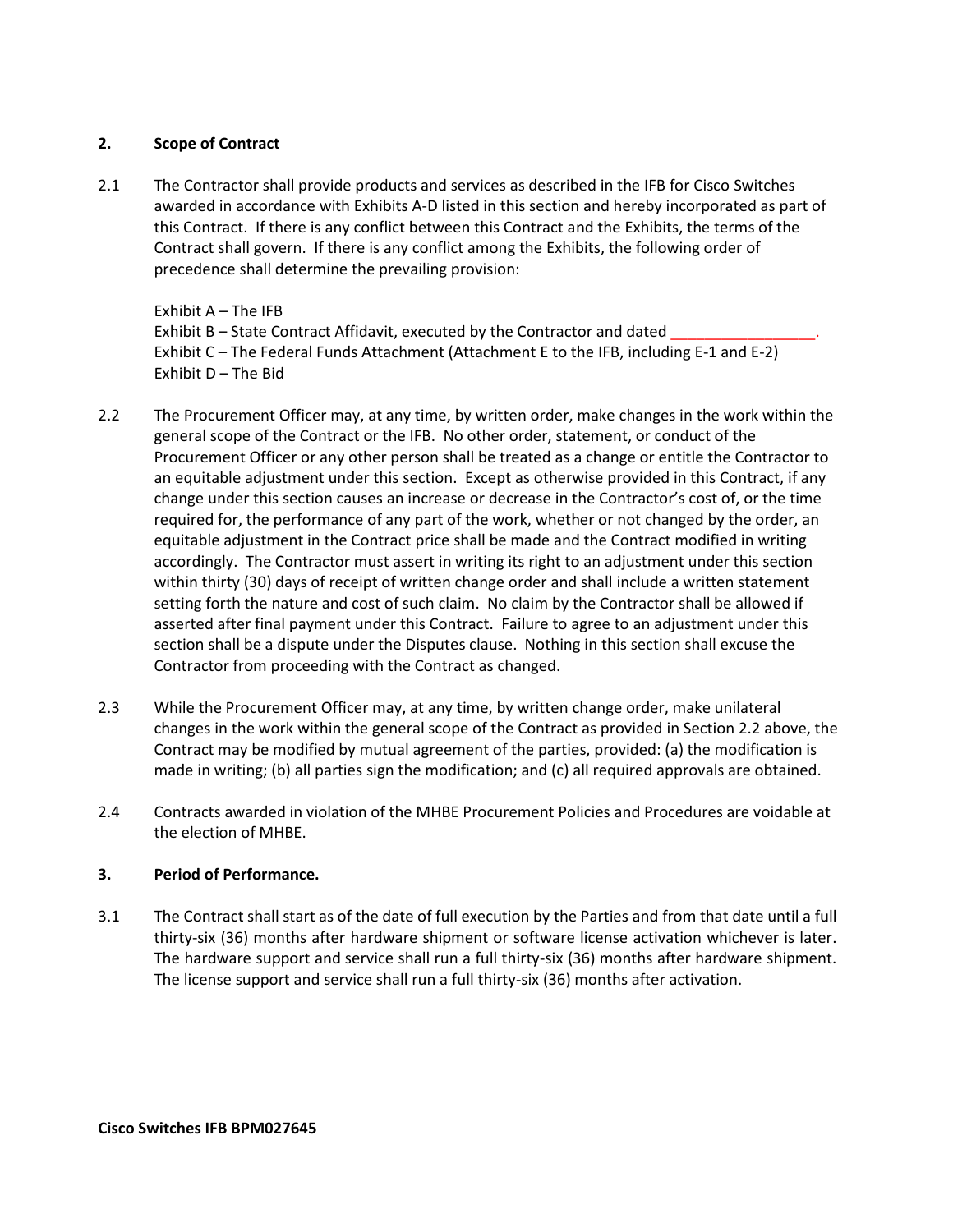3.2 Audit, confidentiality, document retention, patents, copyrights and intellectual property, warranty and indemnification obligations under this Contract and any other obligations specifically identified shall survive expiration or termination of the Contract.

### **4. Consideration and Payment**

- 4.1 In consideration of the satisfactory performance of the work set forth in this Contract, the MHBE shall pay the Contractor in accordance with the terms of this Contract and at the prices quoted in the Bid.
- 4.2 Payments to the Contractor shall be made no later than thirty (30) days after the MHBE's receipt of a proper invoice for services provided by the Contractor, acceptance by the MHBE of services provided by the Contractor, and pursuant to the conditions outlined in Section 4 of this Contract. Each invoice must include the Contractor's Federal Tax Identification or Social Security Number for a Contractor who is an individual which is equal to the contractor's FEIN or SSN-]. Charges for late payment of invoices other than as prescribed at Md. Code Ann., State Finance and Procurement Article, §15-104 are prohibited. Invoices shall be submitted to the Contract Monitor at hbe.finance@maryland.gov. Electronic funds transfer shall be used by the MHBE to pay Contractor pursuant to this Contract and any other State payments due Contractor unless the State Comptroller's Office grants Contractor an exemption.
- 4.3 In addition to any other available remedies, if, in the opinion of the Procurement Officer, the Contractor fails to perform in a satisfactory and timely manner, the Procurement Officer may refuse or limit approval of any invoice for payment and may cause payments to the Contractor to be reduced or withheld until such time as the Contractor meets performance standards as established by the Procurement Officer.
- 4.4 Payment of an invoice by the MHBE is not evidence that services were rendered as required under this Contract.
- 4.5 Contractor's eMaryland Marketplace Advantage vendor ID number is \_\_\_\_\_\_\_\_\_\_\_(Contractor's eMMA number).

# **5. Patents, Copyrights, and Intellectual Property**

- 5.1 If the Contractor furnishes any design, device, material, process, or other item, which is covered by a patent, trademark or service mark, or copyright or which is proprietary to, or a trade secret of, another, the Contractor shall obtain the necessary permission or license to permit the State to use such item or items.
- 5.2 Except as provided in Section 5.4 of this Contract, the Contractor agrees that all documents and materials, including but not limited to, reports, drawings, studies, specifications, estimates, tests, maps, photographs, designs, software, equipment, graphics, mechanical, artwork, computations and data prepared by or for the Contractor for purposes of this Contract (Work Product) shall become and remain the sole and exclusive property of the State and shall be available to the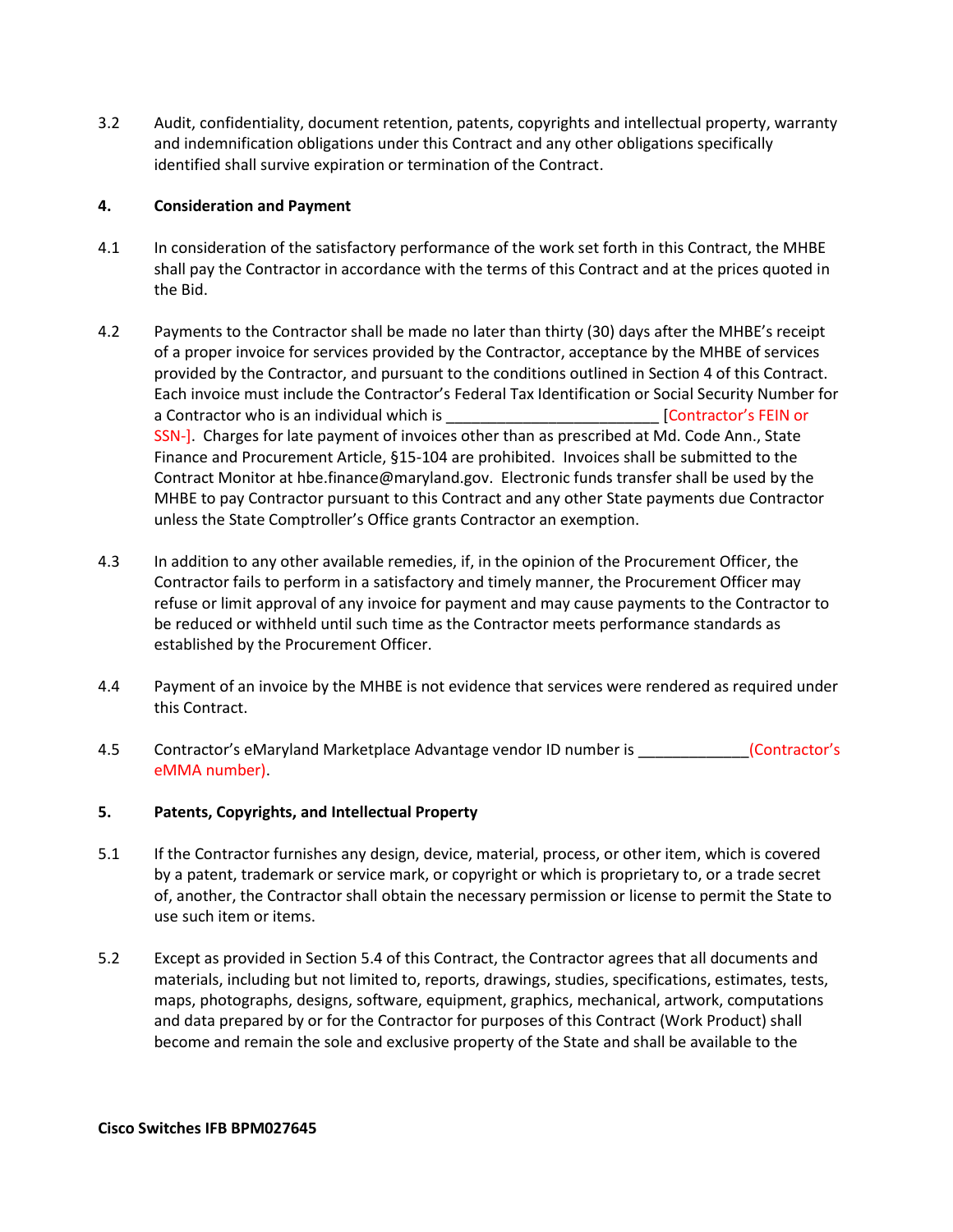MHBE at any time. The MHBE shall have the right to use the same without restriction and without compensation to the Contractor other than that specifically provided by this Contract.

- 5.3 Except as provided in Section 5.4 of this Contract, the Contractor agrees that at all times during the term of this Contract and thereafter, the Work Product shall be "works made for hire" as that term is interpreted under U.S. copyright law and shall be owned by the State. Ownership includes the right to copyright, patent, register and the ability to transfer these rights and all information used to formulate such Work Product. In the event any Work Product is or may not be considered a work made for hire under applicable law, Contractor assigns and transfers to the State the entire right, title and interest in and to all rights in the Work Product and any registrations and copyright applications relating thereto and any renewals and extensions thereof. Contractor shall execute all documents and perform such other proper acts as the State may deem necessary to secure for it the rights pursuant to this section.
- 5.4 Notwithstanding anything to the contrary in this Contract, to the extent (i) the Work Product incorporates any commercial-off-the shelf software (COTS) and/or any Pre-Existing Intellectual Property or (ii) any COTS and/or Pre-Existing Intellectual Property (other than a computer's operating system, supported internet browser, browser accessibility software or hardware if needed by the user, and software required to access a commonly-available data transmission tool or export format) is required to access, install, build, compile or otherwise use the Work Product (such COTS and Pre-Existing Intellectual Property individually and collectively referred to herein as "Third-party Intellectual Property," which shall be the sole property of Contractor or its third-party licensors, as applicable), Contractor hereby grants, on behalf of itself and any third-party licensors, to the State a royalty-free, paid-up, non-exclusive, unrestricted, unconditional, irrevocable, worldwide right and license, with the right to use, execute, reproduce, display, perform, distribute copies of internally, modify and prepare derivative works based upon, such Third-party Intellectual Property as may be necessary for the State to use the Work Product for the purposes for which such Work Product was designed and intended. "Pre-Existing Intellectual Property" means any program, utility or tool owned by Contractor or its third-party licensors that was created by Contractor or its third-party licensors independently from its performance of this Contract and not solely using funds from this Contract.
- 5.5 Subject to the terms of Section 6, Contractor shall defend, indemnify, and hold harmless the State, including, but not limited to, the Agency and its agents, officers, and employees, from and against any and all claims, costs, losses, damages, liabilities, judgments and expenses (including without limitation reasonable attorneys' fees) arising out of or in connection with any claim the Work Product or any Third-party Intellectual Property infringes, misappropriates or otherwise violates any Third-party Intellectual Property rights. Contractor shall not enter into any settlement involving third party claims that contains any admission of or stipulation to any guilt, fault, liability or wrongdoing by the State or that adversely affects the State's rights or interests, without the State's prior written consent, which consent may be withheld in the State's sole and absolute discretion. Contractor shall be entitled to control the defense or settlement of such claim (with counsel reasonably satisfactory to the State), provided that the State will, upon requesting indemnification hereunder: (a) provide reasonable cooperation to Contractor in connection with the defense or settlement of any such claim, at Contractor's expense; and (b) be entitled to participate in the defense of any such claim. Contractor's obligations under this section will not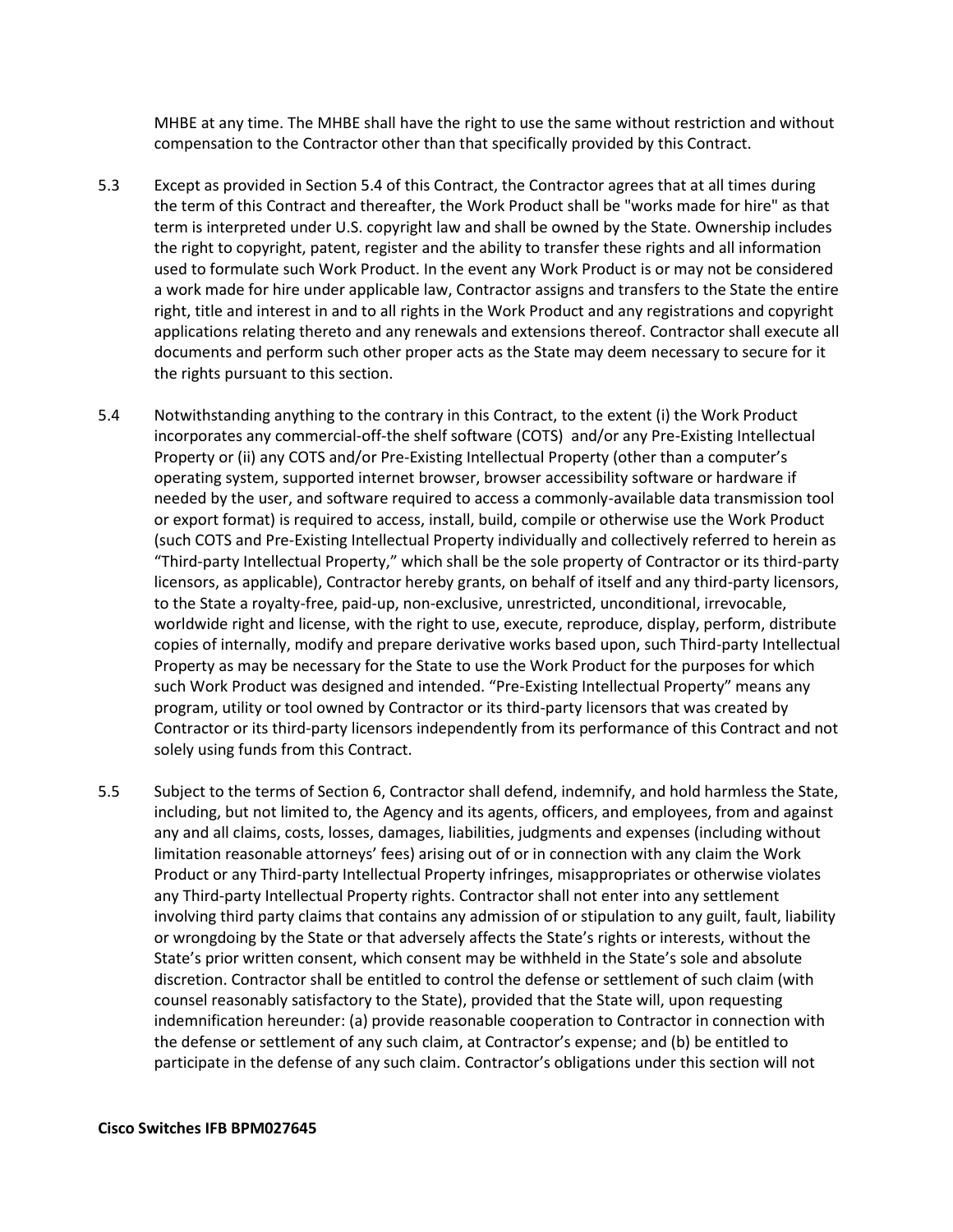apply to the extent any Third-party Intellectual Property infringes, misappropriates or otherwise violates any third party intellectual rights as a result of modifications made by the State in violation of the license granted to the State pursuant to section 5.4; provided that such infringement, misappropriation or violation would not have occurred absent such modification.

- 5.6 Without limiting Contractor's obligations under Section 5.5, if all or any part of the Work Product or any Third Party Intellectual Property is held, or Contractor or the State reasonably determines that it could be held, to infringe, misappropriate or otherwise violate any third party intellectual property right, Contractor (after consultation with the State and at no cost to the State): (a) shall procure for the State the right to continue using the item in accordance with its rights under this Contract; (b) replace the item with an item that does not infringe, misappropriate or otherwise violate any third party intellectual property rights and, in the State's sole and absolute determination, complies with the item's specifications, and all rights of use and/or ownership set forth in this Contract; or (c) modify the item so that it no longer infringes, misappropriates or otherwise violates any third party intellectual property right and, in the State's sole and absolute determination, complies with the item's specifications and all rights of use and/or ownership set forth in this Contract.
- 5.7 Except for any Pre-Existing Intellectual Property and Third-Party Intellectual Property, Contractor shall not acquire any right, title or interest (including any intellectual property rights subsisting therein) in or to any goods, software, technical information, specifications, drawings, records, documentation, data or any other materials (including any derivative works thereof) provided by the State to the Contractor. Notwithstanding anything to the contrary herein, the State may, in its sole and absolute discretion, grant the Contractor a license to such materials, subject to the terms of a separate writing executed by the Contractor and an authorized representative of the State.
- 5.8 Contractor, on behalf of itself and its subcontractors, hereby agrees not to incorporate, link, distribute or use any Third-party Intellectual Property in such a way that: (a) creates, purports to create or has the potential to create, obligations with respect to any State software (including any deliverable hereunder), including without limitation the distribution or disclosure of any source code; or (b) grants, purports to grant, or has the potential to grant to any third-party any rights to or immunities under any State intellectual property or proprietary rights. Without limiting the generality of the foregoing, neither Contractor nor any of its subcontractors shall incorporate, link, distribute or use, in conjunction with the Work Product, any code or software licensed under the GNU General Public License ("GPL"), Lesser General Public License ("LGPL"), Affero GPL ("AGPL"), European Community Public License ("ECPL"), Mozilla, or any other open source license, in any manner that could cause or could be interpreted or asserted to cause any State software (or any modifications thereto) to become subject to the terms of the GPL, LGPL, AGPL, ECPL, Mozilla or such other open source software.
- 5.9 Without limiting the generality of the foregoing, neither Contractor nor any of its subcontractors shall use any software or technology in a manner that will cause any patents, copyrights or other intellectual property which are owned or controlled by the State or any of its affiliates (or for which the State or any of its subcontractors has received license rights) to become subject to any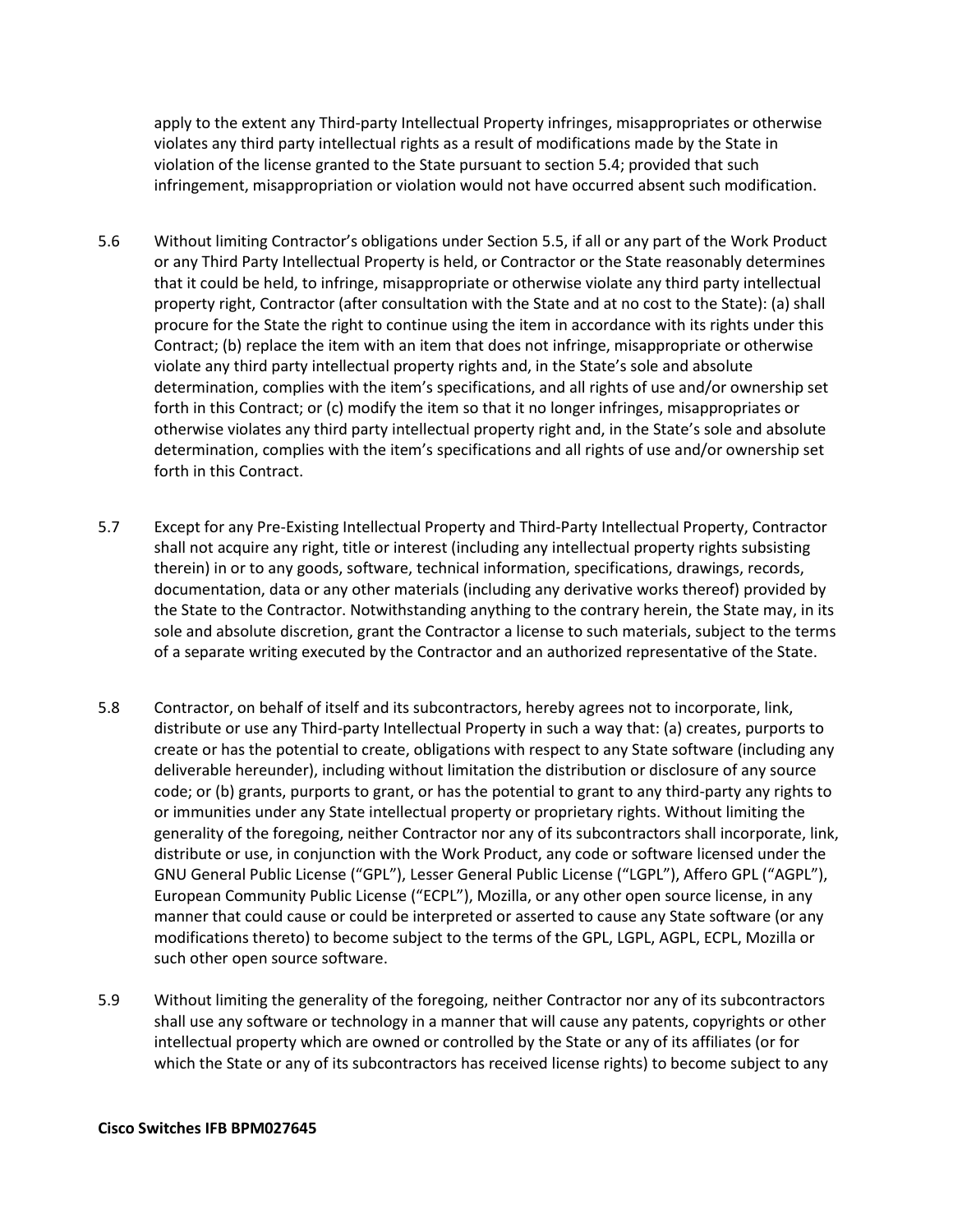encumbrance or terms and conditions of any third-party or open source license (including, without limitation, any open source license listed on

http://www.opensource.org/licenses/alphabetical) (each an "Open Source License"). These restrictions, limitations, exclusions and conditions shall apply even if the State or any of its subcontractors becomes aware of or fails to act in a manner to address any violation or failure to comply therewith. No act by the State or any of its subcontractors that is undertaken under this Contract as to any software or technology shall be construed as intending to cause any patents, copyrights or other intellectual property that are owned or controlled by the State (or for which the State has received license rights) to become subject to any encumbrance or terms and conditions of any Open-Source License.

5.10 The Contractor shall report to the MHBE, promptly and in written detail, each notice or claim of copyright infringement received by the Contractor with respect to all Work Product delivered under this Contract.

### **6. Indemnification**

- 6.1 Contractor shall indemnify, defend, and hold the State, its directors, officers, employees and agents harmless from third-party liability for tangible property damage, bodily injury and death, and for fraud or willful misconduct of Contractor, including all related defense costs and expenses (including reasonable attorneys' fees and costs of investigation, litigation, settlement, judgments, interest and penalties) arising from or relating to the performance of the Contractor or its subcontractors under this Contract.
- 6.2 The State has no obligation to provide legal counsel or defense to the Contractor or its subcontractors in the event that a suit, claim or action of any character is brought by any person not party to this Contract against the Contractor or its subcontractors as a result of or relating to the Contractor's obligations under this Contract.
- 6.3 The State has no obligation for the payment of any judgments or the settlement of any claims against the Contractor or its subcontractors as a result of or relating to the Contractor's obligations under this Contract.
- 6.4 The Contractor shall immediately notify the Procurement Officer of any claim or suit made or filed against the Contractor or its subcontractors regarding any matter resulting from or relating to the Contractor's obligations under the Contract, and will cooperate, assist, and consult with the State in the defense or investigation of any claim, suit, or action made or filed against the State as a result of or relating to the Contractor's performance under this Contract.
- 6.5 Section 6 shall survive expiration of this Contract.
- **7. Confidential or Proprietary Information and Documentation**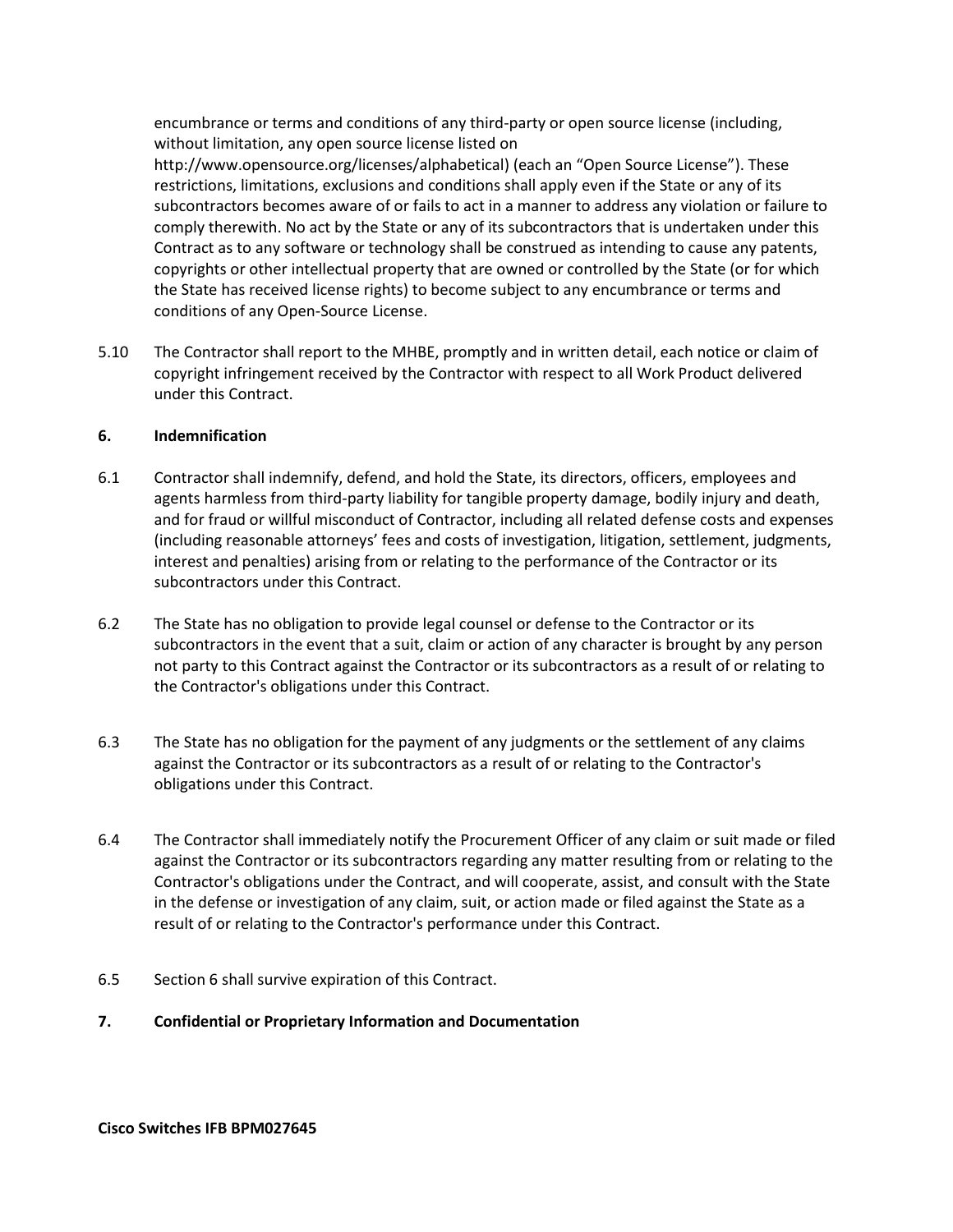- 7.1 Subject to the Maryland Public Information Act and any other applicable laws and the implementation of regulations promulgated pursuant thereto, all confidential or proprietary information and documentation relating to either party (including without limitation, any information or data stored within the Contractor's computer systems) shall be held in absolute confidence by the other party. Each party shall, however, be permitted to disclose relevant confidential information to its officers, agents, and employees to the extent that such disclosure is necessary for the performance of their duties under this Contract, provided that the data may be collected, used, disclosed, stored, and disseminated only as provided by and consistent with the law. The provisions of this section shall not apply to information that: (a) is lawfully in the public domain; (b) has been independently developed by the other party without violation of this Contract; (c) was already in the possession of such party; (d) was supplied to such party by a third party lawfully in possession thereof and legally permitted to further disclose the information; or (e) which such party is required to disclose by law.
- 7.2 This Section 7 shall survive expiration or termination of this Contract.

## **8. Loss of Data**

In the event of loss of any State data or records where such loss is due to the intentional act or omission (any failures to act when Contractor has a duty to act) or negligence of the Contractor or any of its subcontractors or agents, the Contractor shall be responsible for recreating such lost data in the manner and on the schedule set by the Contract Monitor. The Contractor shall ensure that all data is backed up and recoverable by the Contractor. Contractor shall use its best efforts to assure that at no time shall any actions undertaken by the Contractor under this Contract, or any failures to act when Contractor has a duty to act, damage or create any vulnerabilities in data bases, systems, platforms, and/or applications with which the Contractor is working hereunder.

# **9. Non-Hiring of Employees**

No official or employee of the State, as defined under Md. Code Ann., General Provisions Article, § 5-101, whose duties as such official or employee include matters relating to or affecting the subject matter of this Contract, shall, during the pendency and term of this Contract and while serving as an official or employee of the State, become or be an employee of the Contractor or any entity that is a subcontractor on this Contract.

### **10. Disputes**

- 10.1 As used herein, a "claim" means a written demand or assertion by one of the parties seeking, as a legal right, the payment of money, adjustment, or interpretation of contract terms, or other relief, arising under or relating to this Contract. A voucher, invoice, or request for payment that is not in dispute when submitted is not a claim. However, if the submission subsequently is not acted upon in a reasonable time, or is disputed as to liability or amount, it may be converted to claim for the purpose of this clause.
- 10.2 Within thirty (30) days of when the Contractor knows or should have known of the basis for a claim relating to the Contract, it shall file a written notice of claim on its letterhead to the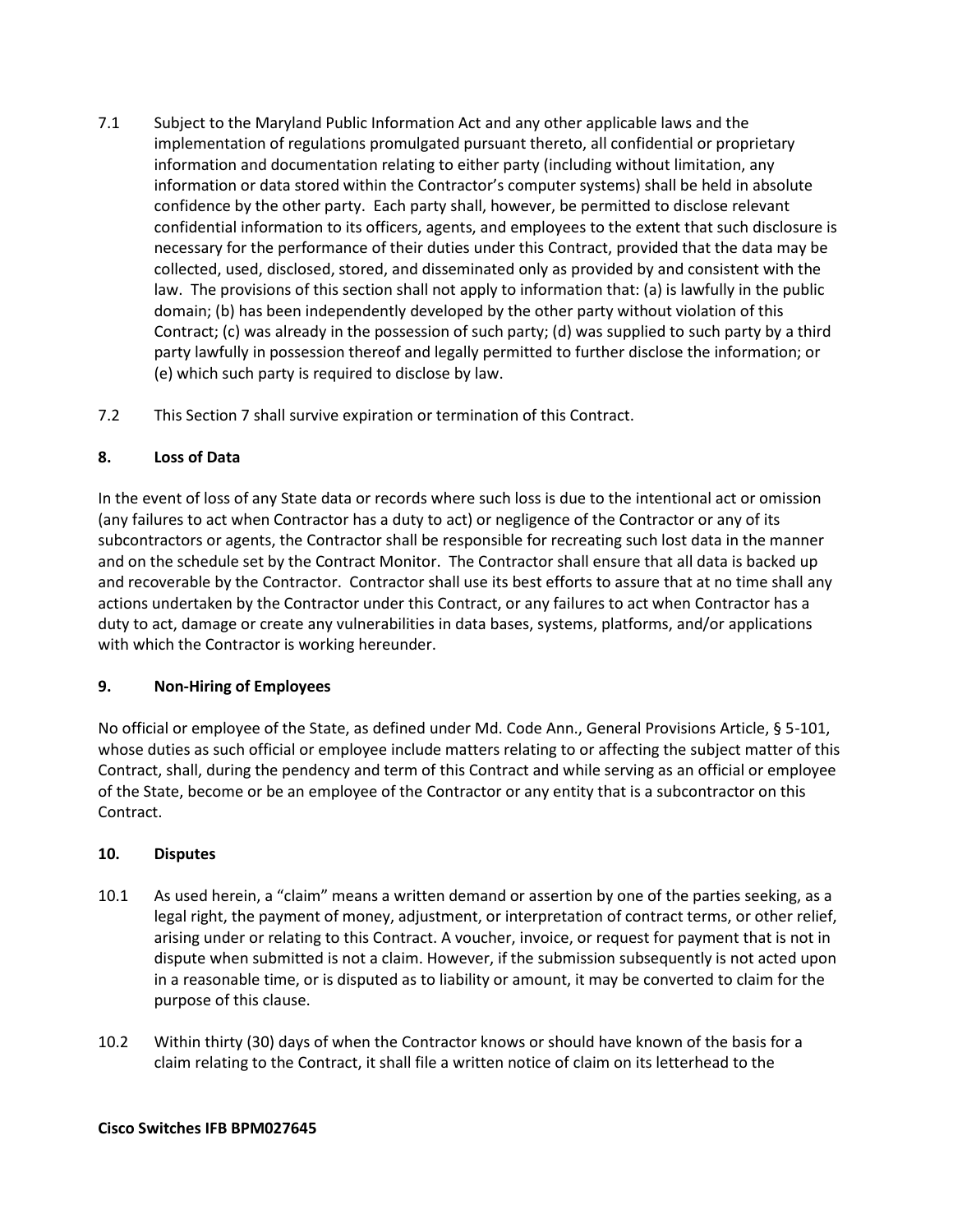Procurement Officer. Contemporaneously with, or within thirty (30) days after filing the notice of claim, the Contractor shall submit the written claim to the Procurement Officer. The claim shall be in writing and shall contain: a) An explanation of the claim, including reference to all contract provisions upon which it is based; b) The amount of the claim; c) The facts upon which the claim is based; d) All pertinent data and correspondence that the Contractor relies upon to substantiate the claim; and e) a certification by a senior official, officer, or general partner of the Contractor or the subcontractor, as applicable, that, to the best of the person's knowledge and belief, the claim is made in good faith, supporting data are accurate and complete, and the amount requested accurately reflects the contract adjustment for which the person believes the MHBE is liable. The Procurement Officer shall issue a final, written decision on the claim as expeditiously as possible. Any final decision of the Procurement Officer may award a Contract claim only for those expenses incurred not more than thirty (30) days before the Contractor initially filed its notice of claim.

- 10.3 If the final decision of the Procurement Officer grants the claim in part and denies the claim in part, the MHBE shall pay the Contractor the undisputed amount. Payment of the partial claim will not be construed as an admission of liability by the MHBE and does not preclude the MHBE from recovering the amount paid if a subsequent determination modifies the final decision.
- 10.4 Within ten (10) days pf receipt of final decision of the Procurement Officer, the Contractor may file an appeal to the MHBE Executive Director for claims for monetary amounts less than \$50,000, and to the Board of Trustees for either claims for monetary amounts of \$50,000 or greater or for claims involving non-monetary relief. Contemporaneously with, or within twenty (20) days after filing the notice of appeal, the Contractor shall submit its written appeal to the MHBE Executive Director or Board of Trustees as applicable. The Executive Director shall issue a final decision resolving the appeal of claims for monetary amounts less than \$50,000. The Board of Trustees shall issue a final decision resolving appeals of claims for \$50,000 or more and those for nonmonetary relief. The Contractor's timely appeal to the Executive Director or the Board of Trustees shall be a strict condition precedent to the Contractor pursuing any legal rights which it alleges or which may exist in any other forum.
- 10.5 Pending resolution of a claim, the Contractor shall proceed diligently with the performance of the Contract in accordance with the procurement officer's decision.
- 10.6 Nothing in this section shall be construed to limit the MHBE's right to withhold payments from the Contractor, assess liquidated damages against the Contractor, direct the Contractor to perform pursuant to the terms of the Contract or any written change order, or to exercise any other rights allowed by Contract or at law.

### **11. Maryland Law**

- 11.1 This Contract shall be construed, interpreted, and enforced according to the laws of the State of Maryland.
- 11.2 The Md. Code Ann., Commercial Law Article, Title 22, Maryland Uniform Computer Information Transactions Act, does not apply to this Contract or to any purchase order or Notice to Proceed issued under this Contract.

#### **Cisco Switches IFB BPM027645**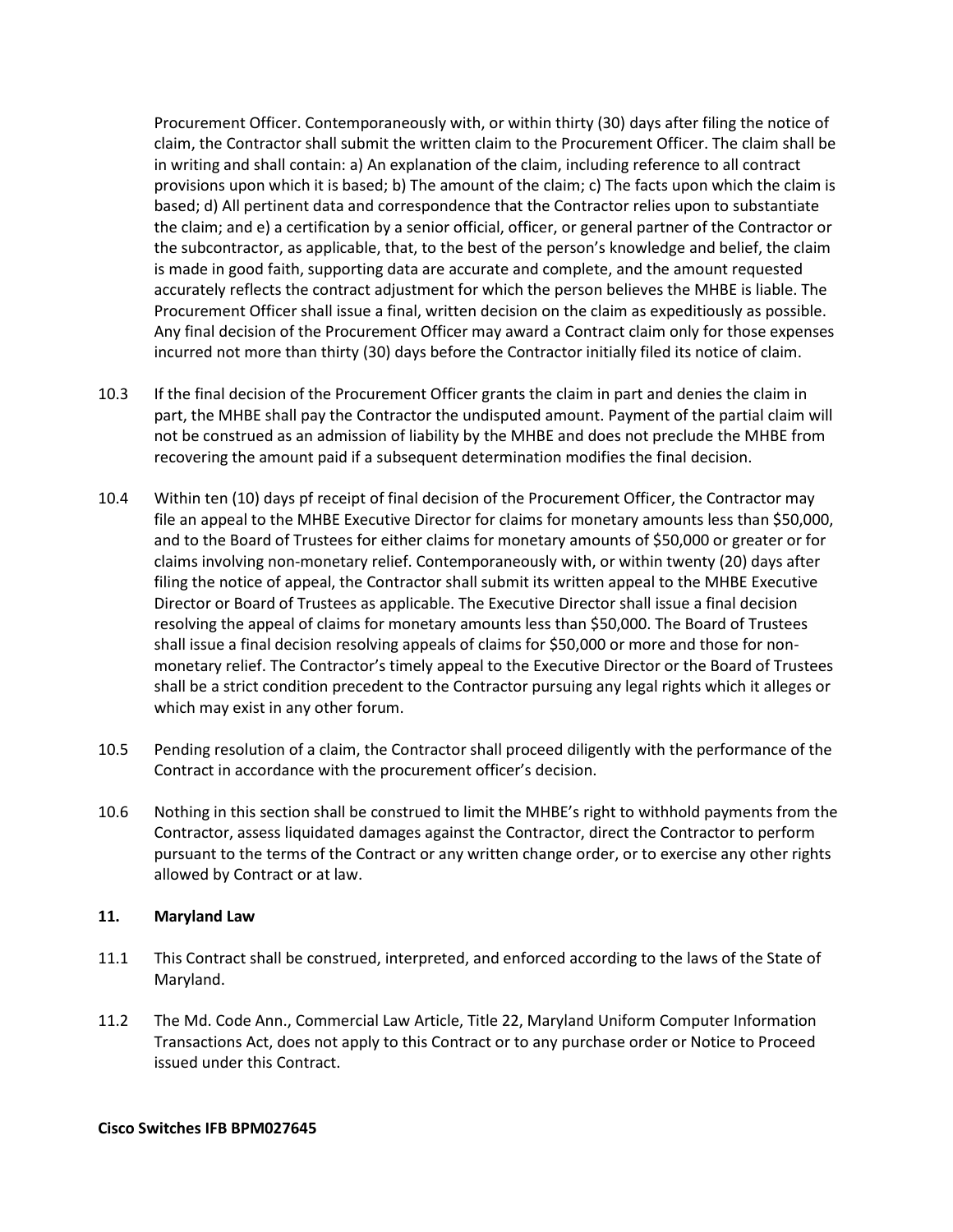11.3 Any and all references to the Maryland Code, Annotated contained in this Contract shall be construed to refer to such Code sections as are from time to time amended.

# **12. Nondiscrimination in Employment**

The Contractor agrees: (a) not to discriminate in any manner against an employee or applicant for employment because of race, color, religion, creed, age, sex, marital status, national origin, sexual orientation, sexual identity, ancestry, or disability of a qualified individual with a disability; (b) to include a provision similar to that contained in subsection (a), above, in any underlying subcontract except a subcontract for standard commercial supplies or raw materials; and (c) to post and to cause subcontractors to post in conspicuous places available to employees and applicants for employment, notices setting forth the substance of this clause.

## **13. Contingent Fee Prohibition**

The Contractor warrants that it has not employed or retained any person, partnership, corporation, or other entity, other than a bona fide employee, bona fide agent, bona fide salesperson, or commercial selling agency working for the business, to solicit or secure the Contract, and that the business has not paid or agreed to pay any person, partnership, corporation, or other entity, other than a bona fide employee, bona fide agent, bona fide salesperson, or commercial selling agency, any fee or any other consideration contingent on the making of this Contract.

## **14. Non-availability of Funding**

If the General Assembly fails to appropriate funds or if funds are not otherwise made available for continued performance for any fiscal period of this Contract succeeding the first fiscal period, this Contract shall be canceled automatically as of the beginning of the fiscal year for which funds were not appropriated or otherwise made available; provided, however, that this will not affect either the State's rights or the Contractor's rights under any termination clause in this Contract. The effect of termination of the Contract hereunder will be to discharge both the Contractor and the State from future performance of the Contract, but not from their rights and obligations existing at the time of termination. The Contractor shall be reimbursed for the reasonable value of any nonrecurring costs incurred but not amortized in the price of the Contract. The State shall notify the Contractor as soon as it has knowledge that funds may not be available for the continuation of this Contract for each succeeding fiscal period beyond the first.

### **15. Termination for Cause**

If the Contractor fails to fulfill its obligations under this Contract properly and on time, or otherwise violates any provision of the Contract, the State may terminate the Contract by written notice to the Contractor. The notice shall specify the acts or omissions relied upon as cause for termination. All finished or unfinished work provided by the Contractor shall, at the State's option, become the State's property. The State shall pay the Contractor fair and equitable compensation for satisfactory performance prior to receipt of notice of termination, less the amount of damages caused by the Contractor's breach. If the damages are more than the compensation payable to the Contractor, the Contractor will remain liable after termination and the State can affirmatively collect damages. Termination hereunder, including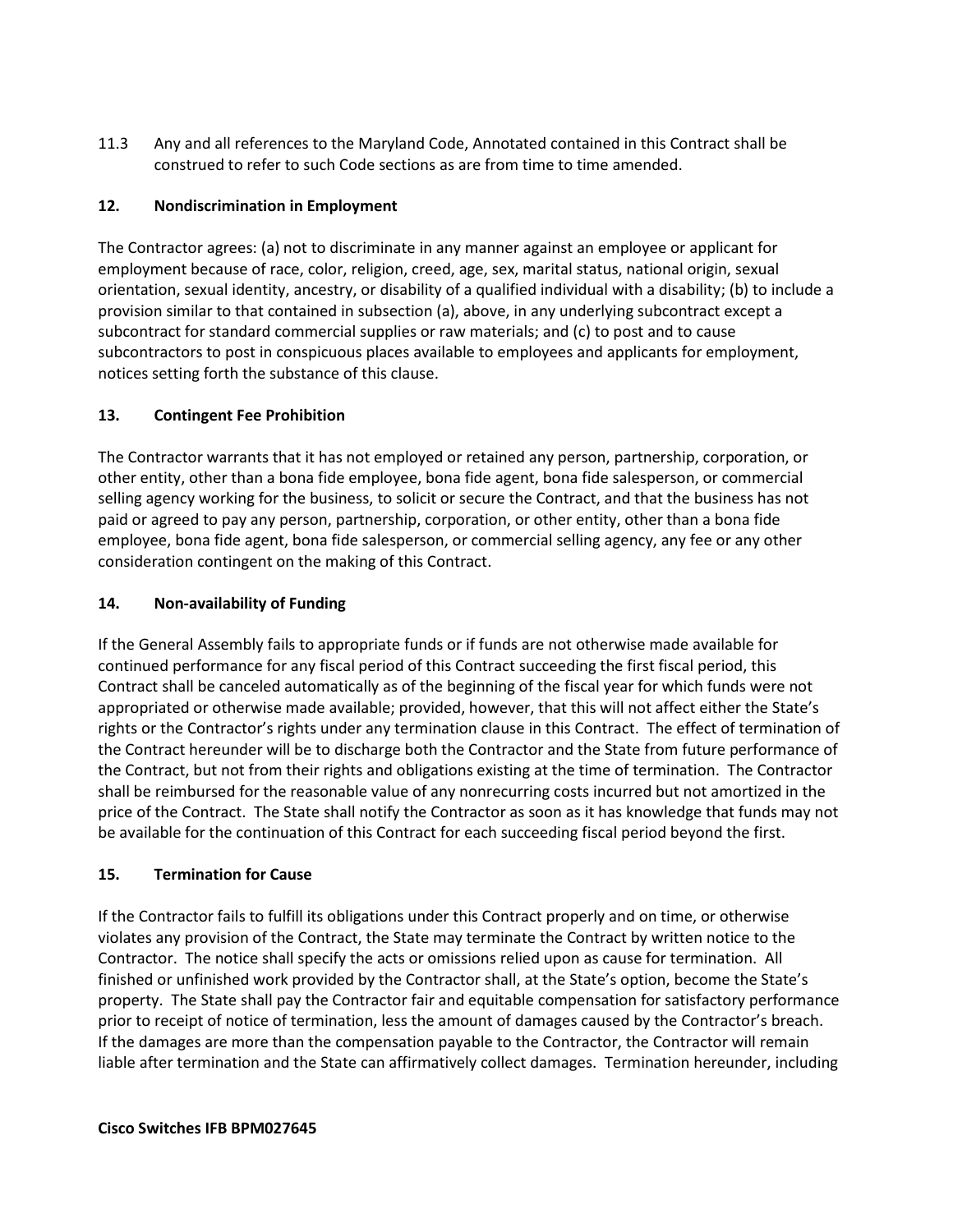the termination of the rights and obligations of the parties, shall be governed by the provisions of COMAR 21.07.01.11B.

## **16. Termination for Convenience**

The performance of work under this Contract may be terminated by the State in accordance with this clause in whole, or from time to time in part, whenever the State shall determine that such termination is in the best interest of the State. The State will pay all reasonable costs associated with this Contract that the Contractor has incurred up to the date of termination, and all reasonable costs associated with termination of the Contract; provided, however, the Contractor shall not be reimbursed for any anticipatory profits that have not been earned up to the date of termination. Termination hereunder, including the determination of the rights and obligations of the parties, shall be governed by the provisions of COMAR 21.07.01.12A(2).

## **17. Delays and Extensions of Time**

- 17.1 The Contractor agrees to prosecute the work continuously and diligently and no charges or claims for damages shall be made by it for any delays, interruptions, interferences, or hindrances from any cause whatsoever during the progress of any portion of the work specified in this Contract.
- 17.2 Time extensions will be granted only for excusable delays that arise from unforeseeable causes beyond the control and without the fault or negligence of the Contractor, including but not restricted to, acts of God, acts of the public enemy, acts of the State in either its sovereign or contractual capacity, acts of another Contractor in the performance of a contract with the State, fires, floods, epidemics, quarantine restrictions, strikes, freight embargoes, or delays of subcontractors or suppliers arising from unforeseeable causes beyond the control and without the fault or negligence of either the Contractor or the subcontractors or suppliers.

### **18. Suspension of Work**

The State unilaterally may order the Contractor in writing to suspend, delay, or interrupt all or any part of its performance for such period of time as the Procurement Officer may determine to be appropriate for the convenience of the State.

### **19. Pre-Existing Regulations**

In accordance with the provisions of Md. Code Ann., State Finance and Procurement Article, § 11-206, the regulations set forth in Title 21 of the Code of Maryland Regulations (COMAR 21) in effect on the date of execution of this Contract are applicable to this Contract, where made applicable by this Contract.

### **20. Financial Disclosure**

The Contractor shall comply with the provisions of Md. Code Ann., State Finance and Procurement Article, § 13-221, which requires that every person that enters into contracts, leases, or other agreements with the State or its agencies during a calendar year under which the business is to receive in the aggregate, \$100,000 or more, shall within thirty (30) days of the time when the aggregate value of these contracts,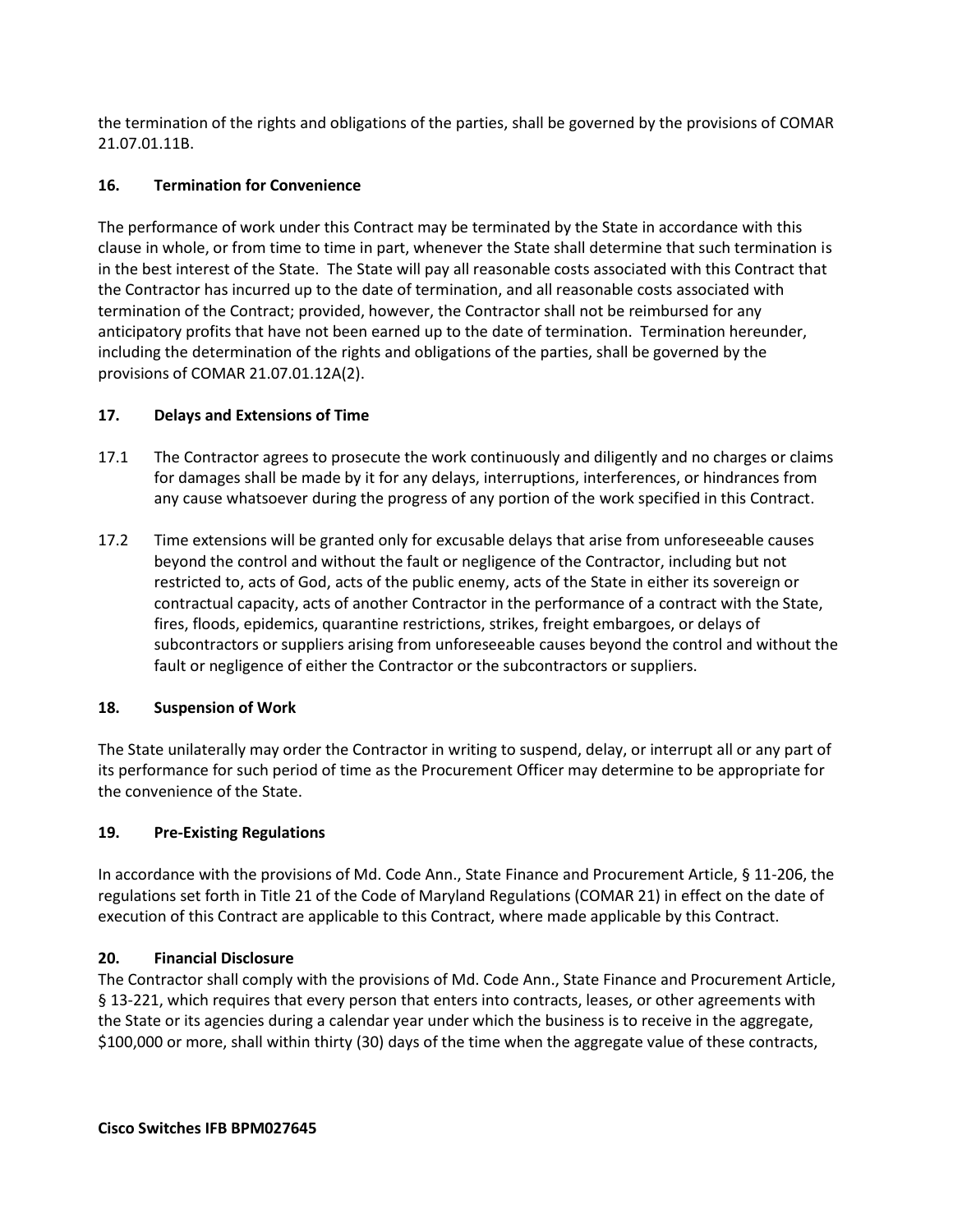leases or other agreements reaches \$100,000, file with the Secretary of the State certain specified information to include disclosure of beneficial ownership of the business.

# **21. Political Contribution Disclosure**

The Contractor shall comply with Md. Code Ann., Election Law Article, Title 14, which requires that every person that enters into a contract for a procurement with the State, a county, or a municipal corporation, or other political subdivision of the State, during a calendar year in which the person receives a contract with a governmental entity in the amount of \$200,000 or more, shall, file with the State Board of Elections statements disclosing: (a) any contributions made during the reporting period to a candidate for elective office in any primary or general election; and (b) the name of each candidate to whom one or more contributions in a cumulative amount of \$500 or more were made during the reporting period. The statement shall be filed with the State Board of Elections: (a) before execution of a contract by the State, a county, a municipal corporation, or other political subdivision of the State, and shall cover the 24 months prior to when a contract was awarded; and (b) if the contribution is made after the execution of a contract, then twice a year, throughout the contract term, on: (i) February 5, to cover the six (6) month period ending January 31; and (ii) August 5, to cover the six (6) month period ending July 31. Additional information is available on the State Board of Elections website: http://www.elections.state.md.us/campaign\_finance/index.html.

# **22. Documents Retention and Inspection Clause**

The Contractor and subcontractors shall retain and maintain all records and documents relating to this Contract for a period of ten (10) years after final payment by the State hereunder or any applicable statute of limitations or federal retention requirements, whichever is longer, and shall make them available for inspection and audit by authorized representatives of the State, including the Procurement Officer or designee, at all reasonable times. All records related in any way to the Contract are to be retained for the entire time provided under this section. In the event of any audit, the Contractor shall provide assistance to the State, without additional compensation, to identify, investigate, and reconcile any audit discrepancies and/or variances. This Section 24 shall survive expiration or termination of the Contract.

# **23. Compliance with Laws**

The Contractor hereby represents and warrants that:

- 23.1 It is qualified to do business in the State and that it will take such action as, from time-to-time hereafter, may be necessary to remain so qualified;
- 23.2 It is not in arrears with respect to the payment of any monies due and owing the State, or any department or unit thereof, including but not limited to the payment of taxes and employee benefits, and that it shall not become so in arrears during the term of this Contract;
- 23.3 It shall comply with all federal, State and local laws, regulations, and ordinances applicable to its activities and obligations under this Contract; and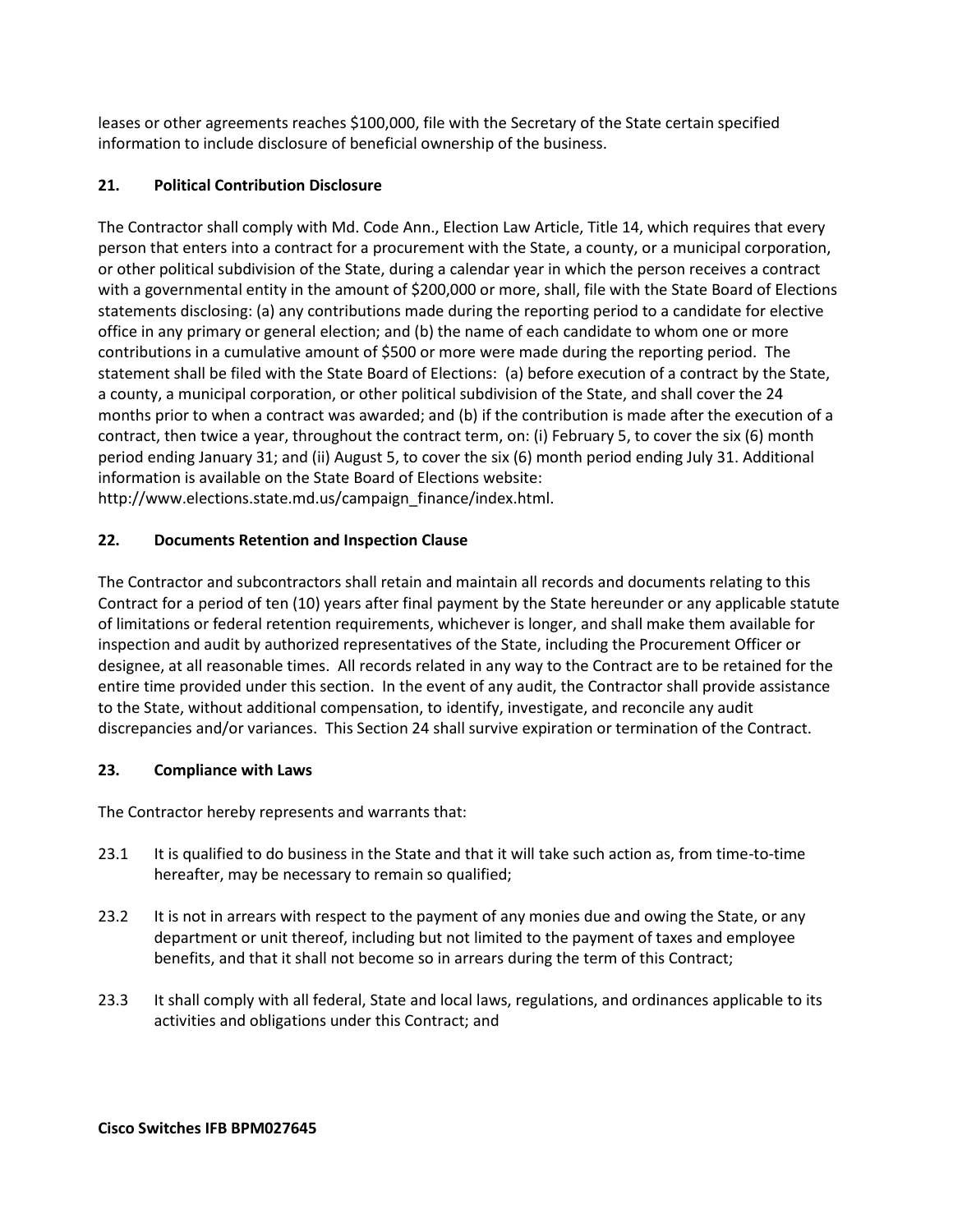23.4 It shall obtain, at its expense, all licenses, permits, insurance, and governmental approvals, if any, necessary to the performance of its obligations under this Contract.

### **24. Cost and Price Certification**

By submitting cost or price information, the Contractor certifies to the best of its knowledge that the information submitted is accurate, complete, and current as of the date of its Bid/Proposal.

The price under this Contract and any change order or modification hereunder, including profit or fee, shall be adjusted to exclude any significant price increases occurring because the Contractor furnished cost or price information which, as of the date of its Bid/Proposal, was inaccurate, incomplete, or not current.

## **25. Subcontracting; Assignment**

The Contractor may not subcontract any portion of the services provided under this Contract without obtaining the prior written approval of the Procurement Officer, nor may the Contractor assign this Contract or any of its rights or obligations hereunder, without the prior written approval of the Procurement Officer provided, however, that a contractor may assign monies receivable under a contract after due notice to the State. Any subcontracts shall include such language as may be required in various clauses contained within this Contract, exhibits, and attachments. The Contract shall not be assigned until all approvals, documents, and affidavits are completed and properly registered. The State shall not be responsible for fulfillment of the Contractor's obligations to its subcontractors.

## **26. Liability**

For breach of this Contract, negligence, misrepresentation, or any other contract or tort claim, Contractor shall be liable as follows:

- 26.1 For infringement of patents, copyrights, trademarks, service marks, and/or trade secrets, as provided in Section 5 of this Contract;
- 26.2 Without limitation for damages for bodily injury (including death) and damage to real property and tangible personal property; and
- 26.3 For all other claims, damages, losses, costs, expenses, suits, or actions in any way related to this Contract where liability is not otherwise set forth as being "without limitation", and regardless of the basis on which the claim is made, Contractor's liability shall not exceed 3 times the value of the Contract. Third-party claims arising under Section 6 ("Indemnification") of this Contract are included in this limitation of liability only if the State is immune from liability. Contractor's liability for third-party claims arising under Section 6 of this Contract, including for intellectual property infringement, bodily injury, damage to real property, and damage tangible personal property, shall be unlimited if the State is not immune from liability for claims arising under Section 6.

### **27. Commercial Nondiscrimination**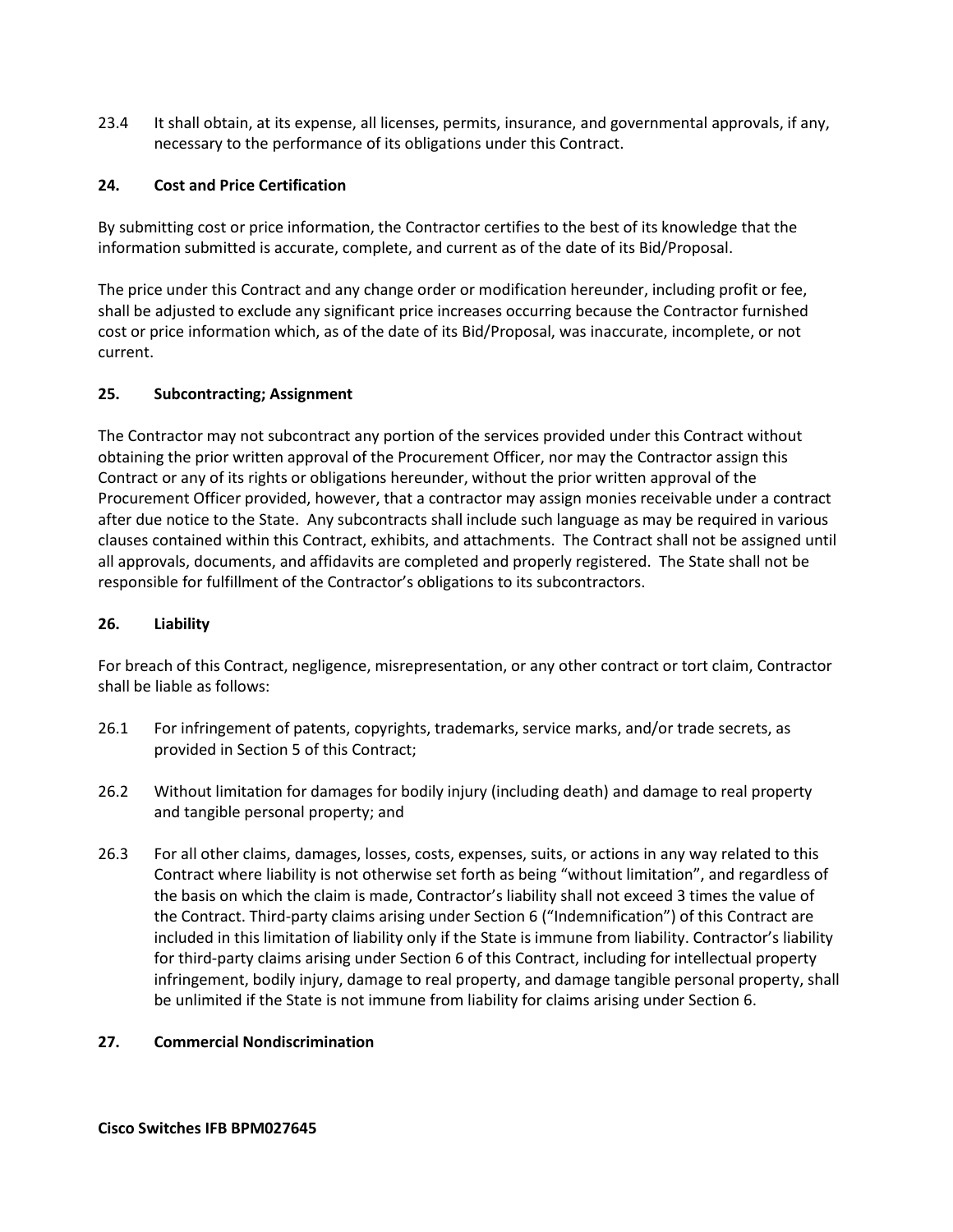- 27.1 As a condition of entering into this Contract, Contractor represents and warrants that it will comply with the State's Commercial Nondiscrimination Policy, as described at Md. Code Ann., State Finance and Procurement Article, Title 19. As part of such compliance, Contractor may not discriminate on the basis of race, color, religion, ancestry or national origin, sex, age, marital status, sexual orientation, sexual identity, or on the basis of disability or other unlawful forms of discrimination in the solicitation, selection, hiring, or commercial treatment of subcontractors, vendors, suppliers, or commercial customers, nor shall Contractor retaliate against any person for reporting instances of such discrimination. Contractor shall provide equal opportunity for subcontractors, vendors, and suppliers to participate in all of its public sector and private sector subcontracting and supply opportunities, provided that this clause does not prohibit or limit lawful efforts to remedy the effects of marketplace discrimination that have occurred or are occurring in the marketplace. Contractor understands that a material violation of this clause shall be considered a material breach of this Contract and may result in termination of this Contract, disqualification of Contractor from participating in State contracts, or other sanctions. This clause is not enforceable by or for the benefit of, and creates no obligation to, any third party.
- 27.2 The Contractor shall include the above Commercial Nondiscrimination clause, or similar clause approved by the Department, in all subcontracts.
- 27.3 As a condition of entering into this Contract, upon the request of the Commission on Civil Rights, and only after the filing of a complaint against Contractor under Md. Code Ann., State Finance and Procurement Article, Title 19, as amended from time to time, Contractor agrees to provide within sixty (60) days after the request a complete list of the names of all subcontractors, vendors, and suppliers that Contractor has used in the past four (4) years on any of its contracts that were undertaken within the State of Maryland, including the total dollar amount paid by Contractor on each subcontract or supply contract. Contractor further agrees to cooperate in any investigation conducted by the State pursuant to the State's Commercial Nondiscrimination Policy as set forth at Md. Code Ann., State Finance and Procurement Article, Title 19, and to provide any documents relevant to any investigation that are requested by the State. Contractor understands that violation of this clause is a material breach of this Contract and may result in contract termination, disqualification by the State from participating in State contracts, and other sanctions.

### **28. Contract Monitor and Procurement Officer**

The work to be accomplished under this Contract shall be performed under the direction of the Contract Monitor. All matters relating to the interpretation of this Contract shall be referred to the Procurement Officer for determination.

### **29. Notices**

All notices hereunder shall be in writing and either delivered personally or sent by certified or registered mail, postage prepaid, as follows:

If to the State: Anthony Armiger Procurement Officer 750 E. Pratt Street, 6th Floor, Baltimore, MD 21202

### **Cisco Switches IFB BPM027645**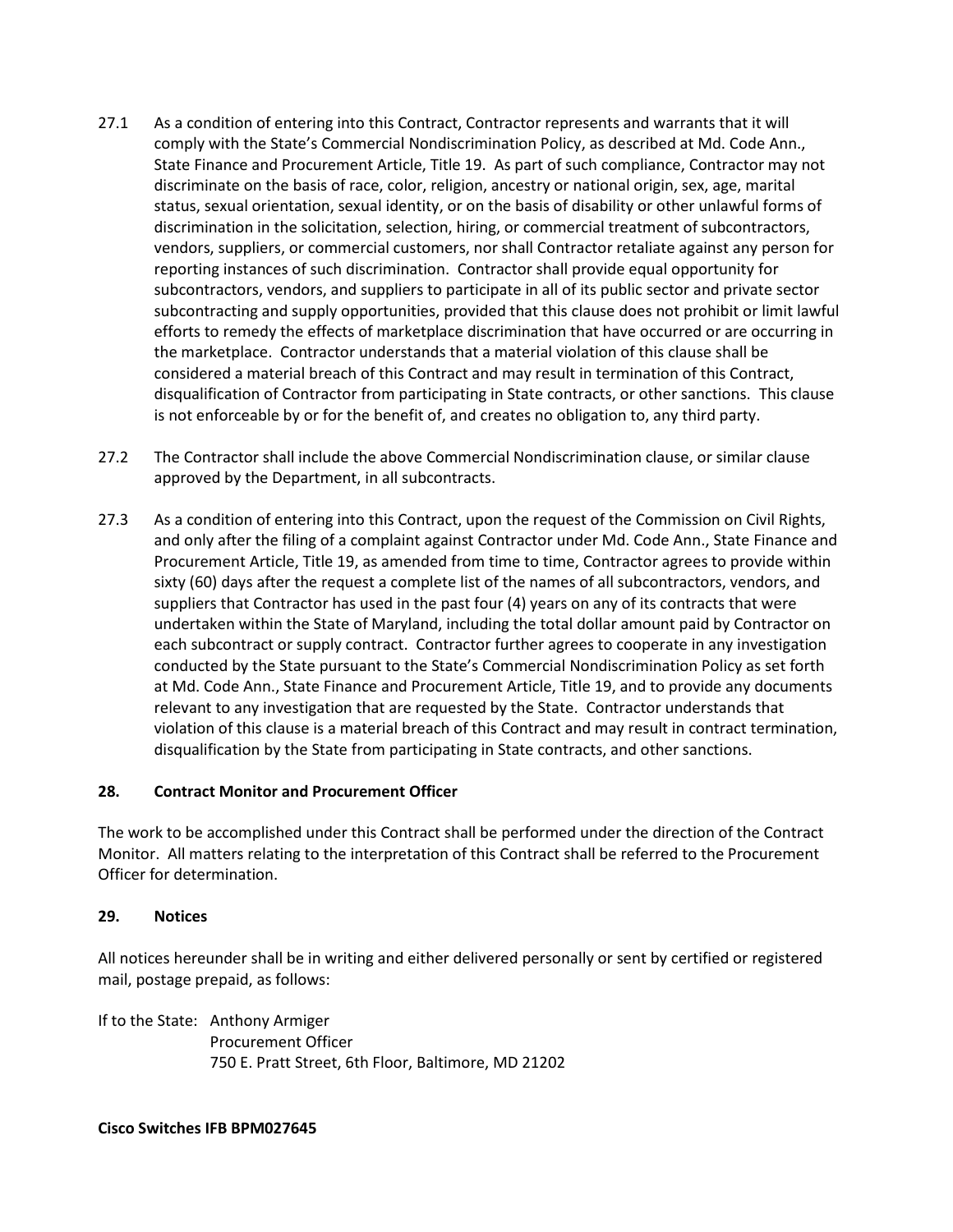410-547-8152 hix.procurement@maryland.gov

| If to the Contractor: |  |
|-----------------------|--|
|                       |  |

### **30. Federal Funds Requirements and Restrictions**

This Contract contains federal funds from the following source: Medicaid Funds, CFDA number 93.778. Execution of this Contract indicates Contractor's agreement with all federal funding terms and conditions that apply to contractors receiving federal funds from the above referenced source, including but not limited to those required by 45 C.F.R. § 75.335 and appendix II to Part 75 of Title 45 of the Code of Federal Regulations and Attachment E of the RFP. Attachment E of the RFP is incorporated into this Contract pursuant to Section 2.1, above.

\_\_\_\_\_\_\_\_\_\_\_\_\_\_\_\_\_\_\_\_\_\_\_\_\_\_\_\_\_\_\_\_\_\_\_\_\_\_\_\_\_ \_\_\_\_\_\_\_\_\_\_\_\_\_\_\_\_\_\_\_\_\_\_\_\_\_\_\_\_\_\_\_\_\_\_\_\_\_\_\_\_\_

### **31. Miscellaneous**

- 31.1 Any provision of this Contract which contemplates performance or observance subsequent to any termination or expiration of this contract shall survive termination or expiration of this contract and continue in full force and effect.
- 31.2 If any term contained in this contract is held or finally determined to be invalid, illegal, or unenforceable in any respect, in whole or in part, such term shall be severed from this contract, and the remaining terms contained herein shall continue in full force and effect, and shall in no way be affected, prejudiced, or disturbed thereby.

[Signatures on next page(s)]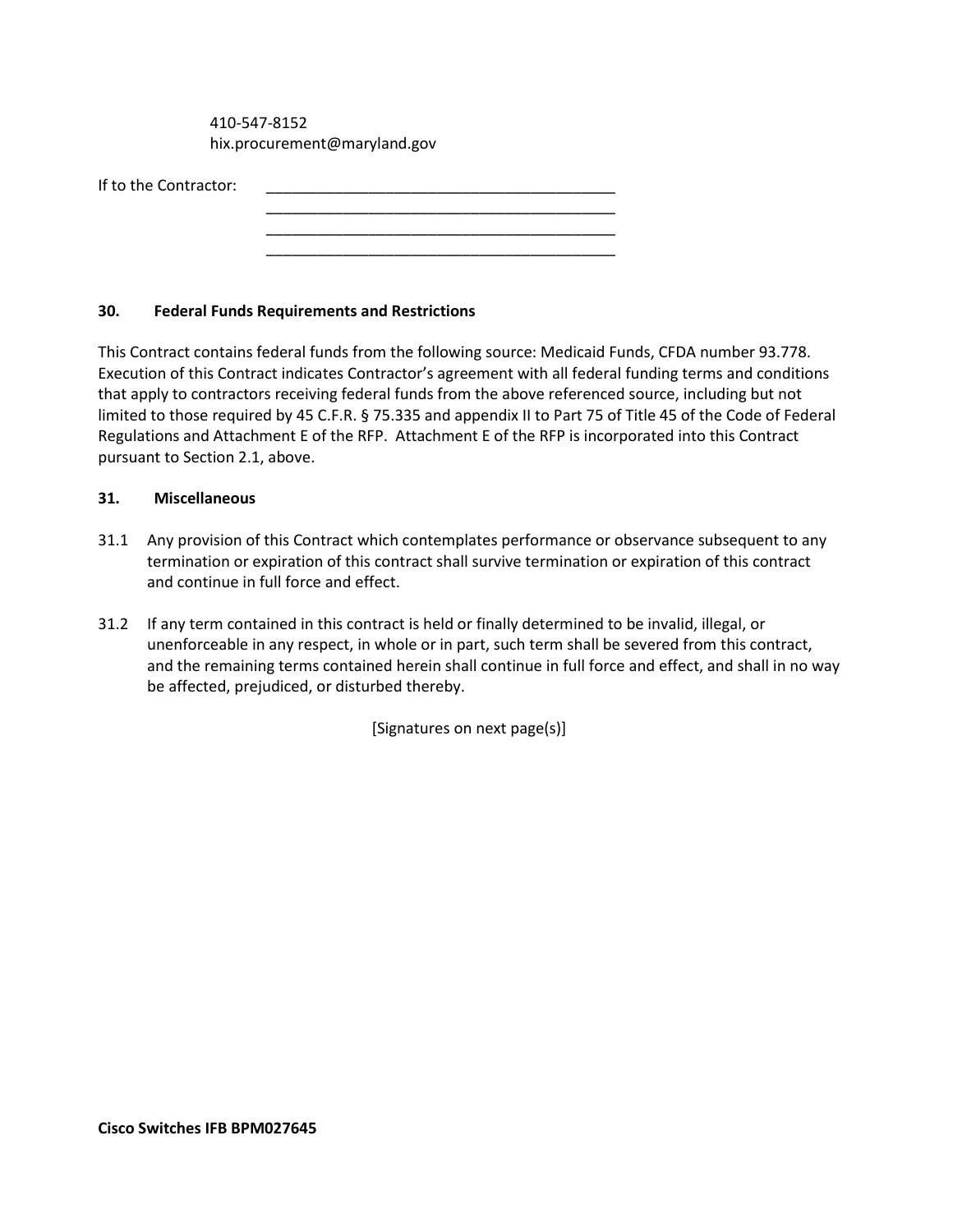# [Signature page to Cisco Switches]

**IN WITNESS THEREOF**, the parties have executed this Contract as of the date hereinabove set forth.

| <b>CONTRACTOR</b>                                                                            | MARYLAND HEALTH BENEFIT EXCHANGE                       |  |  |
|----------------------------------------------------------------------------------------------|--------------------------------------------------------|--|--|
| By                                                                                           | By: Michele Eberle, Executive Director<br>Or designee: |  |  |
| <b>Title</b>                                                                                 |                                                        |  |  |
| Date                                                                                         | Date                                                   |  |  |
| Approved for form and legal sufficiency<br>this $\qquad \qquad$ day of $\qquad \qquad$ 2022. |                                                        |  |  |

Assistant Attorney General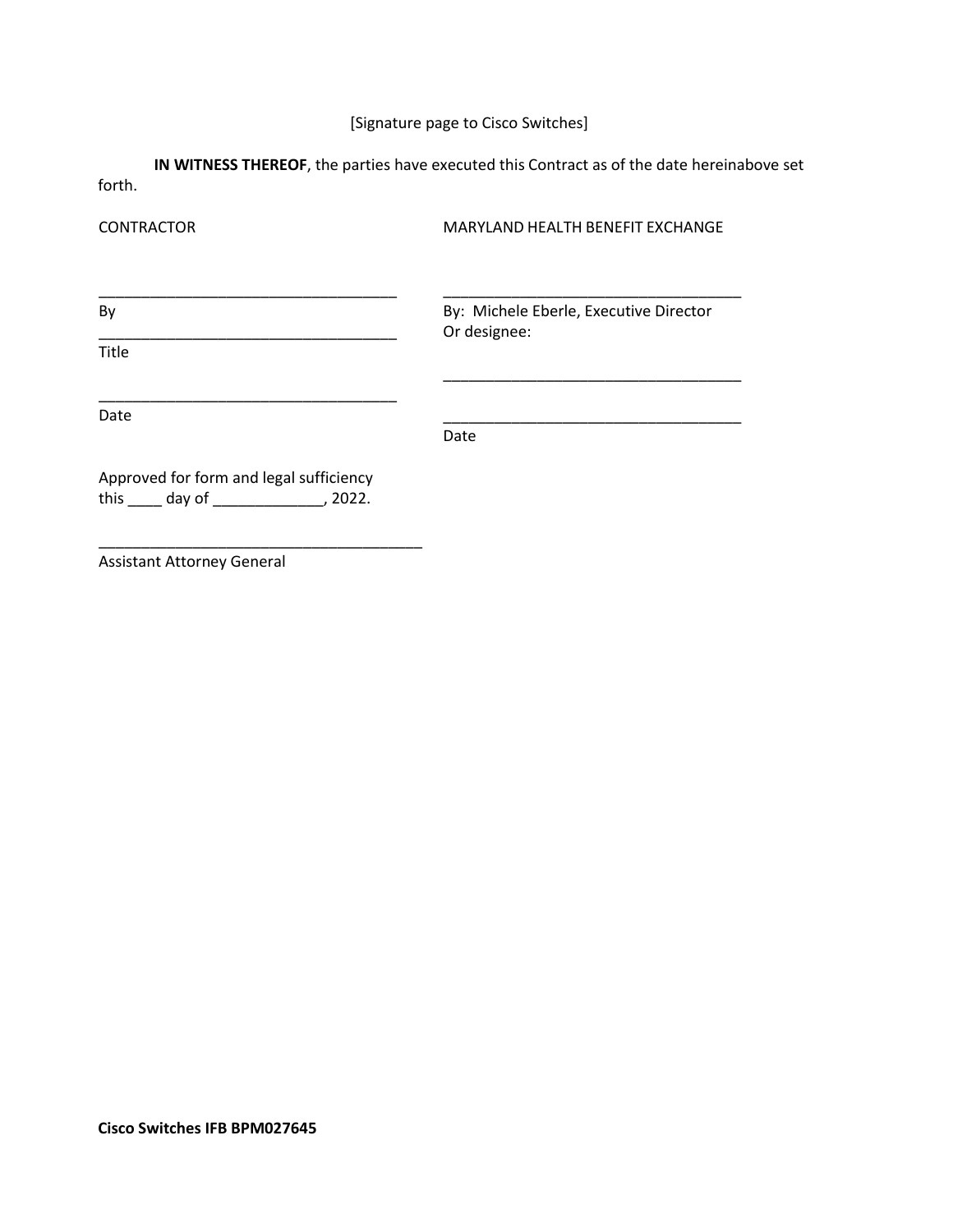### **ATTACHMENT B – BID/PROPOSAL AFFIDAVIT**

### <span id="page-27-0"></span>A. AUTHORITY

I hereby affirm that I, \_\_\_\_\_\_\_\_\_\_\_\_\_\_\_\_\_\_ (name of affiant) am the \_\_\_\_\_\_\_\_\_\_\_\_\_\_\_(title) and duly authorized representative of \_\_\_\_\_\_\_\_\_\_\_\_\_\_\_\_(name of business entity) and that I possess the legal authority to make this affidavit on behalf of the business for which I am acting.

### B. CERTIFICATION REGARDING COMMERCIAL NONDISCRIMINATION

The undersigned Bidder/Offeror hereby certifies and agrees that the following information is correct: In preparing its Bid/Proposal on this project, the Bidder/Offeror has considered all Proposals submitted from qualified, potential subcontractors and suppliers, and has not engaged in "discrimination" as defined in § 19-103 of the State Finance and Procurement Article of the Annotated Code of Maryland. "Discrimination" means any disadvantage, difference, distinction, or preference in the solicitation, selection, hiring, or commercial treatment of a vendor, subcontractor, or commercial customer on the basis of race, color, religion, ancestry, or national origin, sex, age, marital status, sexual orientation, sexual identity, or on the basis of disability or any otherwise unlawful use of characteristics regarding the vendor's, supplier's, or commercial customer's employees or owners. "Discrimination" also includes retaliating against any person or other entity for reporting any incident of "discrimination". Without limiting any other provision of the solicitation on this project, it is understood that, if the certification is false, such false certification constitutes grounds for the State to reject the Bid/Proposal submitted by the Bidder/Offeror on this project, and terminate any contract awarded based on the Bid/Proposal. As part of its Bid/Proposal, the Bidder/Offeror herewith submits a list of all instances within the past 4 years where there has been a final adjudicated determination in a legal or administrative proceeding in the State of Maryland that the Bidder/Offeror discriminated against subcontractors, vendors, suppliers, or commercial customers, and a description of the status or resolution of that determination, including any remedial action taken. Bidder/Offeror agrees to comply in all respects with the State's Commercial Nondiscrimination Policy as described under Title 19 of the State Finance and Procurement Article of the Annotated Code of Maryland.

B-1. CERTIFICATION REGARDING MINORITY BUSINESS ENTERPRISES.

The undersigned Bidder/Offeror hereby certifies and agrees that it has fully complied with the State Minority Business Enterprise Law, State Finance and Procurement Article, § 14-308(a)(2), Annotated Code of Maryland, which provides that, except as otherwise provided by law, a contractor may not identify a certified minority business enterprise in a Bid/Proposal and:

(1) Fail to request, receive, or otherwise obtain authorization from the certified minority business enterprise to identify the certified minority Proposal;

(2) Fail to notify the certified minority business enterprise before execution of the contract of its inclusion in the Bid/Proposal;

(3) Fail to use the certified minority business enterprise in the performance of the contract; or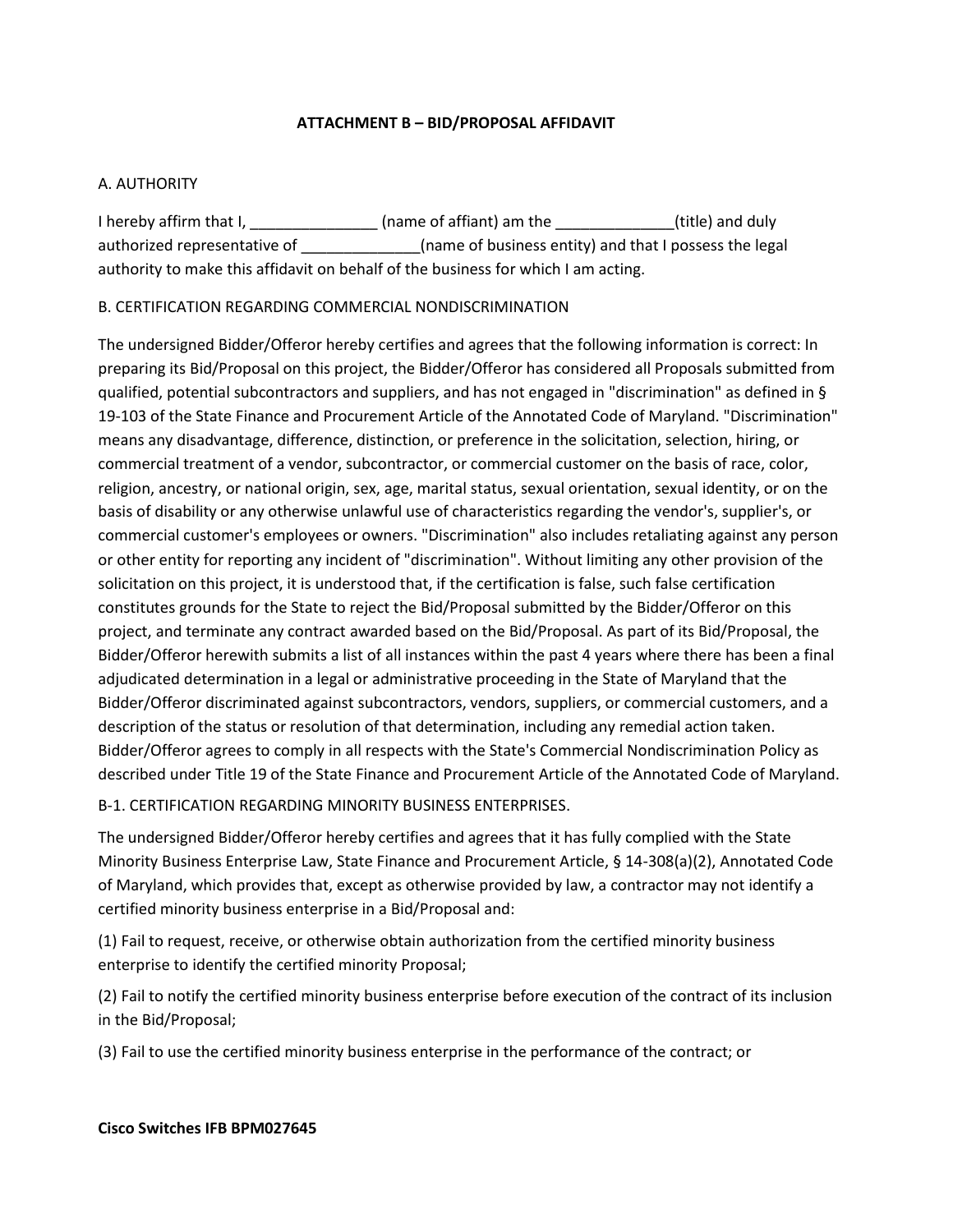(4) Pay the certified minority business enterprise solely for the use of its name in the Bid/Proposal.

Without limiting any other provision of the solicitation on this project, it is understood that if the certification is false, such false certification constitutes grounds for the State to reject the Bid/Proposal submitted by the Bidder/Offeror on this project, and terminate any contract awarded based on the Bid/Proposal.

B-2. CERTIFICATION REGARDING VETERAN-OWNED SMALL BUSINESS ENTERPRISES.

The undersigned Bidder/Offeror hereby certifies and agrees that it has fully complied with the State veteran-owned small business enterprise law, State Finance and Procurement Article, § 14-605, Annotated Code of Maryland, which provides that a person may not:

(1) Knowingly and with intent to defraud, fraudulently obtain, attempt to obtain, or aid another person in fraudulently obtaining or attempting to obtain public money, procurement contracts, or funds expended under a procurement contract to which the person is not entitled under this title;

(2) Knowingly and with intent to defraud, fraudulently represent participation of a veteran–owned small business enterprise in order to obtain or retain a Bid/Proposal preference or a procurement contract;

(3) Willfully and knowingly make or subscribe to any statement, declaration, or other document that is fraudulent or false as to any material matter, whether or not that falsity or fraud is committed with the knowledge or consent of the person authorized or required to present the declaration, statement, or document;

(4) Willfully and knowingly aid, assist in, procure, counsel, or advise the preparation or presentation of a declaration, statement, or other document that is fraudulent or false as to any material matter, regardless of whether that falsity or fraud is committed with the knowledge or consent of the person authorized or required to present the declaration, statement, or document;

(5) Willfully and knowingly fail to file any declaration or notice with the unit that is required by COMAR 21.11.12; or

(6) Establish, knowingly aid in the establishment of, or exercise control over a business found to have violated a provision of  $\S$  B-2(1)-(5) of this regulation.

C. AFFIRMATION REGARDING BRIBERY CONVICTIONS

I FURTHER AFFIRM THAT:

Neither I, nor to the best of my knowledge, information, and belief, the above business (as is defined in Section 16-101(b) of the State Finance and Procurement Article of the Annotated Code of Maryland), or any of its officers, directors, partners, controlling stockholders, or any of its employees directly involved in the business's contracting activities including obtaining or performing contracts with public bodies has been convicted of, or has had probation before judgment imposed pursuant to Criminal Procedure Article, § 6-220, Annotated Code of Maryland, or has pleaded nolo contendere to a charge of, bribery, attempted bribery, or conspiracy to bribe in violation of Maryland law, or of the law of any other state or federal law,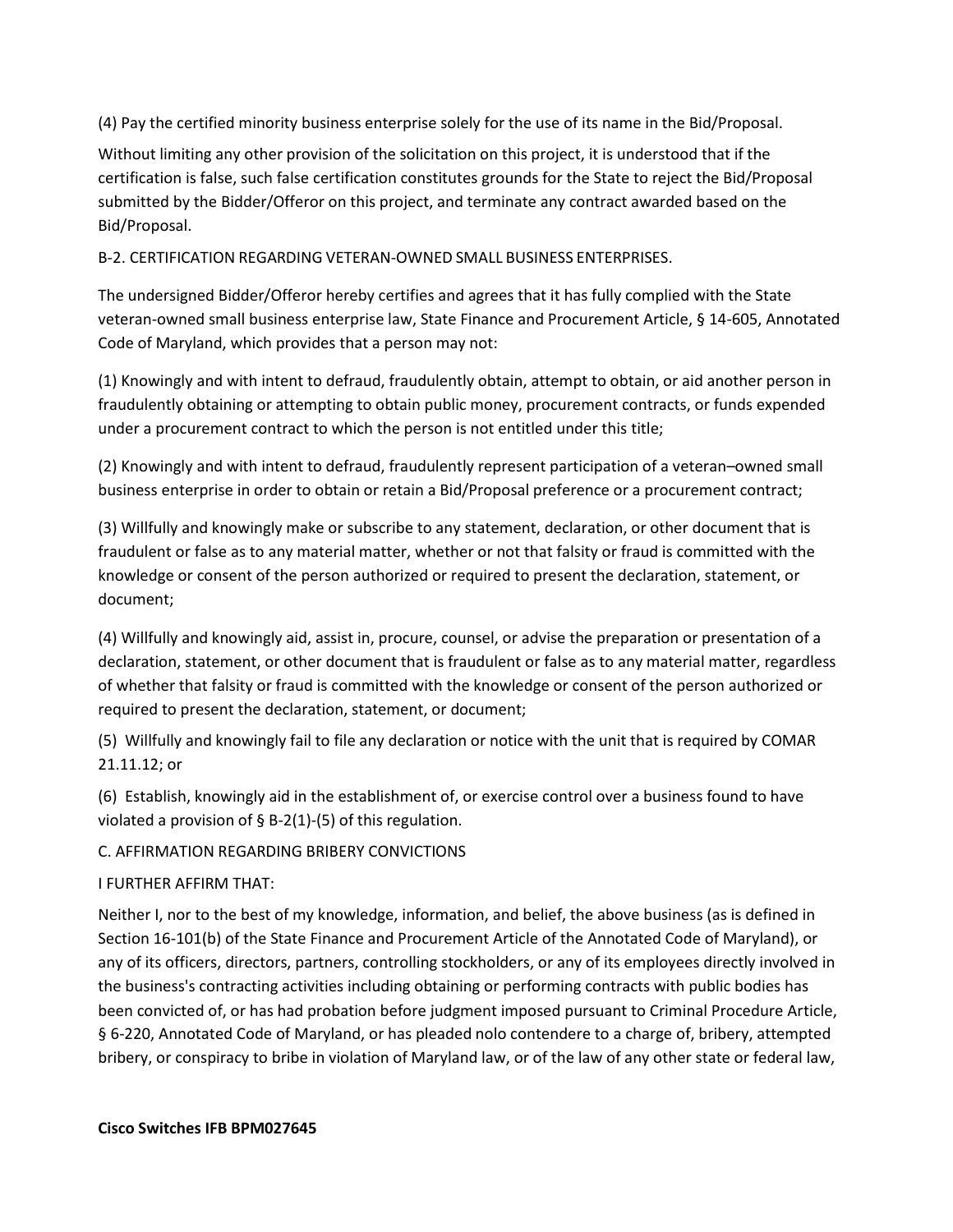except as follows (indicate the reasons why the affirmation cannot be given and list any conviction, plea, or imposition of probation before judgment with the date, court, official or administrative body, the sentence or disposition, the name(s) of person(s) involved, and their current positions and responsibilities with the business):

## D. AFFIRMATION REGARDING OTHER CONVICTIONS

\_\_\_\_\_\_\_\_\_\_\_\_\_\_\_\_\_\_\_\_\_\_\_\_\_\_\_\_\_\_\_\_\_\_\_\_\_\_\_\_\_\_\_\_\_\_\_\_\_\_\_\_\_\_\_\_\_\_\_\_

\_\_\_\_\_\_\_\_\_\_\_\_\_\_\_\_\_\_\_\_\_\_\_\_\_\_\_\_\_\_\_\_\_\_\_\_\_\_\_\_\_\_\_\_\_\_\_\_\_\_\_\_\_\_\_\_\_\_\_\_

\_\_\_\_\_\_\_\_\_\_\_\_\_\_\_\_\_\_\_\_\_\_\_\_\_\_\_\_\_\_\_\_\_\_\_\_\_\_\_\_\_\_\_\_\_\_\_\_\_\_\_\_\_\_\_\_\_\_\_.

### I FURTHER AFFIRM THAT:

Neither I, nor to the best of my knowledge, information, and belief, the above business, or any of its officers, directors, partners, controlling stockholders, or any of its employees directly involved in the business's contracting activities including obtaining or performing contracts with public bodies, has:

(1) Been convicted under state or federal statute of:

(a) A criminal offense incident to obtaining, attempting to obtain, or performing a public or private contract; or

(b) Fraud, embezzlement, theft, forgery, falsification or destruction of records or receiving stolen property;

(2) Been convicted of any criminal violation of a state or federal antitrust statute;

(3) Been convicted under the provisions of Title 18 of the United States Code for violation of the Racketeer Influenced and Corrupt Organization Act, 18 U.S.C. § 1961 et seq., or the Mail Fraud Act, 18 U.S.C. § 1341 et seq., for acts in connection with the submission of Bids/Proposals for a public or private contract;

(4) Been convicted of a violation of the State Minority Business Enterprise Law, § 14-308 of the State Finance and Procurement Article of the Annotated Code of Maryland;

(5) Been convicted of a violation of § 11-205.1 of the State Finance and Procurement Article of the Annotated Code of Maryland;

(6) Been convicted of conspiracy to commit any act or omission that would constitute grounds for conviction or liability under any law or statute described in subsections (1)—(5) above;

(7) Been found civilly liable under a state or federal antitrust statute for acts or omissions in connection with the submission of Bids/Proposals for a public or private contract;

(8) Been found in a final adjudicated decision to have violated the Commercial Nondiscrimination Policy under Title 19 of the State Finance and Procurement Article of the Annotated Code of Maryland with regard to a public or private contract;

(9) Been convicted of a violation of one or more of the following provisions of the Internal Revenue Code:

(a) §7201, Attempt to Evade or Defeat Tax;

(b) §7203, Willful Failure to File Return, Supply Information, or Pay Tax,

### **Cisco Switches IFB BPM027645**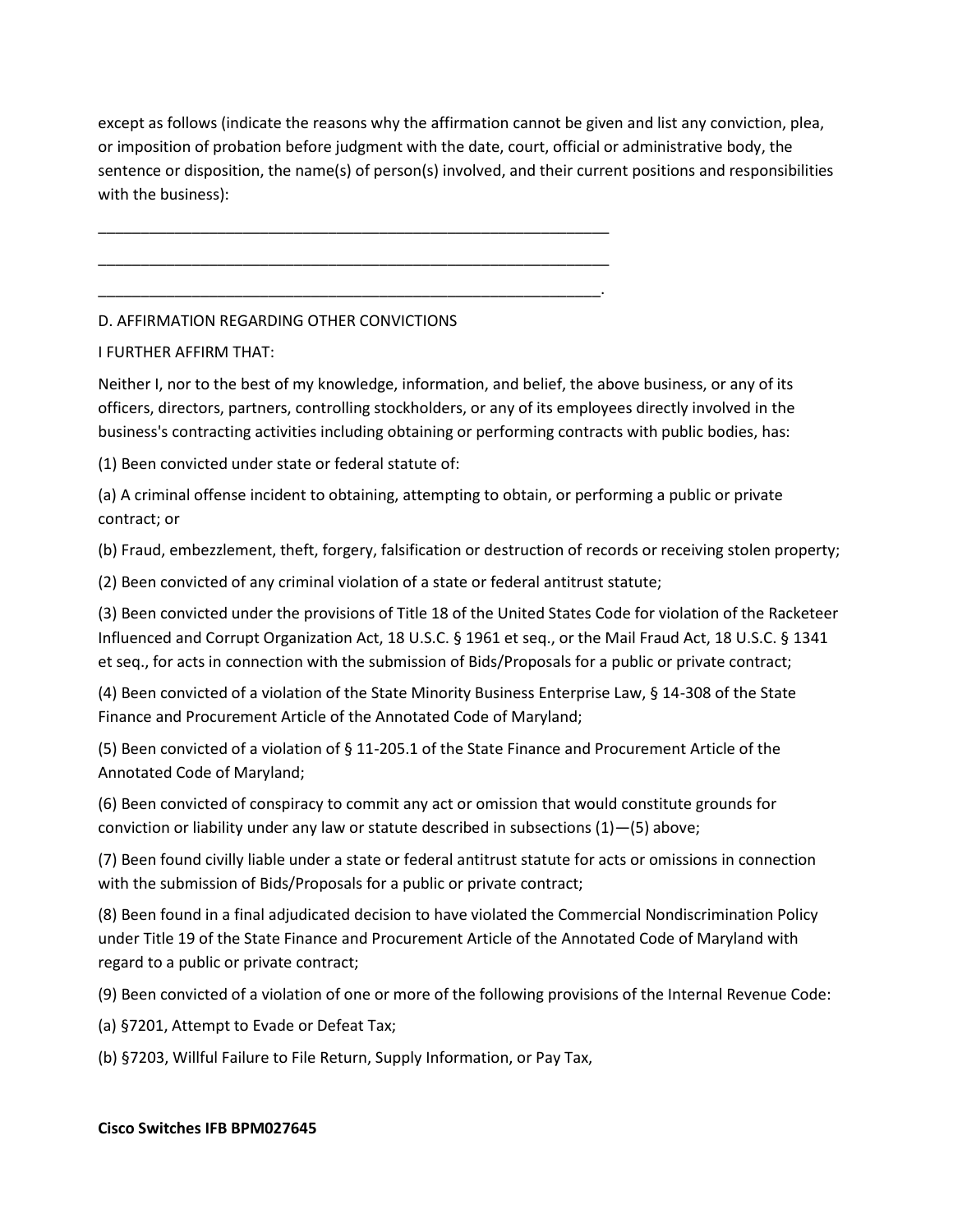(c) §7205, Fraudulent Withholding Exemption Certificate or Failure to Supply Information,

(d) §7205, Fraud and False Statements, or

(e) §7207, Fraudulent Returns, Statements, or Other Documents;

(10) Been convicted of a violation of 18 U.S.C. §286, Conspiracy to Defraud the Government with Respect to Claims, 18 U.S.C. §287, False, Fictitious, or Fraudulent Claims, or 18 U.S.C. §371, Conspiracy to Defraud the United States;

(11) Been convicted of a violation of the Tax-General Article, Title 13, Subtitle 7 or Subtitle 10, Annotated Code of Maryland;

(12) Been found to have willfully or knowingly violated State Prevailing Wage Laws as provided in the State Finance and Procurement Article, Title 17, Subtitle 2, Annotated Code of Maryland, if:

(a) A court:

- (i) Made the finding; and
- (ii) Decision became final; or
- (b) The finding was:
- (i) Made in a contested case under the Maryland Administrative Procedure Act; and
- (ii) Not overturned on judicial review;

(13) Been found to have willfully or knowingly violated State Living Wage Laws as provided in the State Finance and Procurement Article, Title 18, Annotated Code of Maryland, if:

- (a) A court:
- (i) Made the finding; and
- (ii) Decision became final; or
- (b) The finding was:
- (i) Made in a contested case under the Maryland Administrative Procedure Act; and
- (ii) Not overturned on judicial review;

(14) Been found to have willfully or knowingly violated the Labor and Employment Article, Title 3, Subtitles 3, 4, or 5, or Title 5, Annotated Code of Maryland, if:

- (a) A court:
- (i) Made the finding; and
- (ii) Decision became final; or
- (b) The finding was:
- (i) Made in a contested case under the Maryland Administrative Procedure Act; and
- (ii) Not overturned on judicial review; or

### **Cisco Switches IFB BPM027645**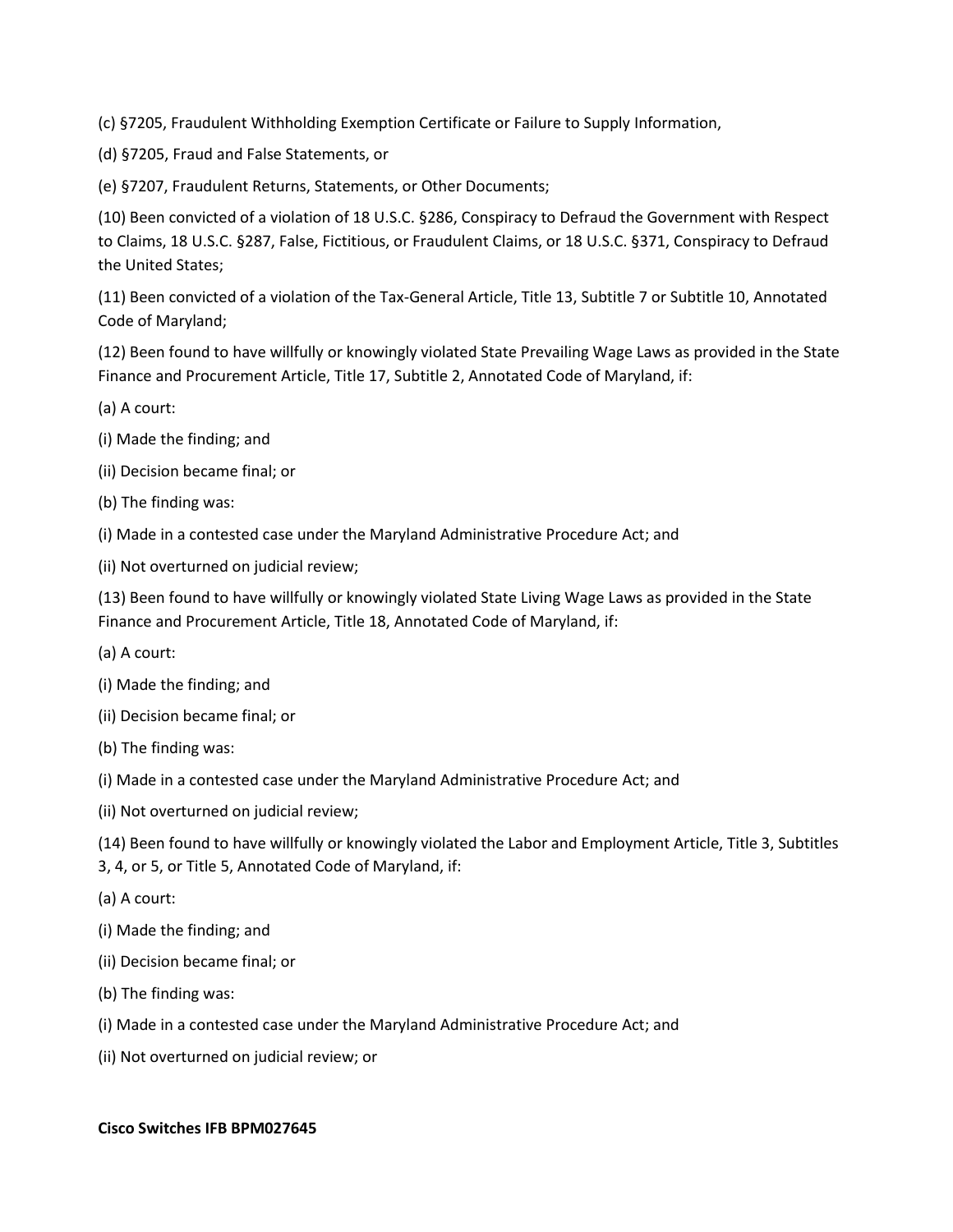(15) Admitted in writing or under oath, during the course of an official investigation or other proceedings, acts or omissions that would constitute grounds for conviction or liability under any law or statute described in §§ B and C and subsections  $D(1)$  – (14) above, except as follows (indicate reasons why the affirmations cannot be given, and list any conviction, plea, or imposition of probation before judgment with the date, court, official or administrative body, the sentence or disposition, the name(s) of the person(s) involved and their current positions and responsibilities with the business, and the status of any debarment):

# E. AFFIRMATION REGARDING DEBARMENT

I FURTHER AFFIRM THAT:

Neither I, nor to the best of my knowledge, information, and belief, the above business, or any of its officers, directors, partners, controlling stockholders, or any of its employees directly involved in the business's contracting activities, including obtaining or performing contracts with public bodies, has ever been suspended or debarred (including being issued a limited denial of participation) by any public entity, except as follows (list each debarment or suspension providing the dates of the suspension or debarment, the name of the public entity and the status of the proceedings, the name(s) of the person(s) involved and their current positions and responsibilities with the business, the grounds of the debarment or suspension, and the details of each person's involvement in any activity that formed the grounds of the debarment or suspension).

### F. AFFIRMATION REGARDING DEBARMENT OF RELATED ENTITIES

\_\_\_\_\_\_\_\_\_\_\_\_\_\_\_\_\_\_\_\_\_\_\_\_\_\_\_\_\_\_\_\_\_\_\_\_\_\_\_\_\_\_\_\_\_\_\_\_\_\_\_\_\_\_\_\_\_\_\_\_

\_\_\_\_\_\_\_\_\_\_\_\_\_\_\_\_\_\_\_\_\_\_\_\_\_\_\_\_\_\_\_\_\_\_\_\_\_\_\_\_\_\_\_\_\_\_\_\_\_\_\_\_\_\_\_\_\_\_\_\_

\_\_\_\_\_\_\_\_\_\_\_\_\_\_\_\_\_\_\_\_\_\_\_\_\_\_\_\_\_\_\_\_\_\_\_\_\_\_\_\_\_\_\_\_\_\_\_\_\_\_\_\_\_\_\_\_\_\_\_.

\_\_\_\_\_\_\_\_\_\_\_\_\_\_\_\_\_\_\_\_\_\_\_\_\_\_\_\_\_\_\_\_\_\_\_\_\_\_\_\_\_\_\_\_\_\_\_\_\_\_\_\_\_\_\_\_\_\_\_\_

\_\_\_\_\_\_\_\_\_\_\_\_\_\_\_\_\_\_\_\_\_\_\_\_\_\_\_\_\_\_\_\_\_\_\_\_\_\_\_\_\_\_\_\_\_\_\_\_\_\_\_\_\_\_\_\_\_\_\_\_

\_\_\_\_\_\_\_\_\_\_\_\_\_\_\_\_\_\_\_\_\_\_\_\_\_\_\_\_\_\_\_\_\_\_\_\_\_\_\_\_\_\_\_\_\_\_\_\_\_\_\_\_\_\_\_\_\_\_\_.

\_\_\_\_\_\_\_\_\_\_\_\_\_\_\_\_\_\_\_\_\_\_\_\_\_\_\_\_\_\_\_\_\_\_\_\_\_\_\_\_\_\_\_\_\_\_\_\_\_\_\_\_\_\_\_\_\_\_\_\_

\_\_\_\_\_\_\_\_\_\_\_\_\_\_\_\_\_\_\_\_\_\_\_\_\_\_\_\_\_\_\_\_\_\_\_\_\_\_\_\_\_\_\_\_\_\_\_\_\_\_\_\_\_\_\_\_\_\_\_\_

\_\_\_\_\_\_\_\_\_\_\_\_\_\_\_\_\_\_\_\_\_\_\_\_\_\_\_\_\_\_\_\_\_\_\_\_\_\_\_\_\_\_\_\_\_\_\_\_\_\_\_\_\_\_\_\_\_\_\_.

I FURTHER AFFIRM THAT:

(1) The business was not established and it does not operate in a manner designed to evade the application of or defeat the purpose of debarment pursuant to Sections 16-101, et seq., of the State Finance and Procurement Article of the Annotated Code of Maryland; and

(2) The business is not a successor, assignee, subsidiary, or affiliate of a suspended or debarred business, except as follows (you must indicate the reasons why the affirmations cannot be given without qualification):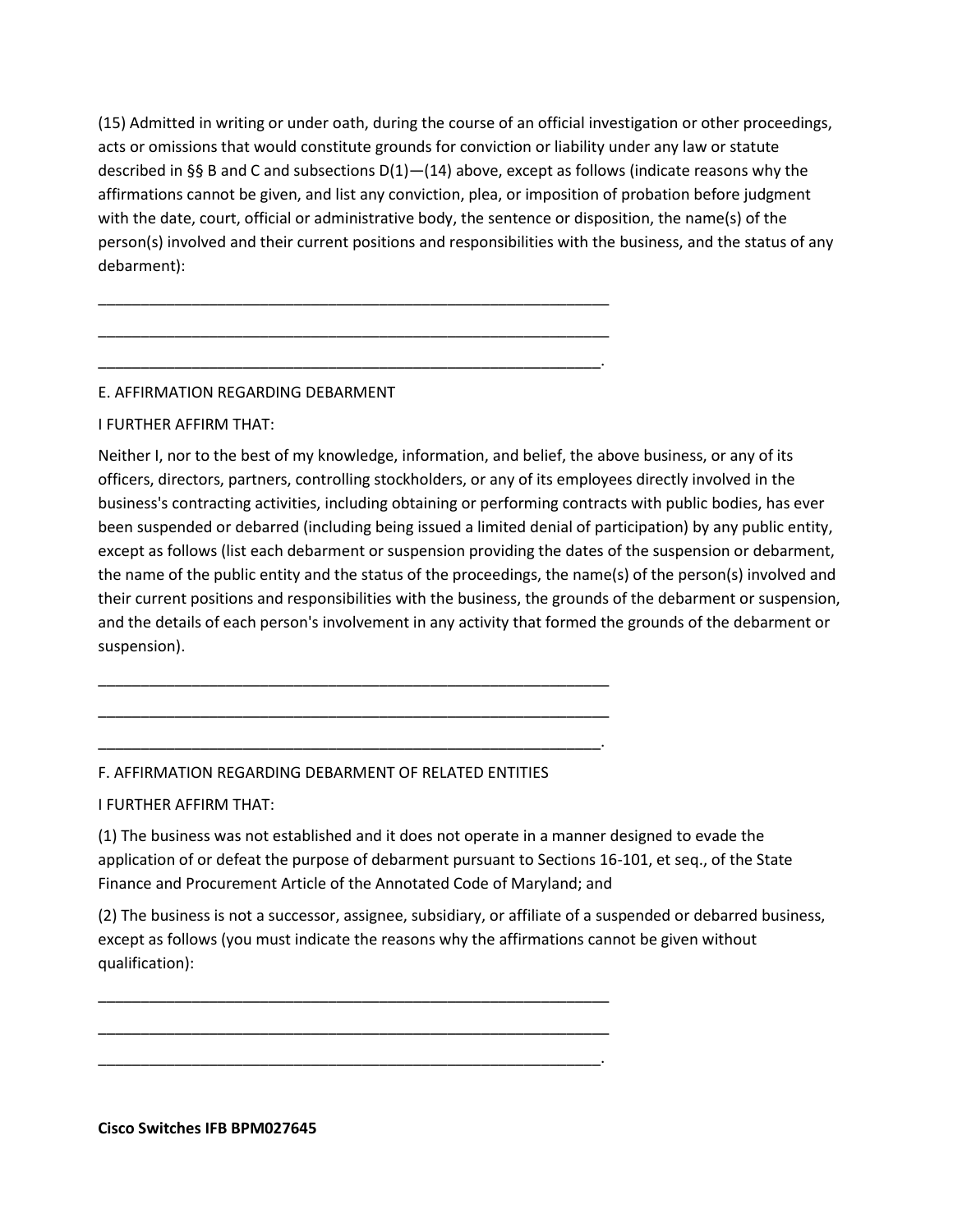### G. SUBCONTRACT AFFIRMATION

### I FURTHER AFFIRM THAT:

Neither I, nor to the best of my knowledge, information, and belief, the above business, has knowingly entered into a contract with a public body under which a person debarred or suspended under Title 16 of the State Finance and Procurement Article of the Annotated Code of Maryland will provide, directly or indirectly, supplies, services, architectural services, construction related services, leases of real property, or construction.

### H. AFFIRMATION REGARDING COLLUSION

### I FURTHER AFFIRM THAT:

Neither I, nor to the best of my knowledge, information, and belief, the above business has:

(1) Agreed, conspired, connived, or colluded to produce a deceptive show of competition in the compilation of the accompanying Bid/Proposal that is being submitted;

(2) In any manner, directly or indirectly, entered into any agreement of any kind to fix the Bid/Proposal price of the Bidder/Offeror or of any competitor, or otherwise taken any action in restraint of free competitive bidding in connection with the contract for which the accompanying Bid/Proposal is submitted.

### I. CERTIFICATION OF TAX PAYMENT

### I FURTHER AFFIRM THAT:

Except as validly contested, the business has paid, or has arranged for payment of, all taxes due the State of Maryland and has filed all required returns and reports with the Comptroller of the Treasury, the State Department of Assessments and Taxation, and the Department of Labor, Licensing, and Regulation, as applicable, and will have paid all withholding taxes due the State of Maryland prior to final settlement.

### J. CONTINGENT FEES

### I FURTHER AFFIRM THAT:

The business has not employed or retained any person, partnership, corporation, or other entity, other than a bona fide employee, bona fide agent, bona fide salesperson, or commercial selling agency working for the business, to solicit or secure the Contract, and that the business has not paid or agreed to pay any person, partnership, corporation, or other entity, other than a bona fide employee, bona fide agent, bona fide salesperson, or commercial selling agency, any fee or any other consideration contingent on the making of the Contract.

### K. CERTIFICATION REGARDING INVESTMENTS IN IRAN

(1) The undersigned certifies that, in accordance with State Finance and Procurement Article, §17-705, Annotated Code of Maryland: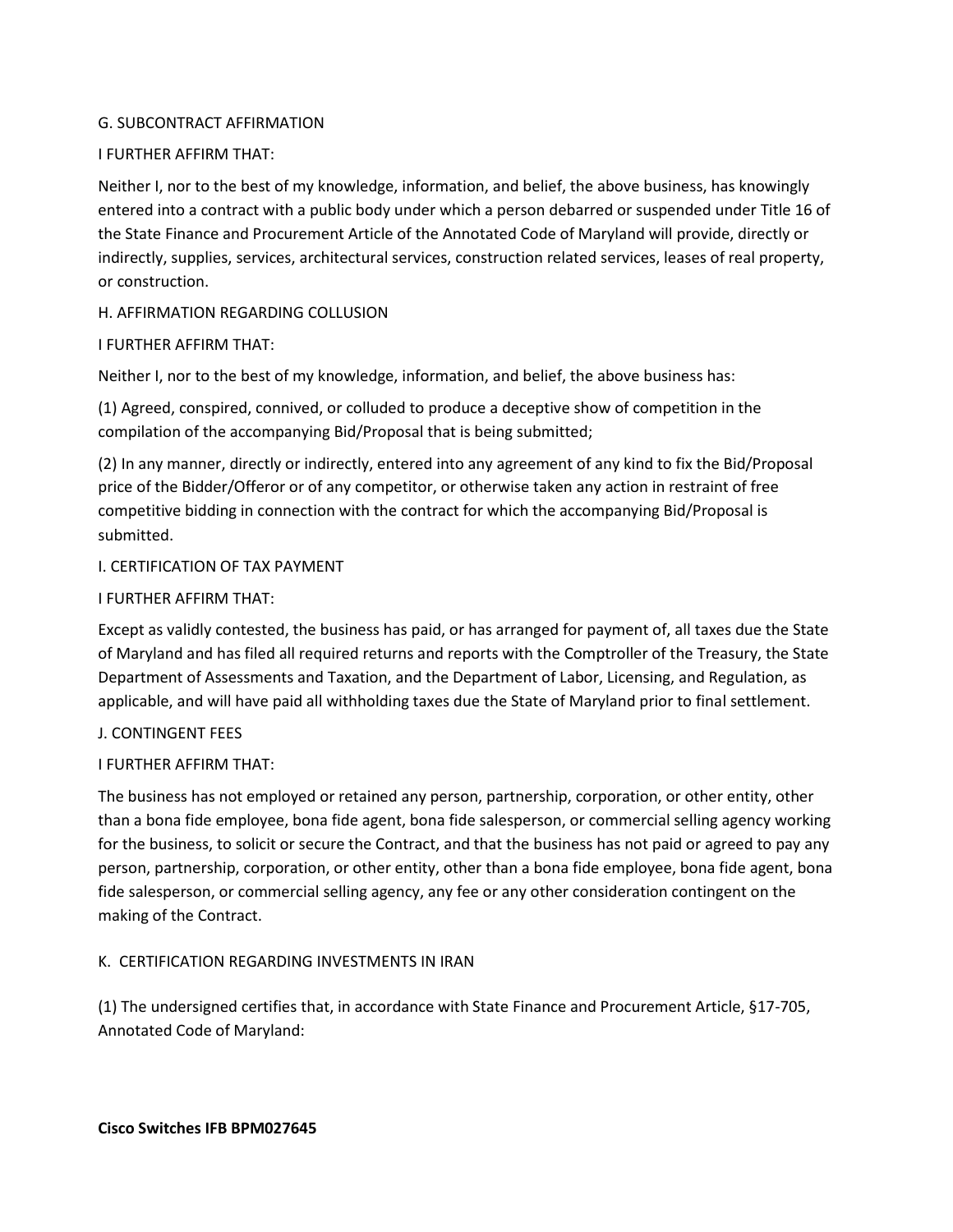(a) It is not identified on the list created by the Board of Public Works as a person engaging in investment activities in Iran as described in State Finance and Procurement Article, §17-702, Annotated Code of Maryland; and

(b) It is not engaging in investment activities in Iran as described in State Finance and Procurement Article, §17-702, Annotated Code of Maryland.

2. The undersigned is unable to make the above certification regarding its investment activities in Iran due to the following activities:

L. CONFLICT MINERALS ORIGINATED IN THE DEMOCRATIC REPUBLIC OF CONGO (FOR SUPPLIES AND SERVICES CONTRACTS)

I FURTHER AFFIRM THAT:

The business has complied with the provisions of State Finance and Procurement Article, §14-413, Annotated Code of Maryland governing proper disclosure of certain information regarding conflict minerals originating in the Democratic Republic of Congo or its neighboring countries as required by federal law.

### M. I FURTHER AFFIRM THAT:

Any claims of environmental attributes made relating to a product or service included in the Bid or Proposal are consistent with the Federal Trade Commission's Guides for the Use of Environmental Marketing Claims as provided in 16 CFR §260, that apply to claims about the environmental attributes of a product, package, or service in connection with the marketing, offering for sale, or sale of such item or service.

# N. ACKNOWLEDGEMENT

I ACKNOWLEDGE THAT this Affidavit is to be furnished to the Procurement Officer and may be distributed to units of: (1) the State of Maryland; (2) counties or other subdivisions of the State of Maryland; (3) other states; and (4) the federal government. I further acknowledge that this Affidavit is subject to applicable laws of the United States and the State of Maryland, both criminal and civil, and that nothing in this Affidavit or any contract resulting from the submission of this Bid/Proposal shall be construed to supersede, amend, modify or waive, on behalf of the State of Maryland, or any unit of the State of Maryland having jurisdiction, the exercise of any statutory right or remedy conferred by the Constitution and the laws of Maryland with respect to any misrepresentation made or any violation of the obligations, terms and covenants undertaken by the above business with respect to (1) this Affidavit, (2) the contract, and (3) other Affidavits comprising part of the contract.

I DO SOLEMNLY DECLARE AND AFFIRM UNDER THE PENALTIES OF PERJURY THAT THE CONTENTS OF THIS AFFIDAVIT ARE TRUE AND CORRECT TO THE BEST OF MY KNOWLEDGE, INFORMATION, AND BELIEF.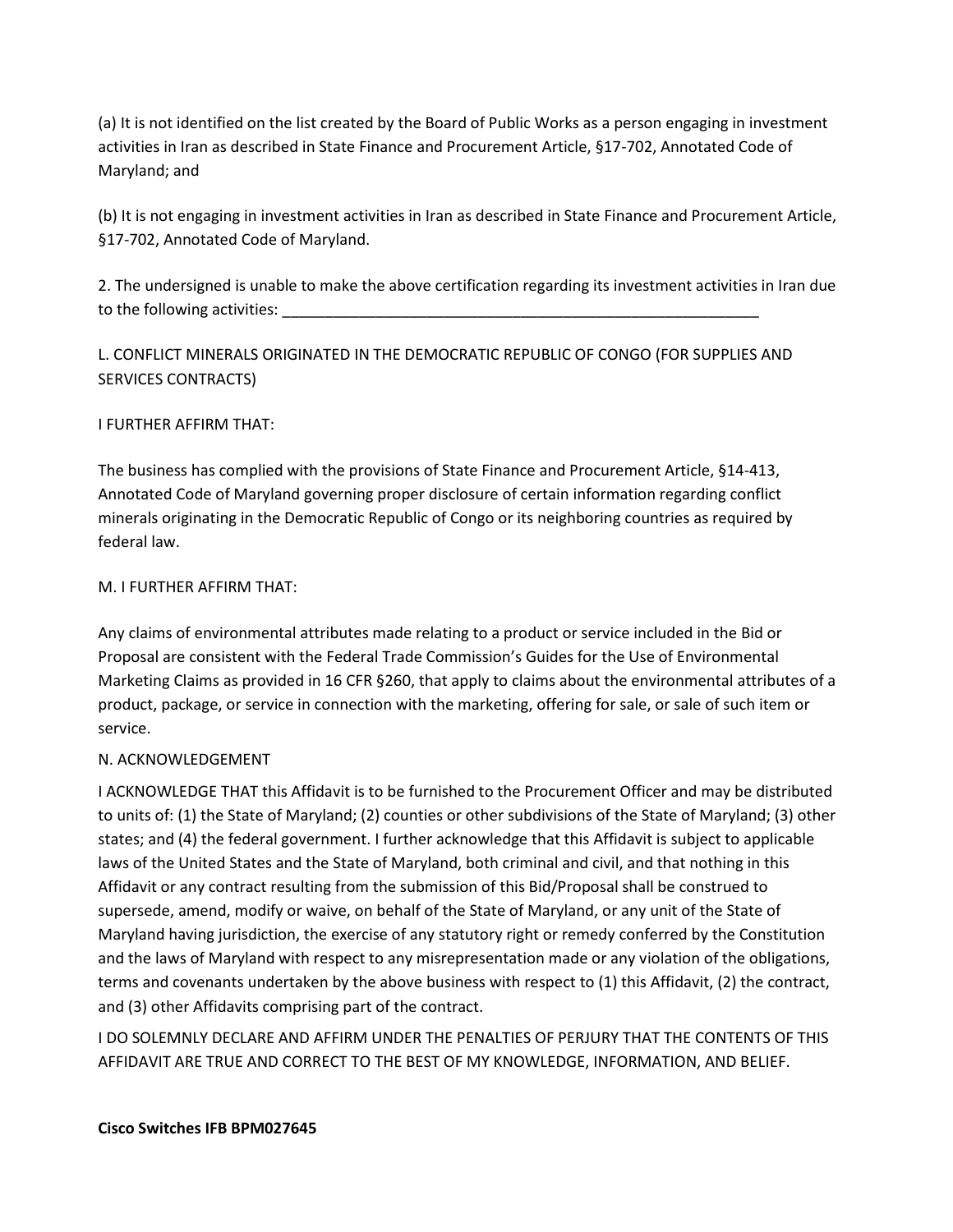| <b>SUBMIT THIS AFFIDAVIT WITH BID</b> |                                                       |  |  |  |
|---------------------------------------|-------------------------------------------------------|--|--|--|
|                                       | (signature of Authorized Representative and Affiant)  |  |  |  |
| Bv:                                   | (print name of Authorized Representative and Affiant) |  |  |  |
| Date:                                 |                                                       |  |  |  |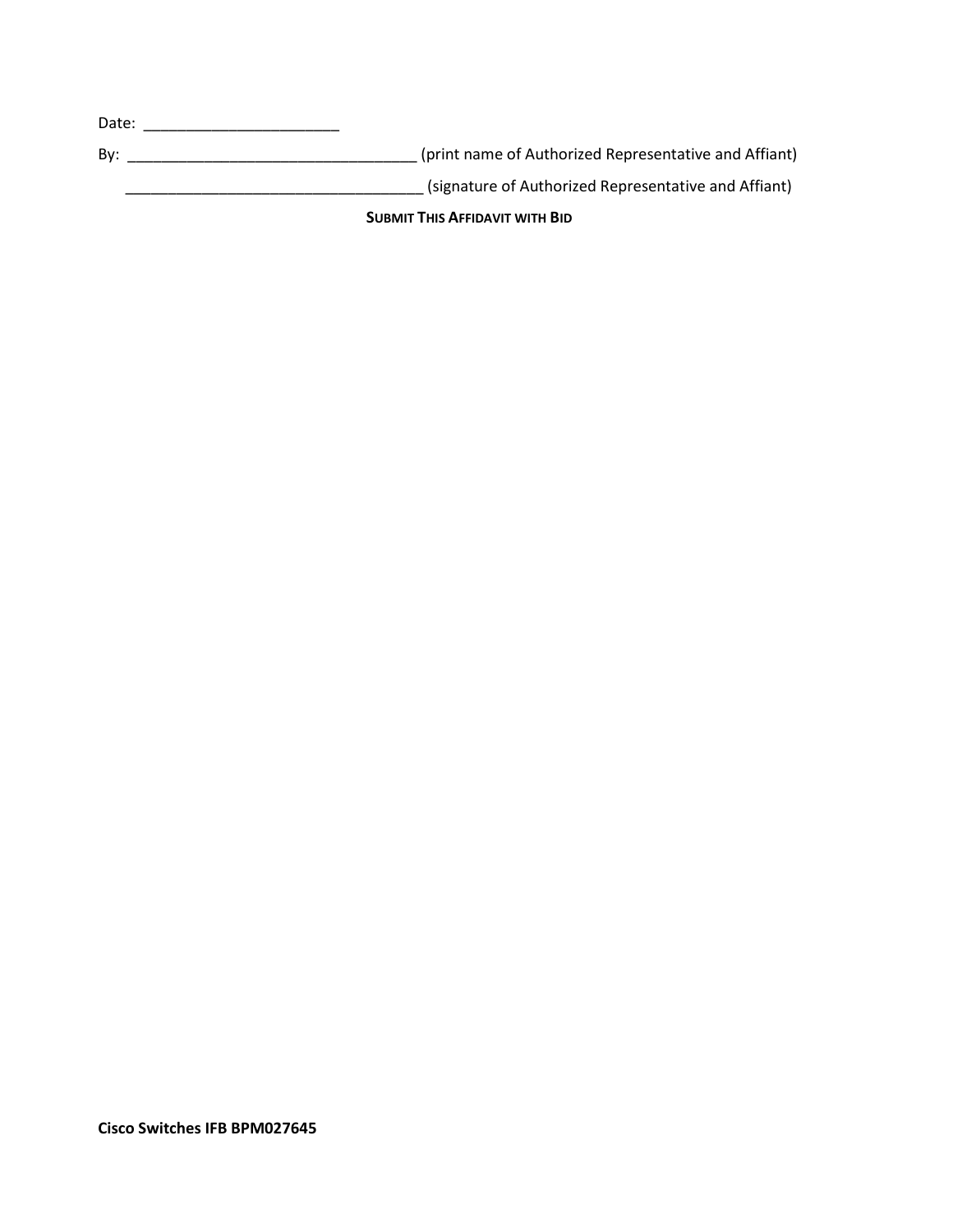## **ATTACHMENT C – CONTRACT AFFIDAVIT**

### <span id="page-35-0"></span>A. AUTHORITY

I hereby affirm that I, \_\_\_\_\_\_\_\_\_\_\_\_\_\_\_\_\_(name of affiant) am the \_\_\_\_\_\_\_\_\_\_\_\_\_\_(title) and duly authorized representative of \_\_\_\_\_\_\_\_\_\_\_\_\_(name of business entity) and that I possess the legal authority to make this affidavit on behalf of the business for which I am acting.

B. CERTIFICATION OF REGISTRATION OR QUALIFICATION WITH THE STATE DEPARTMENT OF ASSESSMENTS AND TAXATION

I FURTHER AFFIRM THAT:

The business named above is a (check applicable box):

- (1) Corporation  $\Box$  domestic or  $\Box$  foreign;
- (2) Limited Liability Company  $-\Box$  domestic or  $\Box$  foreign;
- (3) Partnership  $\Box$  domestic or  $\Box$  foreign;
- (4) Statutory Trust  $\Box$  domestic or  $\Box$  foreign;
- (5) □ Sole Proprietorship.

and is registered or qualified as required under Maryland Law. I further affirm that the above business is in good standing both in Maryland and (IF APPLICABLE) in the jurisdiction where it is presently organized, and has filed all of its annual reports, together with filing fees, with the Maryland State Department of Assessments and Taxation. The name and address of its resident agent (IF APPLICABLE) filed with the State Department of Assessments and Taxation is:

| Name and Department ID |          |
|------------------------|----------|
| Number:                | Address: |

**Cisco Switches IFB BPM027645**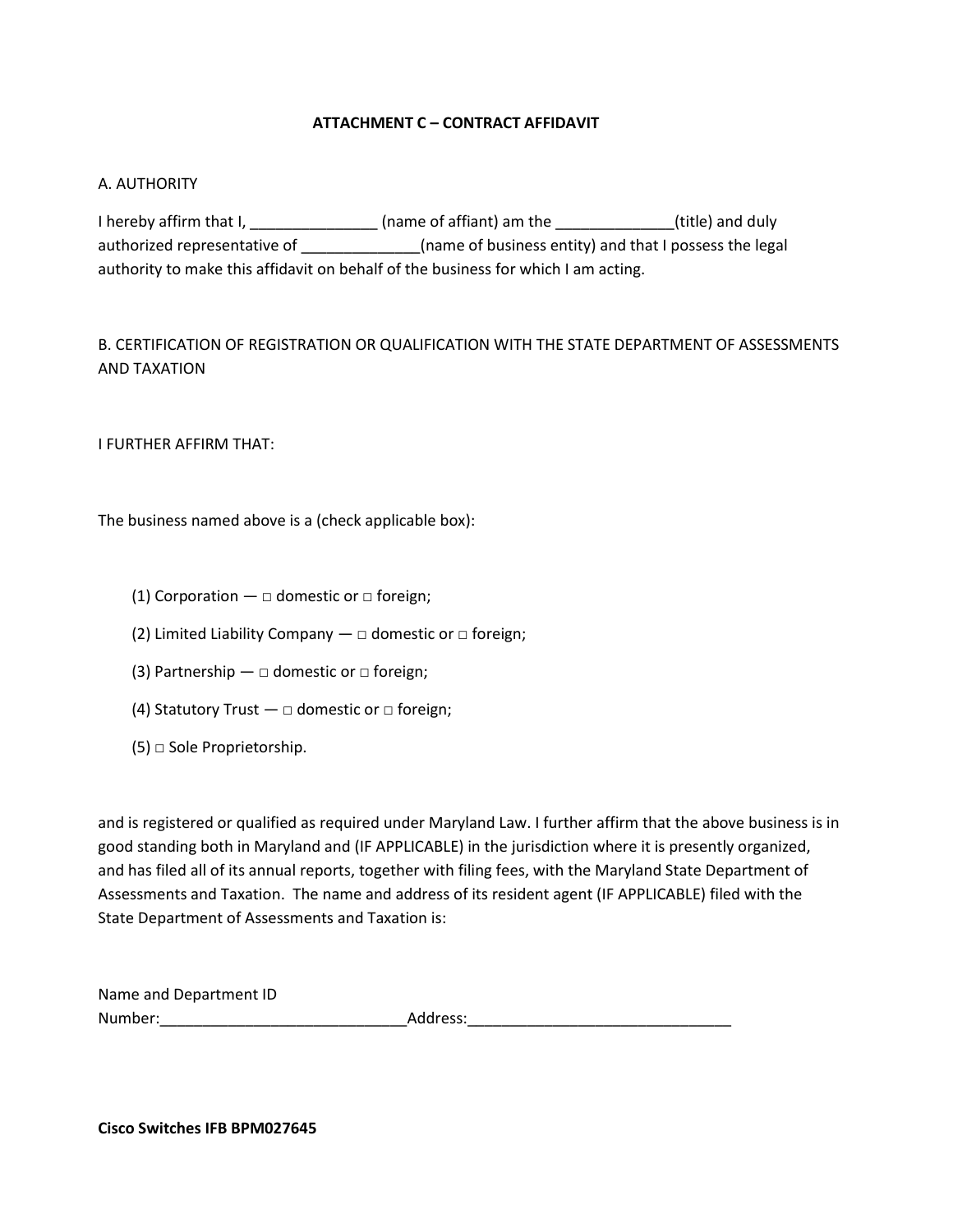and that if it does business under a trade name, it has filed a certificate with the State Department of Assessments and Taxation that correctly identifies that true name and address of the principal or owner as:

| Name and Department ID |          |
|------------------------|----------|
| Number:                | Address: |

### C. FINANCIAL DISCLOSURE AFFIRMATION

### I FURTHER AFFIRM THAT:

I am aware of, and the above business will comply with, the provisions of State Finance and Procurement Article, §13221, Annotated Code of Maryland, which require that every business that enters into contracts, leases, or other agreements with the State of Maryland or its agencies during a calendar year under which the business is to receive in the aggregate \$100,000 or more shall, within 30 days of the time when the aggregate value of the contracts, leases, or other agreements reaches \$100,000, file with the Secretary of State of Maryland certain specified information to include disclosure of beneficial ownership of the business.

## D. POLITICAL CONTRIBUTION DISCLOSURE AFFIRMATION

## I FURTHER AFFIRM THAT:

I am aware of, and the above business will comply with, Election Law Article, Title 14, Annotated Code of Maryland, which requires that every person that enters into a contract for a procurement with the State, a county, or a municipal corporation, or other political subdivision of the State, during a calendar year in which the person receives a contract with a governmental entity in the amount of \$200,000 or more, shall file with the State Board of Elections statements disclosing: (a) any contributions made during the reporting period to a candidate for elective office in any primary or general election; and (b) the name of each candidate to whom one or more contributions in a cumulative amount of \$500 or more were made during the reporting period. The statement shall be filed with the State Board of Elections: (a) before execution of a contract by the State, a county, a municipal corporation, or other political subdivision of the State, and shall cover the 24 months prior to when a contract was awarded; and (b) if the contribution is made after the execution of a contract, then twice a year, throughout the contract term, on: (i) February 5, to cover the six (6) month period ending January 31; and (ii) August 5, to cover the six (6) month period ending July 31.

# E. DRUG AND ALCOHOL FREE WORKPLACE

(Applicable to all contracts unless the contract is for a law enforcement agency and the agency head or the agency head's designee has determined that application of COMAR 21.11.08 and this certification would be inappropriate in connection with the law enforcement agency's undercover operations.)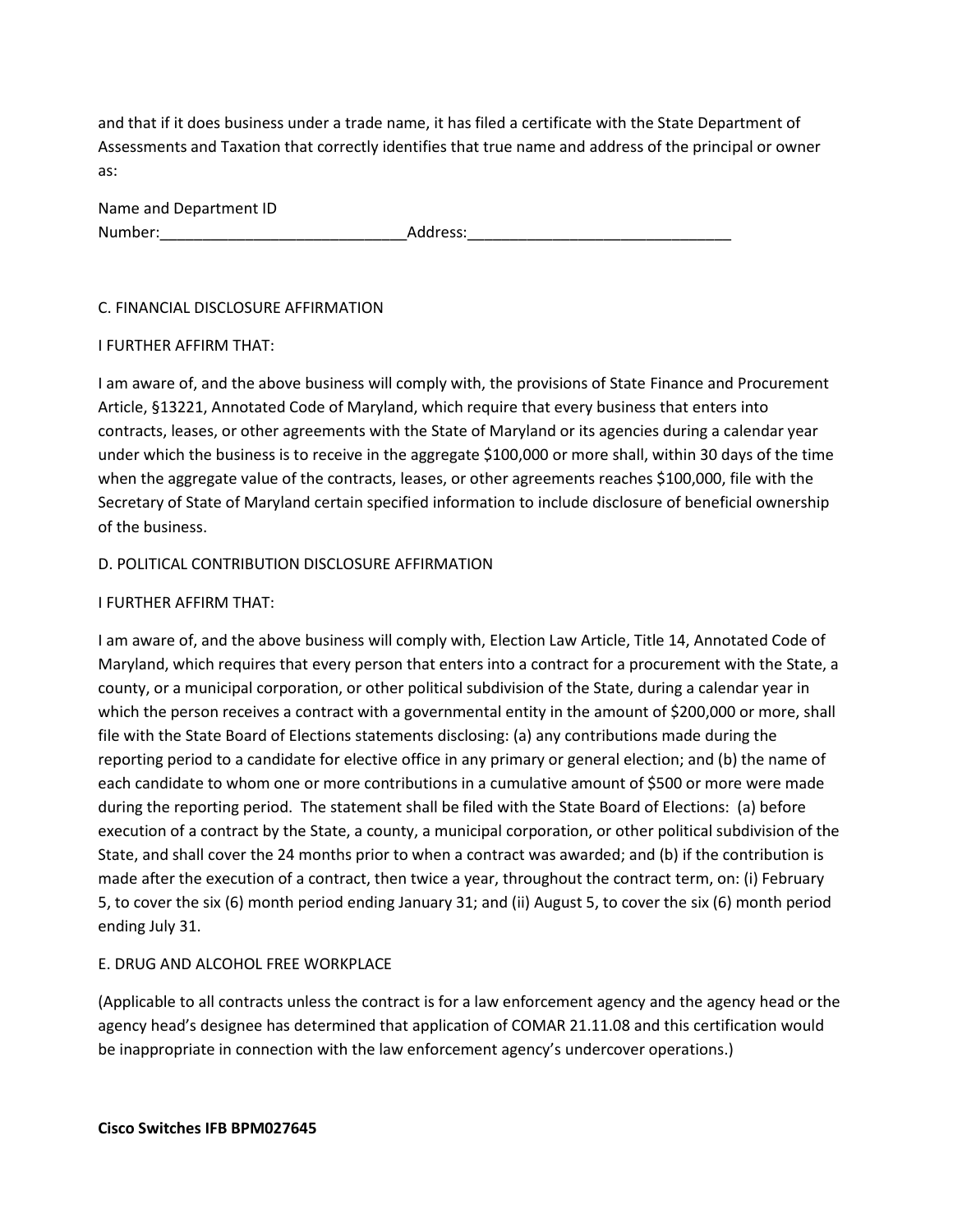I CERTIFY THAT:

(1) Terms defined in COMAR 21.11.08 shall have the same meanings when used in this certification.

(2) By submission of its Bid/Proposal, the business, if other than an individual, certifies and agrees that, with respect to its employees to be employed under a contract resulting from this solicitation, the business shall:

(a) Maintain a workplace free of drug and alcohol abuse during the term of the contract;

(b) Publish a statement notifying its employees that the unlawful manufacture, distribution, dispensing, possession, or use of drugs, and the abuse of drugs or alcohol is prohibited in the business' workplace and specifying the actions that will be taken against employees for violation of these prohibitions;

(c) Prohibit its employees from working under the influence of drugs or alcohol;

(d) Not hire or assign to work on the contract anyone who the business knows, or in the exercise of due diligence should know, currently abuses drugs or alcohol and is not actively engaged in a bona fide drug or alcohol abuse assistance or rehabilitation program;

(e) Promptly inform the appropriate law enforcement agency of every drug-related crime that occurs in its workplace if the business has observed the violation or otherwise has reliable information that a violation has occurred;

(f) Establish drug and alcohol abuse awareness programs to inform its employees about:

- (i) The dangers of drug and alcohol abuse in the workplace;
- (ii) The business's policy of maintaining a drug and alcohol free workplace;
- (iii) Any available drug and alcohol counseling, rehabilitation, and employee assistance programs; and
- (iv) The penalties that may be imposed upon employees who abuse drugs and alcohol in the workplace;

(g) Provide all employees engaged in the performance of the contract with a copy of the statement required by §E(2)(b), above;

(h) Notify its employees in the statement required by  $\Sigma(2)(b)$ , above, that as a condition of continued employment on the contract, the employee shall:

- (i) Abide by the terms of the statement; and
- (ii) Notify the employer of any criminal drug or alcohol abuse conviction for an offense occurring in the workplace not later than 5 days after a conviction;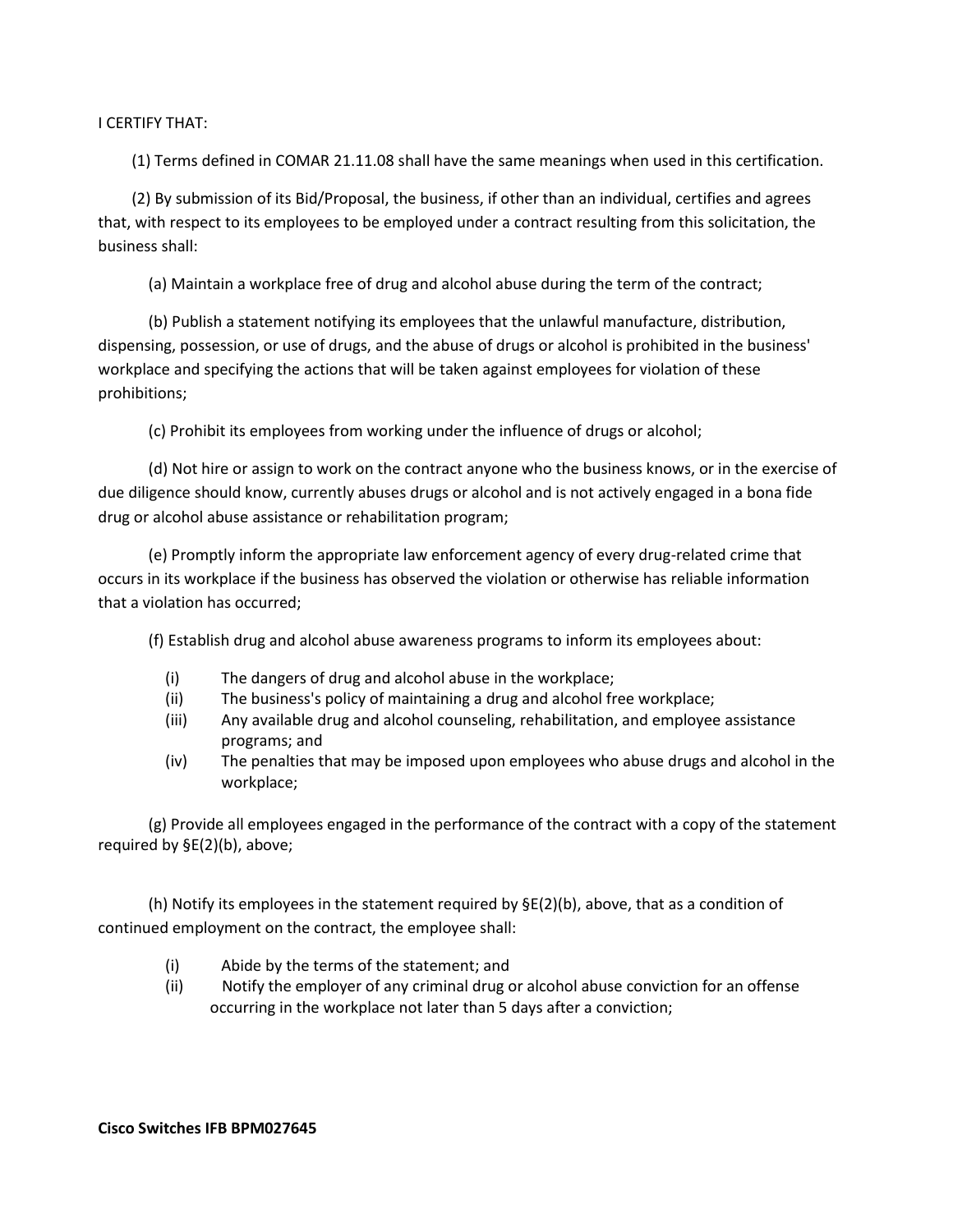(i) Notify the procurement officer within 10 days after receiving notice under §E(2)(h)(ii), above, or otherwise receiving actual notice of a conviction;

(j) Within 30 days after receiving notice under §E(2)(h)(ii), above, or otherwise receiving actual notice of a conviction, impose either of the following sanctions or remedial measures on any employee who is convicted of a drug or alcohol abuse offense occurring in the workplace:

- (i) Take appropriate personnel action against an employee, up to and including termination; or
- (ii) Require an employee to satisfactorily participate in a bona fide drug or alcohol abuse assistance or rehabilitation program; and

(k) Make a good faith effort to maintain a drug and alcohol free workplace through implementation of  $$E(2)(a)$ —(j), above.

(3) If the business is an individual, the individual shall certify and agree as set forth in §E(4), below, that the individual shall not engage in the unlawful manufacture, distribution, dispensing, possession, or use of drugs or the abuse of drugs or alcohol in the performance of the contract.

(4) I acknowledge and agree that:

(a) The award of the contract is conditional upon compliance with COMAR 21.11.08 and this certification;

(b) The violation of the provisions of COMAR 21.11.08 or this certification shall be cause to suspend payments under, or terminate the contract for default under COMAR 21.07.01.11 or 21.07.03.15, as applicable; and

(c) The violation of the provisions of COMAR 21.11.08 or this certification in connection with the contract may, in the exercise of the discretion of the Board of Public Works, result in suspension and debarment of the business under COMAR 21.08.03.

# F. CERTAIN AFFIRMATIONS VALID

# I FURTHER AFFIRM THAT:

To the best of my knowledge, information, and belief, each of the affirmations, certifications, or acknowledgements contained in that certain Bid/Proposal Affidavit dated \_\_\_\_\_\_\_\_ , 202\_\_\_ , and executed by me for the purpose of obtaining the contract to which this Exhibit is attached remains true and correct in all respects as if made as of the date of this Contract Affidavit and as if fully set forth herein.

I DO SOLEMNLY DECLARE AND AFFIRM UNDER THE PENALTIES OF PERJURY THAT THE CONTENTS OF THIS AFFIDAVIT ARE TRUE AND CORRECT TO THE BEST OF MY KNOWLEDGE, INFORMATION, AND BELIEF.

Date: \_\_\_\_\_\_\_\_\_\_\_\_\_\_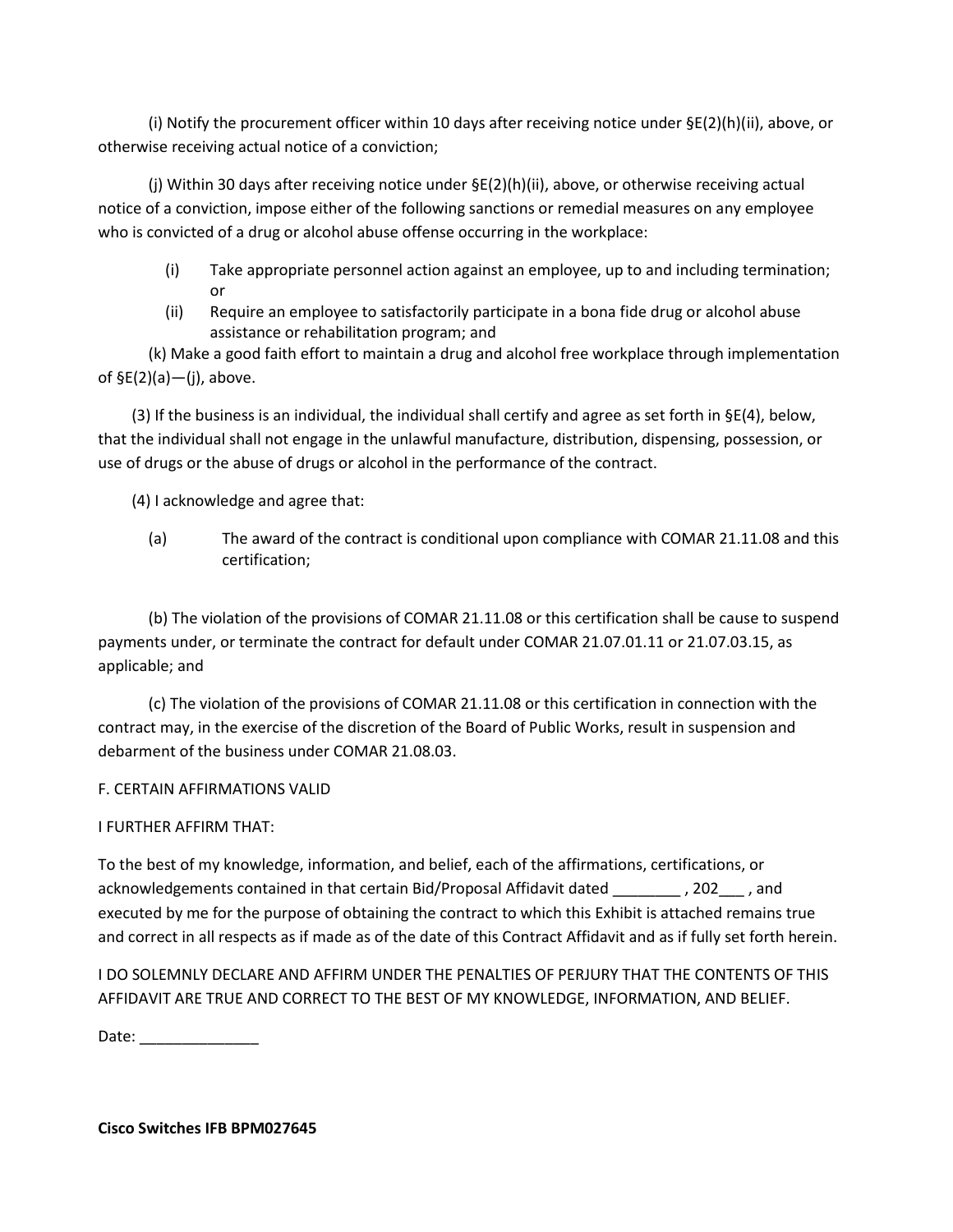By: \_\_\_\_\_\_\_\_\_\_\_\_\_\_\_\_\_\_\_\_\_\_\_\_\_\_\_\_\_\_\_\_\_\_(printed name of Authorized Representative and Affiant) \_\_\_\_\_\_\_\_\_\_\_\_\_\_\_\_\_\_\_\_\_\_\_\_\_\_\_\_\_\_\_\_\_ (signature of Authorized Representative and Affiant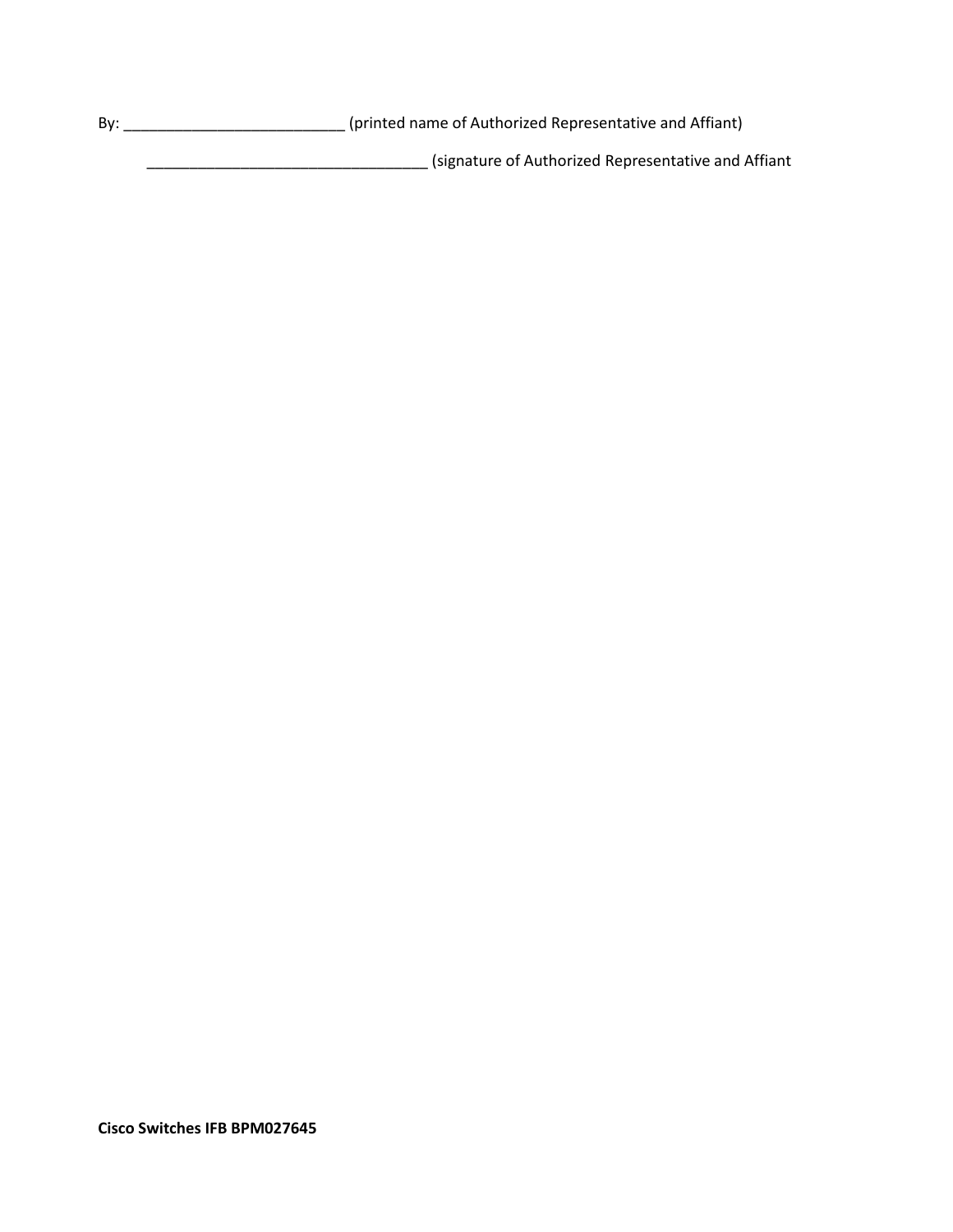### **ATTACHMENT D – BID PRICING INSTRUCTIONS**

In order to assist Bidders in the preparation of their Bid and to comply with the requirements of this solicitation, Bid Pricing Instructions and a Bid Form have been prepared. Bidders shall submit their Bid on the Bid Form in accordance with the instructions on the Bid Form and as specified herein. Do not alter the Bid Form or the Bid Form may be rejected. The Bid Form is to be signed and dated, where requested, by an individual who is authorized to bind the Bidder to the prices entered on the Bid Form. The Bid Form is used to calculate the Bidder's TOTAL BID PRICE. Follow these instructions carefully when completing your Bid Form:

- A) All Unit and Extended Prices must be clearly entered in dollars and cents, e.g., \$24.15. Make your decimal points clear and distinct.
- B) All Unit Prices must be the actual price per unit the State will pay for the specific item or service identified in this IFB and may not be contingent on any other factor or condition in any manner.
- C) All calculations shall be rounded to the nearest cent, i.e., .344 shall be .34 and .345 shall be .35.
- D) Any goods or services required through this IFB and proposed by the vendor at **No Cost to the State** must be clearly entered in the Unit Price, if appropriate, and Extended Price with **\$0.00**.
- E) Every blank in every Bid Form shall be filled in. Any blanks may result in the Bid being regarded as non-responsive and thus rejected. Any changes or corrections made to the Bid Form by the Bidder prior to submission shall be initialed and dated.
- F) Except as instructed on the Bid Form, nothing shall be entered on or attached to the Bid Form that alters or proposes conditions or contingencies on the prices. Alterations and/or conditions usually render the Bid non-responsive, which means it will be rejected.
- G) It is imperative that the prices included on the Bid Form have been entered correctly and calculated accurately by the Bidder and that the respective total prices agree with the entries on the Bid Form. Any incorrect entries or inaccurate calculations by the Bidder will be treated as provided in COMAR 21.05.03.03E and 21.05.02.12, and may cause the Bid to be rejected.
- H) If option years are included, Bidders must submit pricing for each option year. Any option to renew will be exercised at the sole discretion of the State and will comply with all terms and conditions in force at the time the option is exercised. If exercised, the option period shall be for a period identified in the IFB at the prices entered in the Bid Form.
- I) All Bid prices entered below are to be fully loaded prices that include all costs/expenses associated with the provision of services as required by the IFB. The Bid price shall include, but is not limited to, all: labor, profit/overhead, general operating, administrative, and all other expenses and costs necessary to perform the work set forth in the solicitation. No other amounts will be paid to the Contractor. If labor rates are requested, those amounts shall be fully-loaded rates; no overtime amounts will be paid.
- J) Unless indicated elsewhere in the IFB, sample amounts used for calculations on the Bid Form are typically estimates for bidding purposes only. The Department does not guarantee a minimum or maximum number of units or usage in the performance of this Contract.
- K) Failure to adhere to any of these instructions may result in the Bid being determined non-responsive and rejected by the Department.

The Bid shall contain all price information in the format specified on these pages. Complete the Bid Form only as provided in the Bid Pricing Instructions. Do not amend, alter or leave blank any items on the Bid Form. If option years are included, Bidders must submit Bids for each option year. Failure to adhere to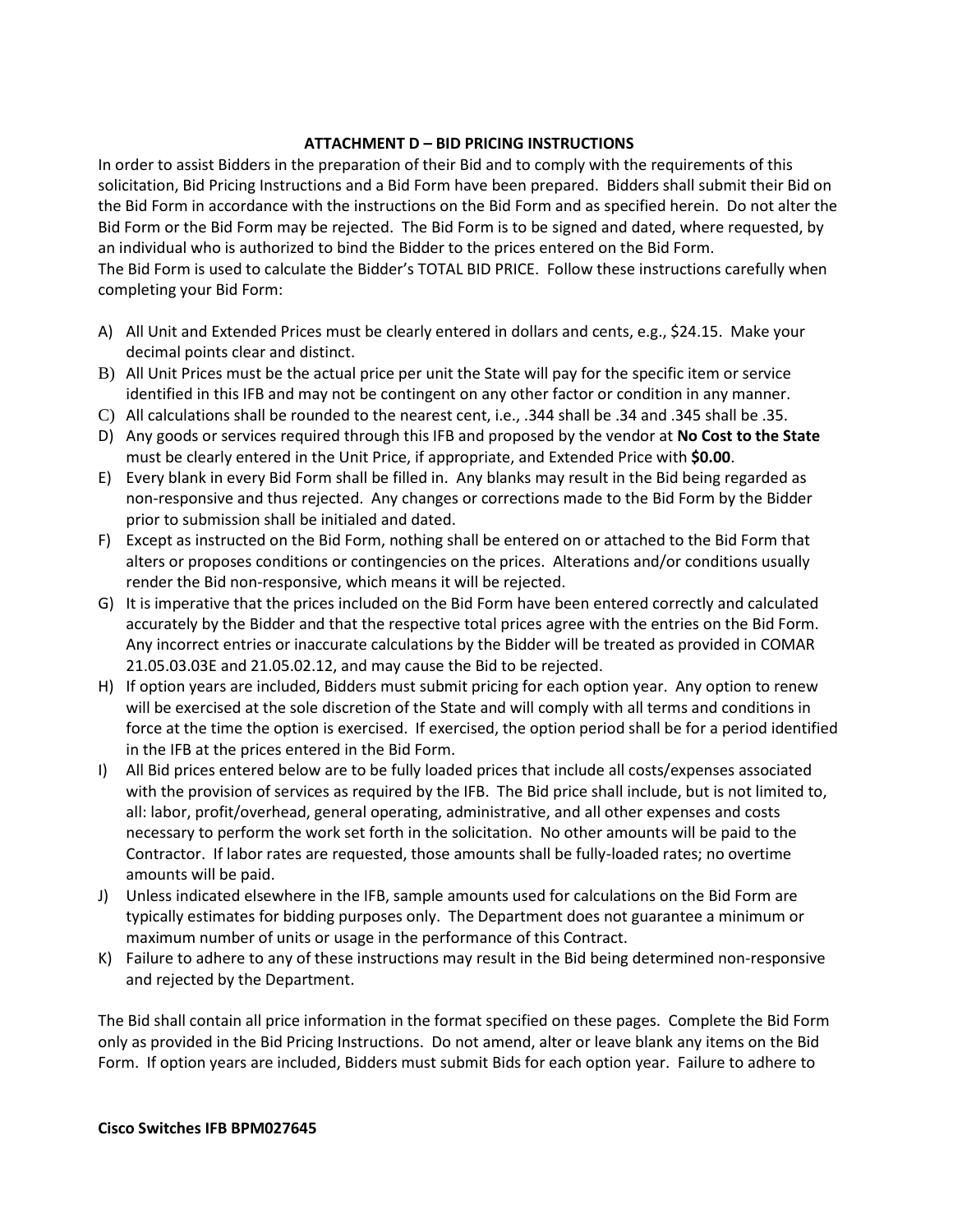any of these instructions may result in the bid being determined non-responsive and rejected by the Department.

**Cisco Switches IFB BPM027645**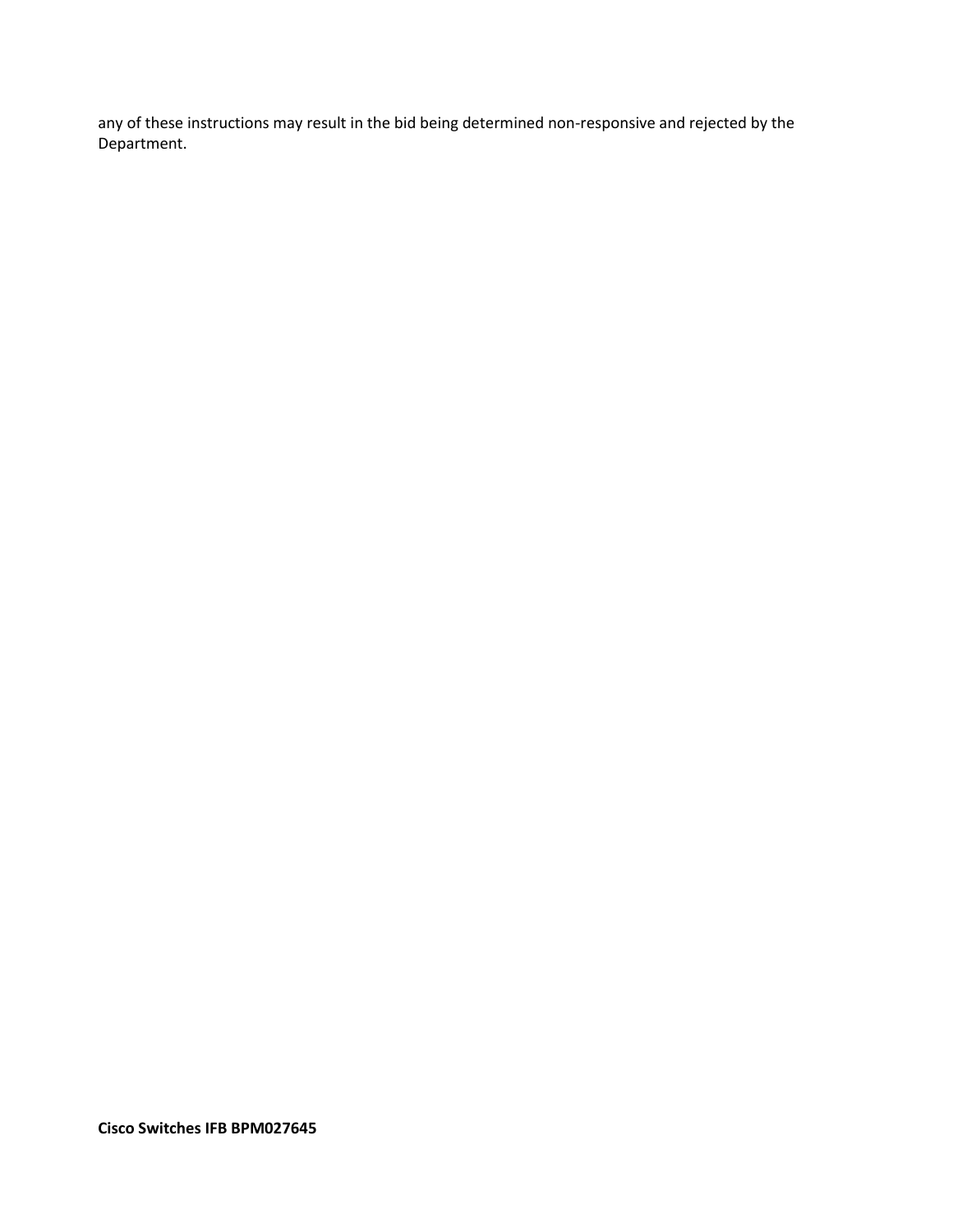## **ATTACHMENT D – BID PRICE FORM Cisco Switches IFB # BPM027645**

### <span id="page-42-0"></span>**Section 1: Purpose**

The purpose of this solicitation is to procure Cisco Switches to efficiently manage MHBEs network infrastructure. The specific requirements are elaborated in the section below.

### **Section 2: Requirements**

The table below lists out the various Cisco components needed by the MHBE and the corresponding support as mentioned in the description for each applicable component.

| <b>Part Number</b>                | <b>Smart</b><br><b>Account</b><br><b>Mandatory</b> | <b>Description</b>                                                    | <b>Service</b><br><b>Duration</b><br>(Months) | Qty            | <b>Price</b>   |
|-----------------------------------|----------------------------------------------------|-----------------------------------------------------------------------|-----------------------------------------------|----------------|----------------|
| C9300L-48P-<br><b>4G-E</b>        |                                                    | Catalyst 9300L 48p PoE,<br>Network Essentials , 4x1G<br><b>Uplink</b> |                                               | $\overline{7}$ | \$             |
| CON-L14HR-<br>C930G4EP            |                                                    | CX LEVEL 1<br>24X7X4Catalyst 9300L<br>48p PoE Network<br>Essentia     | 36                                            | $\overline{7}$ | \$             |
| C9300L-NW-<br>$E-48$              | Yes                                                | C9300L Network<br>Essentials, 48-port license                         |                                               | $\overline{7}$ | \$             |
| C9300L-<br>STACK-<br><b>BLANK</b> |                                                    | Catalyst 9300L Blank<br><b>Stack Module</b>                           |                                               | 14             | \$             |
| FAN-T <sub>2</sub>                | $\overline{a}$                                     | Cisco Type 2 Fan Module                                               |                                               | 21             | \$             |
| S9300LUK9-<br>176                 |                                                    | Cisco Catalyst 9300L XE<br>17.6 UNIVERSAL                             |                                               | $\overline{7}$ | \$             |
| PWR-C1-<br>715WAC-P               |                                                    | 715W AC 80+ platinum<br>Config 1 Power Supply                         |                                               | $\overline{7}$ | \$             |
| CAB-TA-NA                         |                                                    | North America AC Type A<br><b>Power Cable</b>                         |                                               | 14             | $\mathfrak{S}$ |
| C9300L-SSD-<br><b>NONE</b>        |                                                    | No SSD Card Selected                                                  | ---                                           | $\overline{7}$ | $\mathfrak{S}$ |
| C9300L-DNA-<br>$E-48$             | Yes                                                | C9300L Cisco DNA<br>Essentials, 48-port license                       |                                               | $\overline{7}$ | \$             |
| C9300L-DNA-<br>E-48-3Y            |                                                    | C9300L Cisco DNA<br>Essentials, 48-port, 3 Year<br>Term license       | 36                                            | $\overline{7}$ | \$             |
| CON-L1SWT-<br>C93LE48             |                                                    | CX LEVEL 1 SW SUB<br>C9300L Cisco DNA Ess                             | 36                                            | $\overline{7}$ | \$             |
| NETWORK-<br>PNP-LIC               | Yes                                                | Network Plug-n-Play<br>Connect for zero-touch<br>device deployment    |                                               | $\overline{7}$ | \$             |
| NETWORK-<br>PNP-NONE              |                                                    | Network Plug-n-Play Opt<br>Out SKU                                    |                                               | $\overline{7}$ | \$             |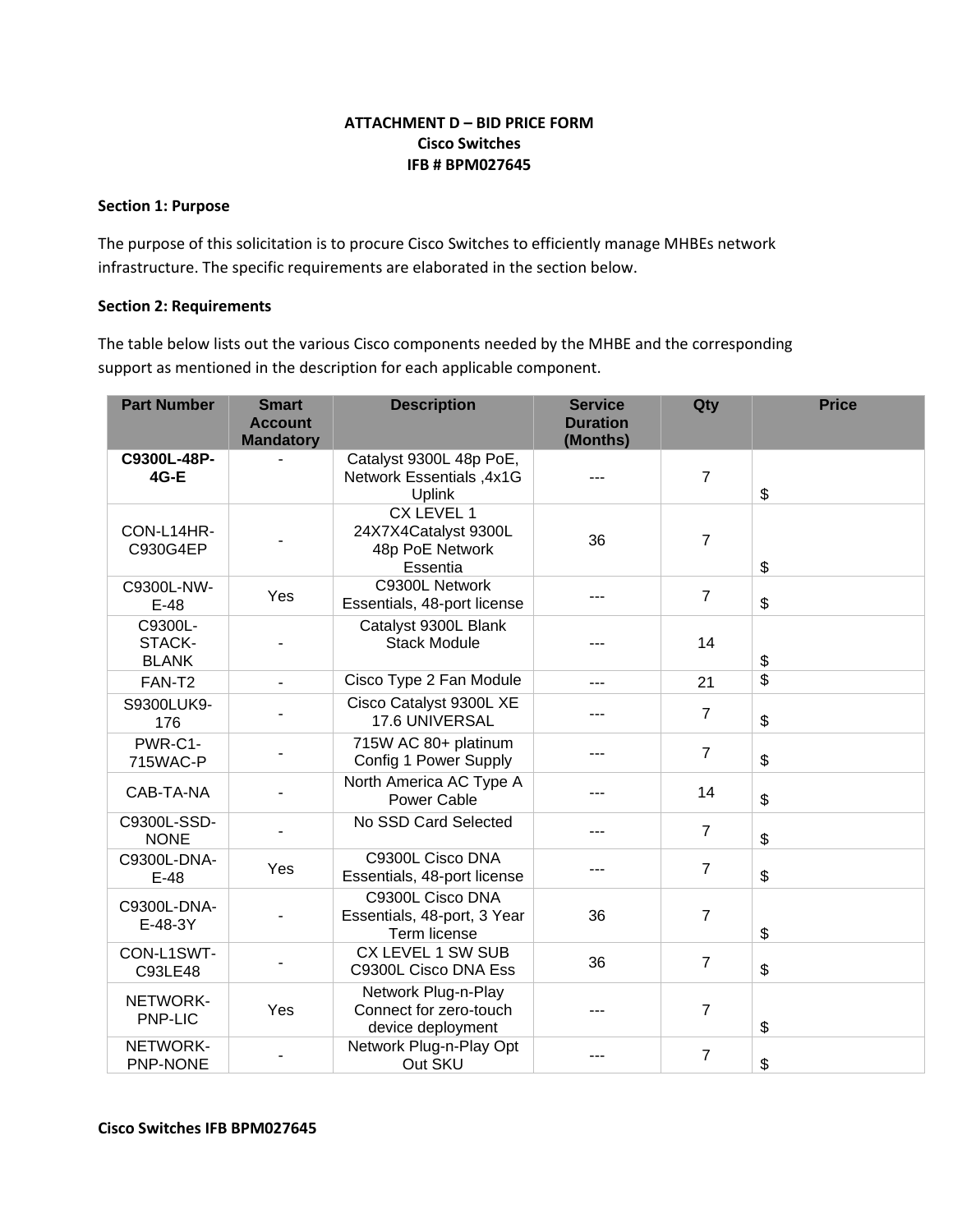| PWR-C1-<br>715WAC-P/2   |                                                                                                                    | 715W AC 80+ platinum<br>Config 1 SecondaryPower<br>Supply | $\overline{7}$ | \$ |
|-------------------------|--------------------------------------------------------------------------------------------------------------------|-----------------------------------------------------------|----------------|----|
| <b>Total Price</b>      |                                                                                                                    |                                                           |                | \$ |
| *BASIS FOR AWARD        |                                                                                                                    |                                                           |                |    |
| Submitted By:           |                                                                                                                    |                                                           |                |    |
| Printed Name and Title: | <u> 1990 - Jan James James James James James James James James James James James James James James James James</u> |                                                           |                |    |
|                         |                                                                                                                    |                                                           |                |    |
|                         |                                                                                                                    |                                                           |                |    |
|                         |                                                                                                                    |                                                           |                |    |
|                         |                                                                                                                    |                                                           |                |    |
|                         |                                                                                                                    |                                                           |                |    |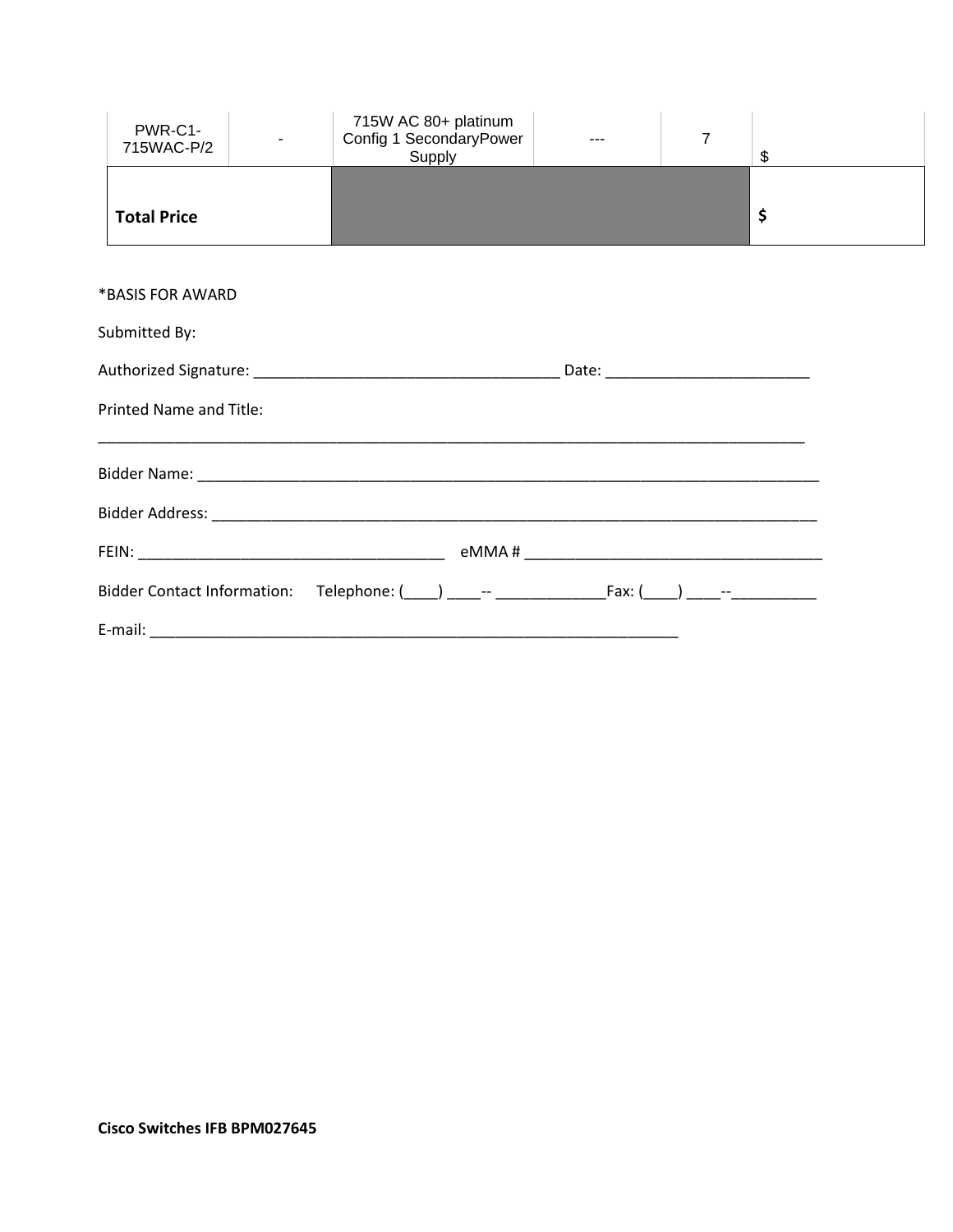### **ATTACHMENT E – FEDERAL FUNDS ATTACHMENT**

[Reference, among other provisions, 45 C.F.R. § 75.335]

<span id="page-44-0"></span>In addition to other provisions required by the IFB and Contract related to the federal funds that may be included in any Contract to be awarded as a result of this IFB, the following provisions are applicable:

A. Contracts for more than the simplified acquisition threshold currently set at \$150,000, which is the inflation adjusted amount determined by the Civilian Agency Acquisition Council and the Defense Acquisition Regulations Council (Councils) as authorized by 41 U.S.C. 1908, must address administrative, contractual, or legal remedies in instances where contractors violate or breach contract terms, and provide for such sanctions and penalties as appropriate.

B. All contracts in excess of \$10,000 must address termination for cause and for convenience by the non-Federal entity including the manner by which it will be effected and the basis for settlement.

C. Debarment and Suspension (Executive Orders 12549 and 12689) (see 2 CFR 180.220 and 45 CFR 75.212) A party listed on the government-wide exclusions in the System for Award Management (SAM), in accordance with the OMB guidelines at 2 CFR part 180 that implement Executive Orders 12549 (3 CFR part 1986 Comp., p. 189) and 12689 (3 CFR part 1989 Comp., p. 235), "Debarment and Suspension" is not eligible for award under this RFP. SAM Exclusions contains the names of parties debarred, suspended, or otherwise excluded by agencies, as well as parties declared ineligible under statutory or regulatory authority other than Executive Order 12549. Any Contractor awarded a Contract as a result of this RFP is responsible for ensuring that any party with which it subcontracts is not debarred or suspended and is in full compliance with the executive orders and federal regulations cited in this paragraph.

D. Byrd Anti-Lobbying Amendment (31 U.S.C. 1352)—Contractors that apply or bid for an award exceeding \$100,000 must file the required attached certification. Each tier (including the Contractor and any subcontractor(s)) certifies to the tier above that it will not and has not used federal appropriated funds to pay any person or organization for influencing or attempting to influence an officer or employee of any agency, a member of Congress, officer or employee of Congress, or an employee of a member of Congress in connection with obtaining any federal contract, grant or any other award covered by 31 U.S.C. 1352. Each tier must also disclose any lobbying with non-federal funds that takes place in connection with obtaining any Federal award. Such disclosures are forwarded from tier to tier up to the non-federal awardee (which, in this case, is the State of Maryland).

1. *Form and rule*: All prospective and present contractors and subcontractors (this includes all levels of funding) who receive more than \$100,000 in federal funds must submit the attached form "Certification Against Lobbying." It assures, generally, that contractors and subcontractors receiving federal funds will not lobby federal entities with federal funds, and that, as is required, they will disclose other lobbying on form SF-111.

2. *Form and instructions*: "Form LLL, Disclosure of Lobbying Activities" must be submitted by those receiving more than \$100,000 in federal funds, to disclose any lobbying of federal entities (a) with profits from federal contracts or (b) funded with nonfederal funds.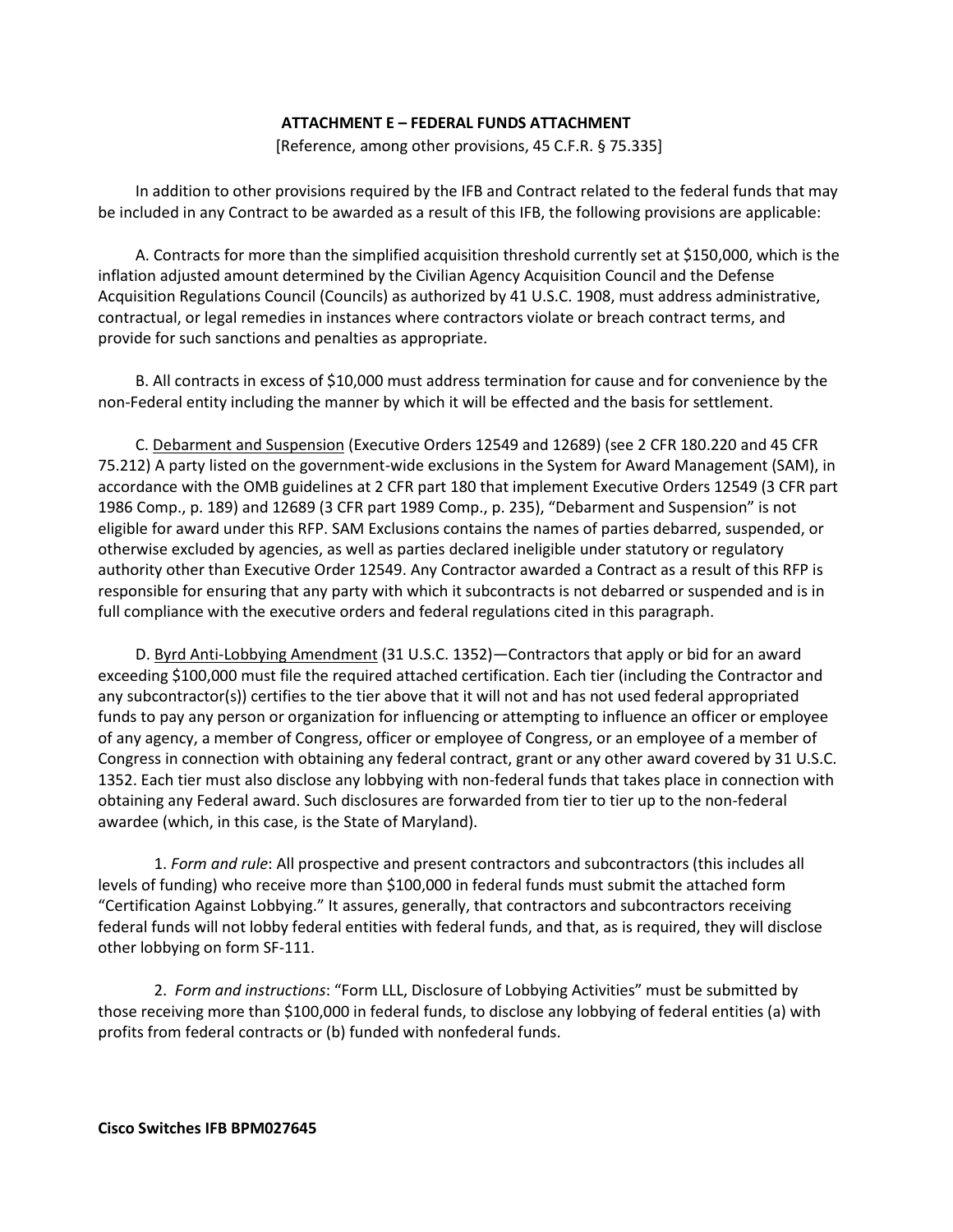E. Section 504 of the Rehabilitation Act of 1973. Any Contractor awarded a Contract as a result of this RFP certifies that it will comply with Section 504 of the Rehabilitation Act of 1973, as amended (29 U.S.C. § 791 *et seq.*), and all regulations promulgated thereunder. Section 504 prohibits discrimination on the basis of handicap in all federally assisted programs and activities. It requires the analysis and making of any changes needed in three general areas of operation— programs, activities, and facilities and employment. It states, among other things, that: *Grantees that provide health ... services should undertake tasks such as ensuring emergency treatment for the hearing impaired and making certain that persons with impaired sensory or speaking skills are not denied effective notice with regard to benefits, services, and waivers of rights or consents to treatments*.

F. Age Discrimination Act of 1975. Any Contractor awarded a Contract as a result of this RFP certifies that it shall not discriminate on the basis of Age, according to the requirements of the Age Discrimination Act of 1975.

G. Title VI of the Civil Rights Act of 1964. Any Contractor awarded a Contract are a result of this RFP certifies that it shall comply with Title VI of the Civil Rights Act of 1964 and shall not discriminate in participation by race, color, or national origin.

H. Section 1557 of the ACA. Any Contractor awarded a Contract as a result of this RFP certifies that it shall comply with Section 1557 of the Affordable Care Act (42 U.S.C. § 18116) and any regulations promulgated thereunder. Section 1557 prohibits discrimination on the basis of race, color, national origin, sex, age, or disability in certain health programs or activities. Section 1557 further provides that, except as provided in Title I or the Patient Protection and Affordable Care Act (as amended, the ACA), an individual shall not, on the grounds prohibited under Title VI of the Civil Rights Act of 1964, Title IX of the Education Amendments of 1972, the Age Discrimination Act of 1975, or Section 504 of the Rehabilitation Act of 1973, be excluded from participation in, be denied the benefits of, or be subjected to discrimination under any health program or activity, any part of which is receiving federal financial assistance or any program or activity that is administered by any entity (such as MHBE) established under Title I of the ACA.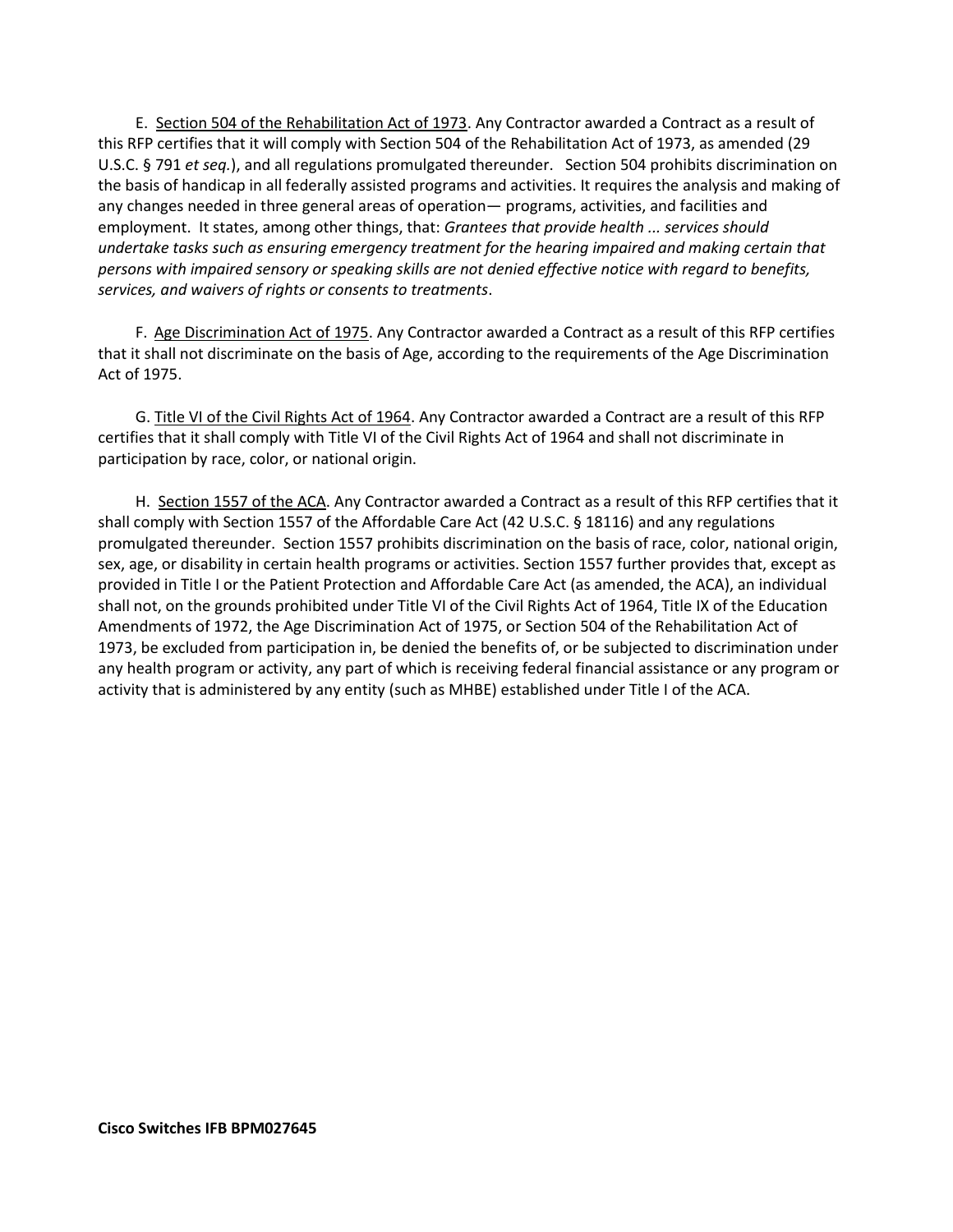## **ATTACHMENT E-1 – CERTIFICATION AGAINST LOBBYING**

### **U.S. Department of Health and Human Services**

### **CERTIFICATION REGARDING LOBBYING**

Certification for Contracts, Grants, Loans, and Cooperative Agreements

<span id="page-46-0"></span>The undersigned certifies, to the best of his or her knowledge and belief, that:

(1) No Federal appropriated funds have been paid or will be paid, by or on behalf of the undersigned, to any person for influencing or attempting to influence an officer or employee of any agency, a Member of Congress, an officer or employee of Congress, or an employee of a Member of Congress in connection with the awarding of any Federal contract, the making of any Federal grant, the making of any Federal loan, the entering into of any cooperative agreement, and the extension, continuation, renewal, amendment, or modification of any Federal contract, grant, loan, or cooperative agreement.

(2) If any funds other than Federal appropriated funds have been paid or will be paid to any person for influencing or attempting to influence an officer or employee of any agency, a Member of Congress, an officer or employee of Congress, or an employee of a Member of Congress in connection with this Federal contract, grant, loan, or cooperative agreement, the undersigned shall complete and submit Standard Form-LLL, "Disclosure Form to Report Lobbying," in accordance with its instructions.

(3) The undersigned shall require that the language of this certification be included in the award documents for all sub-awards at all tiers (including subcontracts, sub-grants, and contracts under grants, loans, and cooperative agreements) and that all sub-recipients shall certify and disclose accordingly.

This certification is a material representation of fact upon which reliance was placed when this transaction was made or entered into. Submission of this certification is a prerequisite for making or entering into this transaction imposed by Section 1352, title 31, U.S. Code. Any person who fails to file the required certification shall be subject to a civil penalty of not less than \$10,000 and not more than \$100,000 for each such failure.

| Award No.                                                   | <b>Organizational Entry</b>       |
|-------------------------------------------------------------|-----------------------------------|
| Name and Title of Official Signing for Organizational Entry | Telephone No. Of Signing Official |
| Signature of Above Official                                 | Date Signed                       |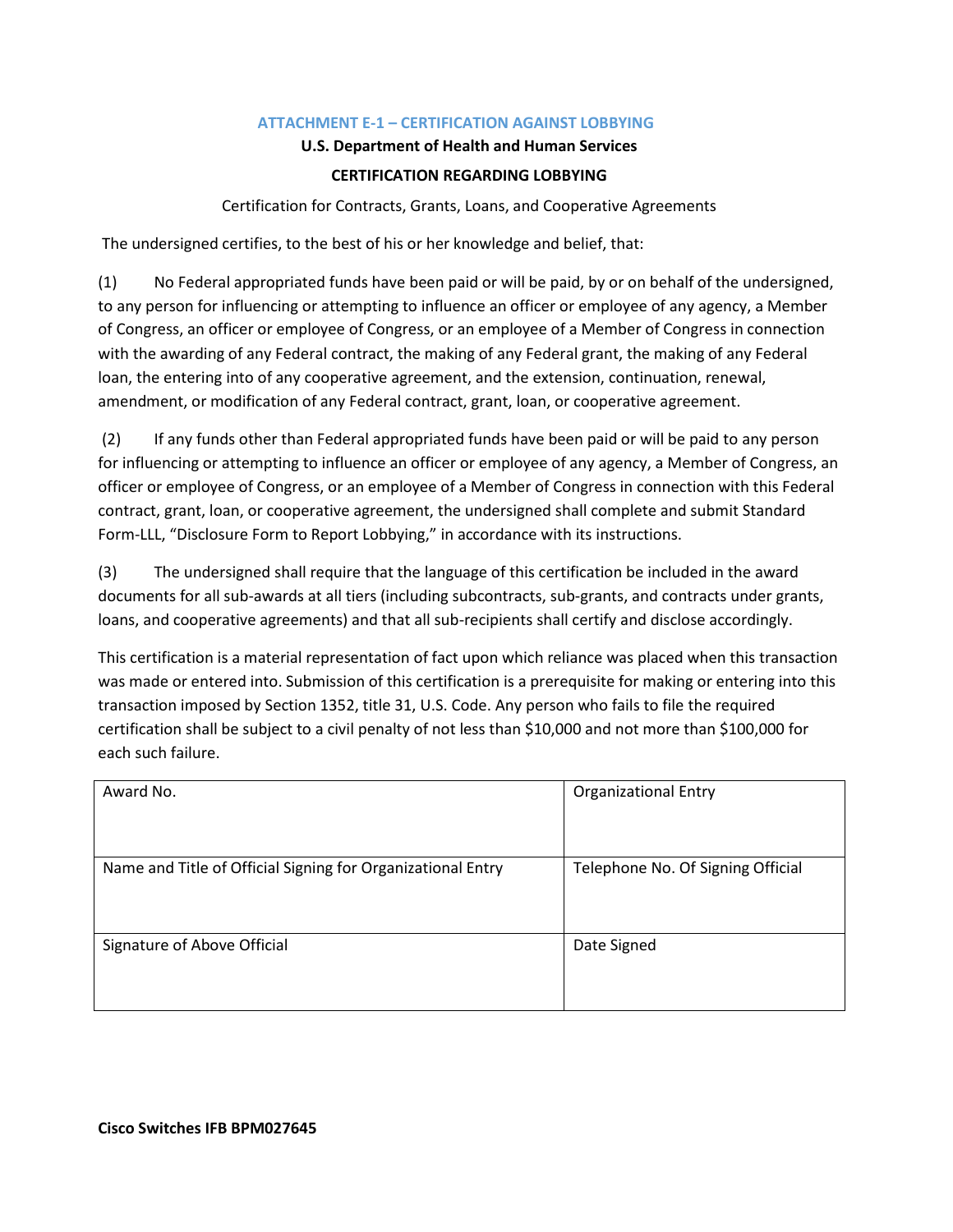### **ATTACHMENT E-2**

# **DISCLOSURE OF LOBBYING ACTIVITIES**

# **Complete this form to disclose lobbying activities pursuant to 31 U.S.C. 1352**

| 1. Type of Federal Action:                                                                       | 2. Status of Federal Action: |                                                  | 3. Report Type:                                      |  |
|--------------------------------------------------------------------------------------------------|------------------------------|--------------------------------------------------|------------------------------------------------------|--|
| a. Contract                                                                                      | a. Bid/offer/application     |                                                  | a. Initial filing                                    |  |
| b. Grant                                                                                         | b. Initial award             |                                                  | b. Material change                                   |  |
| c. Cooperative                                                                                   | c. Post-award                |                                                  |                                                      |  |
| Agreement                                                                                        |                              |                                                  | For Material Change Only:                            |  |
| d. Loan                                                                                          |                              |                                                  | Year _________ quarter _________                     |  |
| e. Loan guarantee                                                                                |                              |                                                  | Date of last report ______                           |  |
| f. Loan insurance                                                                                |                              |                                                  |                                                      |  |
| 4. Name and Address of Reporting Entity:                                                         |                              | 5. If Reporting Entity in No. 4 is a Subawardee, |                                                      |  |
|                                                                                                  |                              | <b>Enter Name and Address of Prime:</b>          |                                                      |  |
|                                                                                                  |                              |                                                  |                                                      |  |
| $\Box$ Prime $\Box$ Subawardee Tier _______, if known:                                           |                              |                                                  |                                                      |  |
| Congressional District, if known:                                                                |                              | Congressional District, if known:                |                                                      |  |
| 6. Federal Department/Agency:                                                                    |                              |                                                  | 7. Federal Program Name/Description:                 |  |
|                                                                                                  |                              |                                                  |                                                      |  |
|                                                                                                  |                              | CFDA Number, if applicable:                      |                                                      |  |
| 8. Federal Action Number, if known:                                                              |                              |                                                  |                                                      |  |
|                                                                                                  |                              | 9. Award Amount, if known:                       |                                                      |  |
|                                                                                                  |                              | \$                                               |                                                      |  |
| 10. a. Name and Address of Lobbying Registrant                                                   |                              | b. Individuals Performing Services (including    |                                                      |  |
| (if individual, last name, first name, MI):                                                      |                              |                                                  | address if different from No. 10a) (last name, first |  |
|                                                                                                  |                              | name, MI):                                       |                                                      |  |
|                                                                                                  |                              |                                                  |                                                      |  |
| 11. Amount of Payment (check all that apply)                                                     |                              |                                                  | 13. Type of Payment (check all that apply)           |  |
|                                                                                                  |                              |                                                  |                                                      |  |
|                                                                                                  |                              | $\Box$ a. retainer                               |                                                      |  |
|                                                                                                  |                              | $\Box$ b. one-time                               |                                                      |  |
| 12. Form of Payment (check all that apply)                                                       |                              | $\Box$ c. commission                             |                                                      |  |
|                                                                                                  |                              | d. contingent fee                                |                                                      |  |
| $\Box$ a. cash<br>$\Box$ b. in-kind, specify:                                                    |                              | $\Box$ e. deferred                               |                                                      |  |
|                                                                                                  |                              | $\Box$ f. other; specify:                        |                                                      |  |
| value: Value:                                                                                    |                              |                                                  |                                                      |  |
| 14. Brief Description of Services Performed or to be Performed and Date(s) of Service, including |                              |                                                  |                                                      |  |
| officer(s), employee(s), or Member(s) contacted, for Payment Indicated in Item 11:               |                              |                                                  |                                                      |  |
|                                                                                                  |                              |                                                  |                                                      |  |
|                                                                                                  |                              |                                                  |                                                      |  |
|                                                                                                  |                              |                                                  |                                                      |  |
|                                                                                                  |                              |                                                  |                                                      |  |
| (attach Continuation Sheet(s) SF-LLLA, if necessary)                                             |                              |                                                  |                                                      |  |
| 15. Continuation Sheet(s) SF-LLLA attached:                                                      |                              | □ Yes                                            | $\Box$ No                                            |  |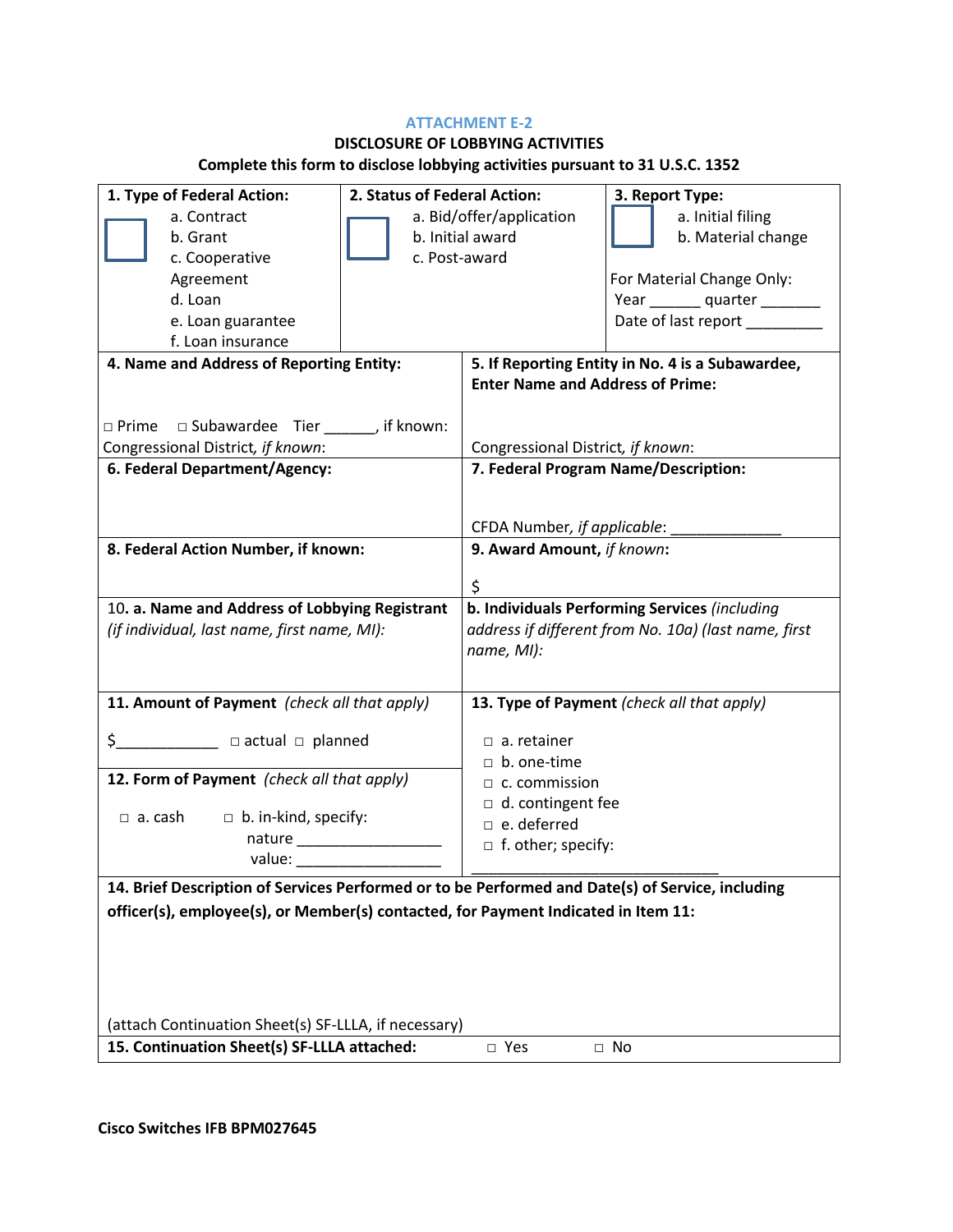| 16. Information requested through this form is<br>authorized by title 31 U.S.C. Section 1352. This<br>disclosure of lobbying activities is a material | Signature:                        |
|-------------------------------------------------------------------------------------------------------------------------------------------------------|-----------------------------------|
| representation of fact upon which reliance was<br>placed by the tier above when this transaction<br>was made or entered into. This disclosure is      | Print Name:                       |
| required pursuant to 31 U.S.C. 1352. This<br>information will be available for public<br>inspection. Any person who fails to file the                 | Title:                            |
| required disclosure shall be subject to a civil<br>penalty of not less than\$10,000 and not more<br>than \$100,000 for each such failure.             | Telephone No.:<br>Date:           |
|                                                                                                                                                       |                                   |
| <b>Federal Use Only</b>                                                                                                                               | Authorized for Local Reproduction |
|                                                                                                                                                       | Standard Form LLL (Rev. 7-97)     |

## **INSTRUCTIONS FOR COMPLETION OF SF-LLL, DISCLOSURE OF LOBBYING ACTIVITIES**

This disclosure form shall be completed by the reporting entity, whether sub-awardee or prime Federal recipient, at the initiation or receipt of a covered Federal action, or a material change to a previous filing, pursuant to title 31 U.S.C. Section 1352. The filing of a form is required for each payment or agreement to make payment to any lobbying entity for influencing or attempting to influence an officer or employee of any agency, a Member of Congress, an officer or employee of Congress, or an employee of a Member of Congress in connection with a covered Federal action. Complete all items that apply for both the initial filing and material change report. Refer to the implementing guidance published by the Office of Management and Budget for additional information.

1. Identify the type of covered Federal action for which lobbying activity is and/or has been secured to influence the outcome of a covered Federal action.

2. Identify the status of the covered Federal action.

3. Identify the appropriate classification of this report. If this is a follow-up report caused by a material change to the information previously reported, enter the year and quarter in which the change occurred. Enter the date of the last previously submitted report by this reporting entity for this covered Federal action.

4. Enter the full name, address, city, State and zip code of the reporting entity. Include Congressional District, if known. Check the appropriate classification of the reporting entity that designates if it is, or expects to be, a prime or sub-award recipient. Identify the tier of the sub-awardee, e.g., the first subawardee of the prime is the 1st tier. Sub-awards include but are not limited to subcontracts, sub-grants and contract awards under grants.